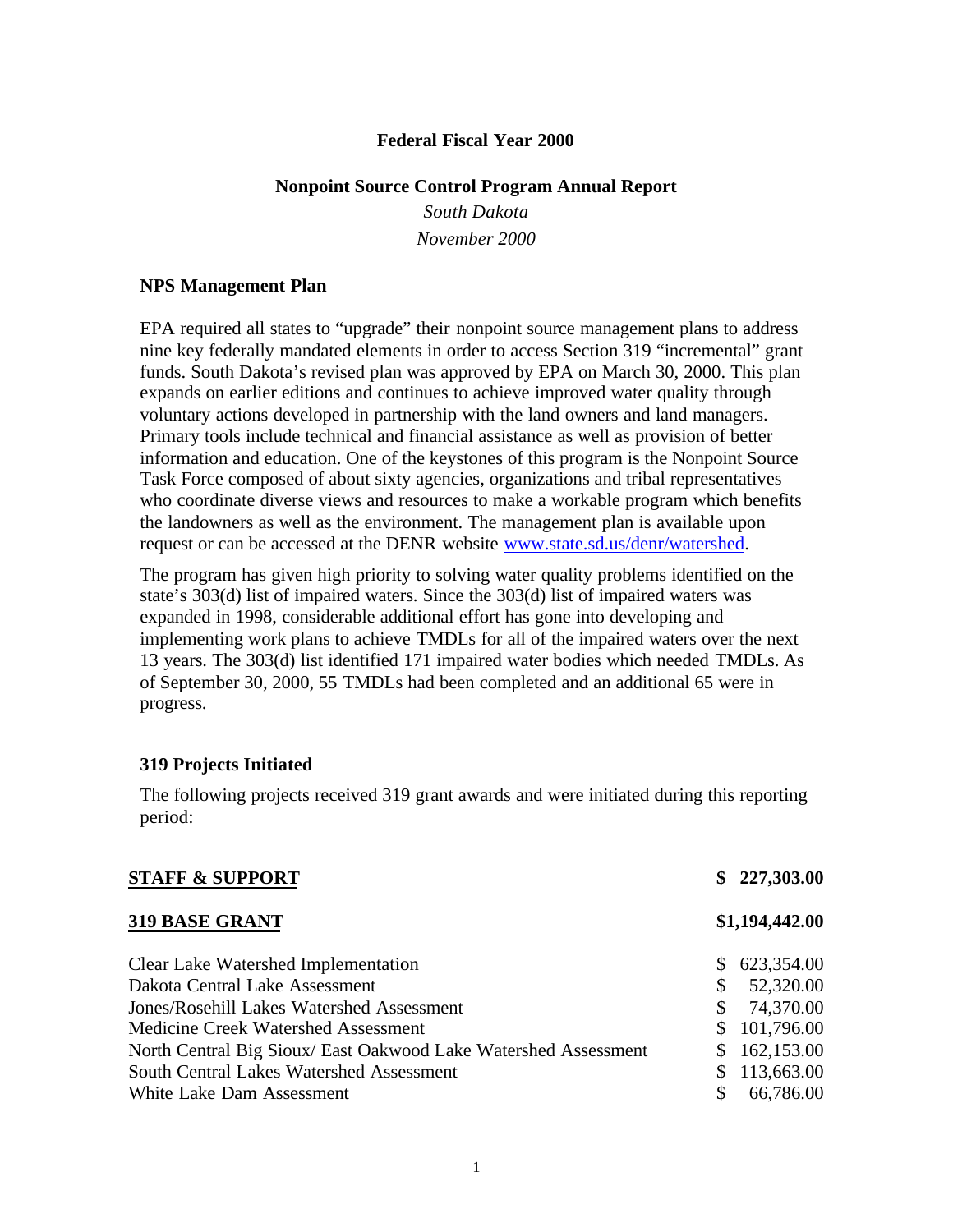# **319 INCREMENTAL GRANT \$1,814,455.00**

| <b>TOTAL FY2000 319 GRANT</b>                           | \$3,236,200.00 |
|---------------------------------------------------------|----------------|
| Lakes Herman/Madison/Brant Implementation / Restoration | \$765,745.00   |
| Lake Faulkton Watershed Implementation Project          | \$ 673,710.00  |
| Blue Dog Lake Watershed Improvement Project             | \$375,000.00   |

# **Active 319 Projects**

In addition to the above projects, the following projects are in progress:

| <b>Bad River Basin Projects</b>           | <b>Bad River National Watershed Monitoring</b> |
|-------------------------------------------|------------------------------------------------|
|                                           | <b>Bad River Phase III</b>                     |
| <b>Belle Fourche River Basin Projects</b> | None                                           |
| <b>Big Sioux River Basin Projects</b>     | <b>Bachelor Creek Assessment</b>               |
|                                           | <b>Blue Dog Lake Assessment</b>                |
|                                           | Central Big Sioux TMDL                         |
|                                           | <b>Lake Poinsett Watershed</b>                 |
|                                           | <b>Upper Big Sioux River Watershed</b>         |
| <b>Cheyenne River Basin Projects</b>      | Lower Rapid Creek TMDL                         |
|                                           | Rapid City Stormwater                          |
| <b>Grand River Basin Projects</b>         | <b>Grand River TMDL</b>                        |
|                                           | Shadehill Lake Protection Staffing & Support   |
| <b>James River Basin Projects</b>         | Cottonwood & Louise TMDL                       |
|                                           | <b>Firesteel Creek Implementation</b>          |
|                                           | Lake Redfield Restoration                      |
|                                           | Moccasin Creek TMDL                            |
| <b>Minnesota River Basin Projects</b>     | Big Stone Lake/Little Minnesota                |
|                                           | Cochrane Oliver TMDL                           |
|                                           | Lake Hendricks Watershed                       |
| <b>Statewide / Regional Projects</b>      | Animal Waste Team (Buffer salesmen)            |
|                                           | Animal Waste Team III                          |
|                                           | <b>Bootstraps</b>                              |
|                                           | Ground Water Monitoring Network                |
|                                           | Nonpoint Source Information / Education 1994   |
|                                           | Nonpoint Source Information / Education 1996   |
|                                           | <b>Statewide Lakes Assessment</b>              |

# **319 Projects Closed**

The following 319 projects have been closed:

| <b>Bad River Basin Projects</b>           | <b>Bad River Phase II</b>            |  |
|-------------------------------------------|--------------------------------------|--|
|                                           | <b>Upper Bad River Demonstration</b> |  |
| <b>Belle Fourche River Basin Projects</b> | None                                 |  |
| <b>Big Sioux River Basin Projects</b>     | Big Sioux Well Head Protection       |  |
|                                           | Lake Campbell Watershed Restoration  |  |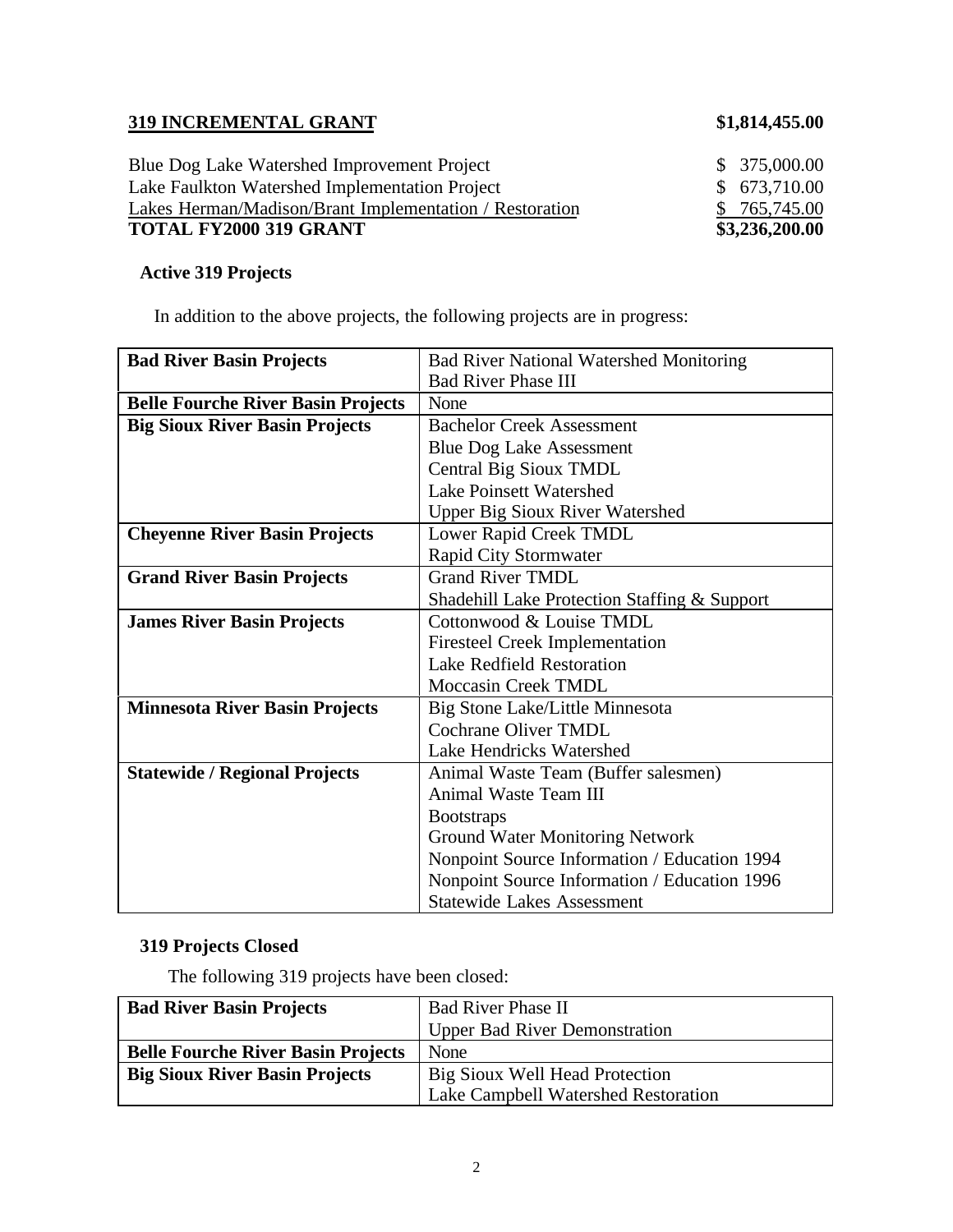|                                        | Lake Kampeska Watershed                            |
|----------------------------------------|----------------------------------------------------|
|                                        | <b>Pickerel Lake Protection</b>                    |
|                                        | Wall Lake                                          |
| <b>Cheyenne River Basin Projects</b>   | Foster Creek Riparian Demonstration - Stanley Co.  |
|                                        | <b>Piedmont Valley Assessment</b>                  |
| <b>Grand River Basin Projects</b>      | None                                               |
| <b>James River Basin Projects</b>      | Lake Byron Watershed                               |
|                                        | Clear Lake Assessment - Marshall Co.               |
|                                        | Foster Creek Riparian Demonstration - Beadle Co.   |
|                                        | <b>Lake Mitchell Watershed Assessment</b>          |
|                                        | Mina Lake Water Quality                            |
|                                        | Ravine Lake Watershed                              |
|                                        | <b>Richmond Lake Watershed</b>                     |
| <b>Minnesota River Basin Projects</b>  | <b>Big Stone Lake</b>                              |
|                                        | <b>Big Stone Lake Restoration II</b>               |
|                                        | Cochrane & Oliver TMDL                             |
|                                        | <b>Lake Cochrane Protection</b>                    |
| <b>Missouri River Basin Projects</b>   | <b>Burke Lake</b>                                  |
| <b>Vermillion River Basin Projects</b> | <b>Swan Lake Restoration</b>                       |
| <b>Statewide / Regional Projects</b>   | <b>Abandoned Well Sealing</b>                      |
|                                        | Animal Waste Management I                          |
|                                        | Animal Waste Management II                         |
|                                        | Coordinated Resource Management I                  |
|                                        | <b>Coordinated Resource Management II</b>          |
|                                        | East River Area Riparian Demonstration             |
|                                        | East River Riparian Demonstration II               |
|                                        | East River Riparian Grazing I                      |
|                                        | Nitrogen & Pesticides in Ground Water              |
|                                        | Nonpoint Source Information & Education            |
|                                        | Nonpoint Source Information / Education 1989       |
|                                        | <b>Rainfall Simulator</b>                          |
|                                        | Riparian Grazing Workshop                          |
|                                        | South Dakota Association of Conservation Districts |
|                                        | South Dakota Lake Protection                       |
|                                        | <b>Statewide Lake Assessment</b>                   |

# **604(b) Projects Initiated**

The following projects received 604(b) grant awards from DENR and were initiated during this reporting period:

| <b>PROJECT</b>               | <b>CONTRACTUAL AWARD</b> |
|------------------------------|--------------------------|
| <b>Wylie Pond Assessment</b> | 20,000.00                |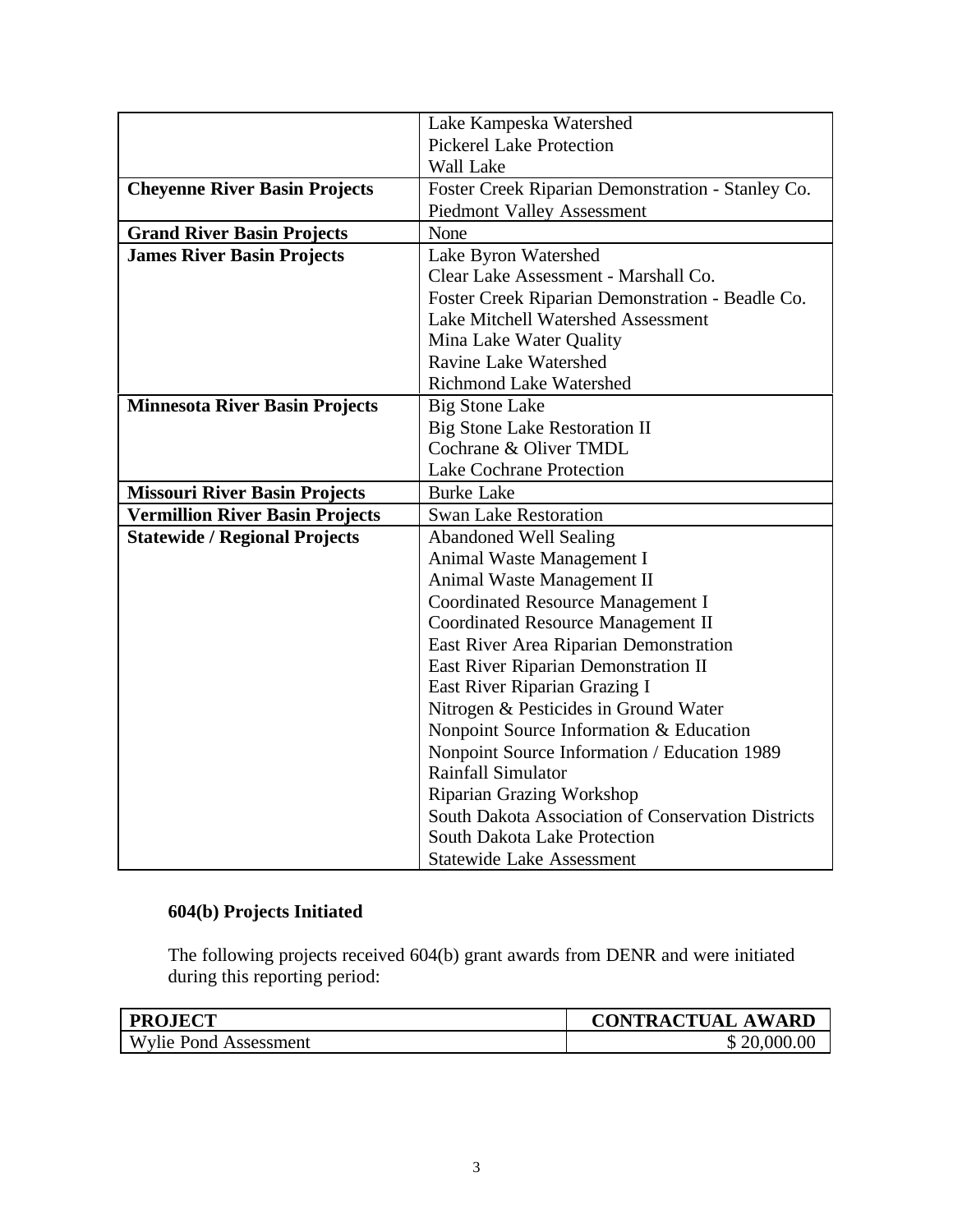# **Active 604(b) Projects**

| <b>PROJECT</b>                                  | <b>CONTRACTUAL AWARD</b> |
|-------------------------------------------------|--------------------------|
| Lake Alvin/Nine Mile Creek TMDL                 | \$36,200.00              |
| <b>Bear Butte Creek TMDL Assessment</b>         | \$15,500.00              |
| Blue Dog Lake/Enemy Swim Septic Leachate Survey | \$5,000.00               |
| Lake Cochrane/Oliver TMDL                       | \$20,500.00              |
| <b>Grand River Watershed TMDL</b>               | \$28,785.00              |
| Lakes Herman, Madison, Brandt Project Planning  | \$7,000.00               |
| Moccasin Creek Watershed TMDL                   | \$20,000.00              |

# **Closed 604(b) Projects**

| <b>Bad River Basin</b>       | <b>Bad River Phase IA</b>                                |
|------------------------------|----------------------------------------------------------|
|                              | <b>Bad River Phase IB</b>                                |
| <b>Belle Fourche River</b>   | Streambank Erosion Assessment-Upper Whitewood Creek      |
| <b>Basin</b>                 | Whitewood Creek Streambank Assessment Project            |
|                              | Whitewood Creek Watershed Project Planning               |
| <b>Big Sioux River Basin</b> | <b>Big Sioux Aquifer Protection Project</b>              |
|                              | <b>Big Sioux Aquifer Study</b>                           |
|                              | Big Sioux River Bank Stabilization Demonstration Project |
|                              | Big Sioux River Riparian Assessment (Moody/Minnehaha)    |
|                              | Pelican Lake Control Structure Feasibility               |
|                              | Lake Poinsett Project Planning and Design                |
|                              | <b>Upper Big Sioux Watershed AGNPS</b>                   |
| <b>Cheyenne River Basin</b>  | Develop NPS BMPs Western Pennington Co. Drainage Dist.   |
| <b>Projects</b>              | Galena Fire Project                                      |
|                              | Rapid Creek and Aquifer Assessment Project               |
|                              | Rapid Creek NPS Assessment Project                       |
|                              | Rapid Creek Stormwater Impact Prioritization             |
| <b>Grand River Basin</b>     | None                                                     |
| <b>James River Basin</b>     | <b>Broadland Creek Watershed Study</b>                   |
|                              | Firesteel Creek/Lake Mitchell WQ Needs Assessment -      |
|                              | <b>Landowner Survey</b>                                  |
|                              | Lake Faulkton Assessment Project                         |
|                              | Lake Louise Water Quality Monitoring                     |
|                              | Mina Lake Water Quality Project                          |
|                              | Ravine Lake Diagnostic/Feasibility Study                 |
|                              | Turtle Creek/Lake Redfield Landowner Survey              |
| <b>Minnesota River Basin</b> | Fish Lake Water Level and Quality Study                  |
|                              | <b>Lake Hendricks Restoration Assessment</b>             |
|                              | Lake Traverse/Little Minnesota River Land Inventory      |
| <b>Missouri River Basin</b>  | Burke Lake Diagnostic/Feasibility Study                  |
|                              | Lake Andes Watershed Treatment Project                   |
|                              | <b>Platte Lake Planning</b>                              |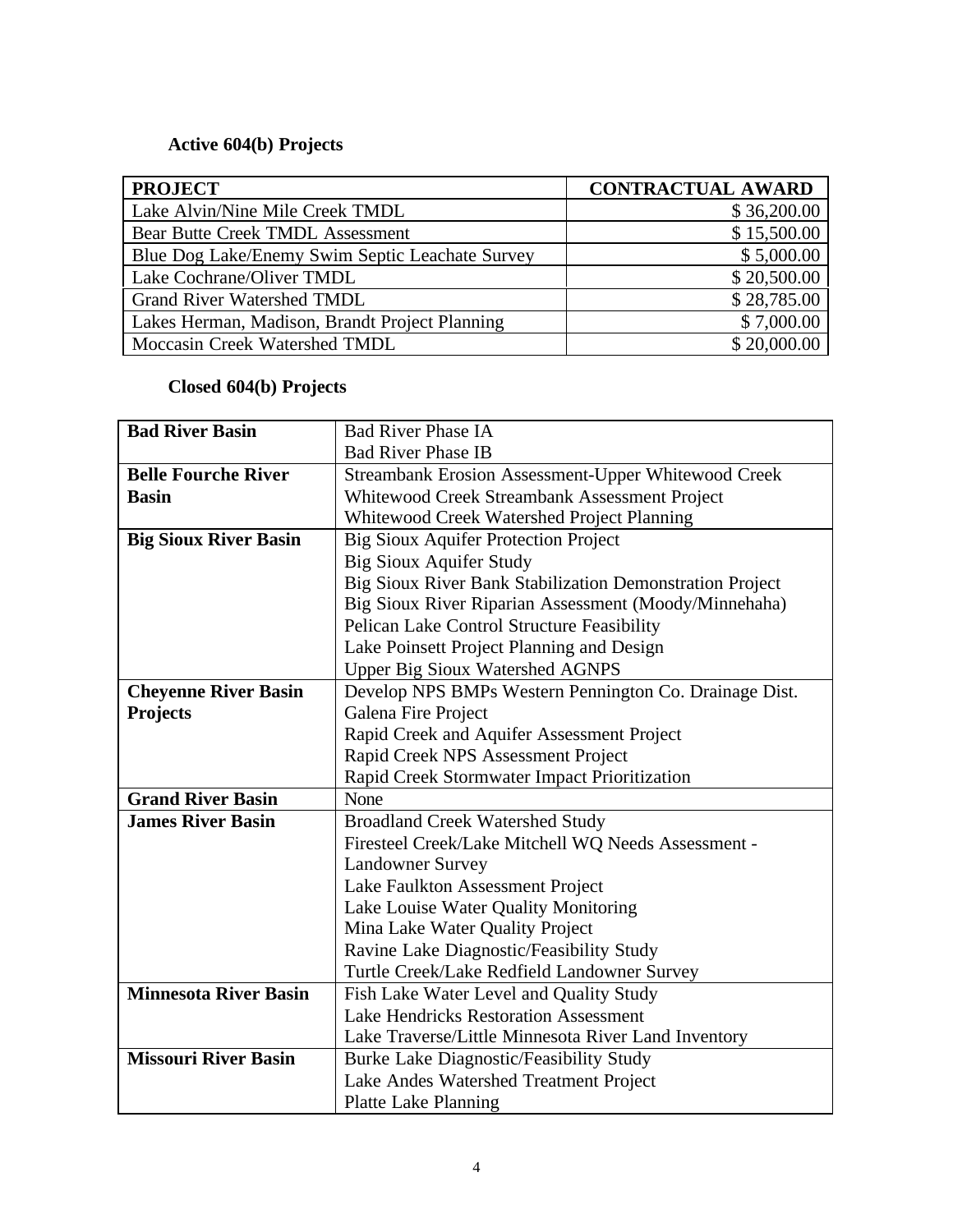## **GRTS**

South Dakota has entered 319 grants data into the EPA GRTS data base. This data base contains detailed information about 319 funded projects including funding, goals, tasks and status. For more information on accessing the GRTS system please contact DENR.

# **Staff & Support**

During the reporting period, the Watershed Protection Program employed 15 full time equivalents including an office administrator, a secretary, ten environmental scientists, and three natural resources engineers and utilized portions of other department staff as needed. Some services were also provided under a consultant contract.

Goals of the staffing plan are to:

Provide sufficient administrative and financial support for the watershed/nonpoint source pollution control program to create and maintain functional, well-managed projects, and sustain an effective statewide program.

Develop and conduct watershed and site-specific assessments in priority areas for the preparation and implementation of TMDLs.

Provide sufficient technical support for the watershed/nonpoint source pollution control program to create and maintain effective projects using state-of-the-art science and engineering.

Provide staff to implement the information and education work plan and activities, and provide general information and education support to the program and project sponsors.

Facilitate partnering and coordination among agencies and project sponsors in the development and implementation of nonpoint source pollution control projects.

Detailed information about the program is available in the program staff & support work plan.

During this reporting period, in addition to maintaining the past level of service, the program participated with many groups and agencies in planning for increased activities under the Clean Water Action Plan. Staff routinely attended meetings of the South Dakota Association of Conservation Districts Board of Directors, SD Board of Water and Natural Resources, SD Conservation Commission, USDA Technical Committee, SD Nonpoint Source Task Force and local conservation districts which sponsored or were considering sponsoring nonpoint control projects. Staff also routinely met with agency staff from the US Army Corps of Engineers, US Forest Service, Environmental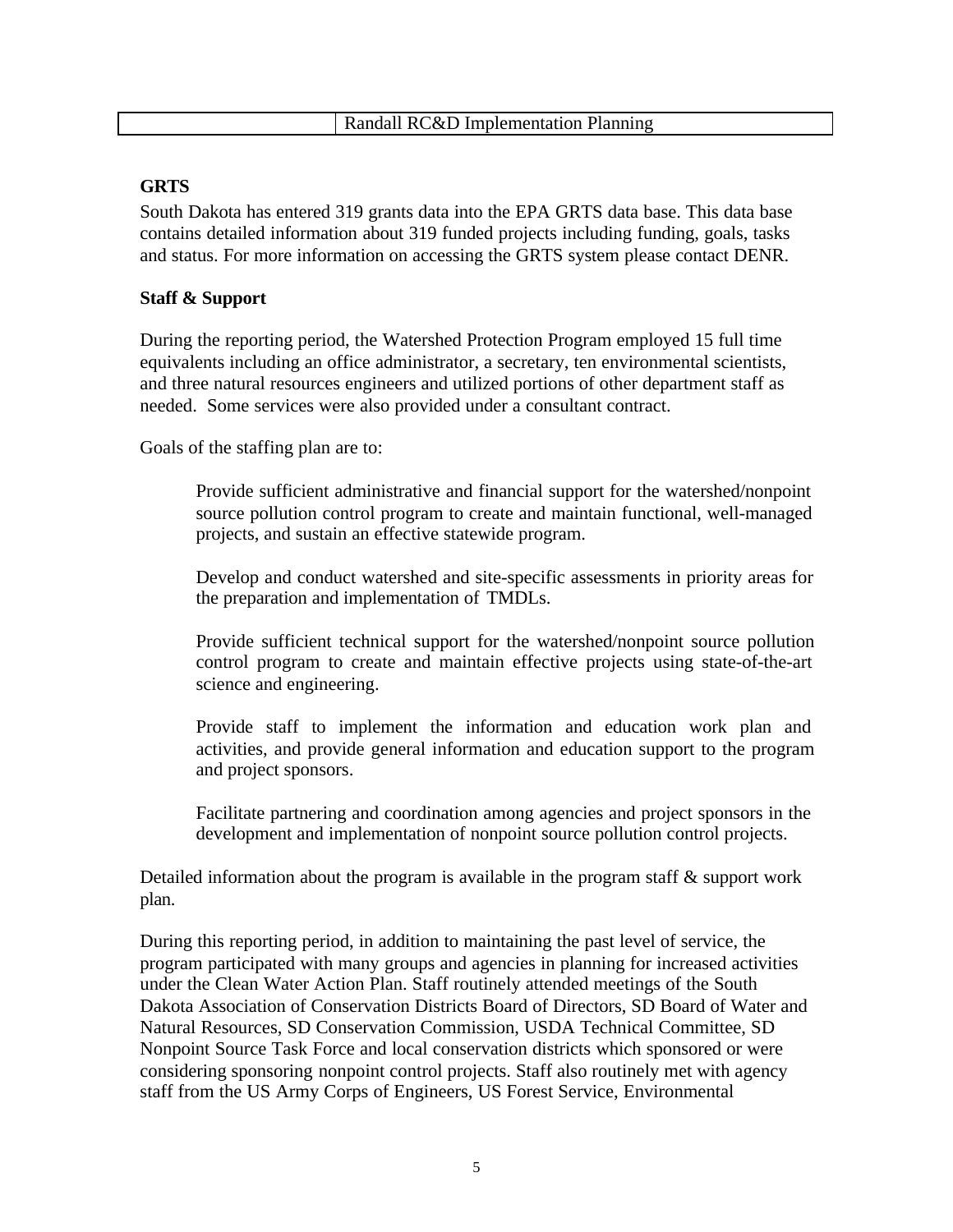Protection Agency, US Bureau of Reclamation, SD Department of Game, Fish and Parks, SD Department of Agriculture, and many other state and local governments and organizations including agricultural producer organizations.

Every active project listed in this report received staff assistance during this reporting period, often on at least a weekly basis. Staff initiated 17 contracts obligating \$4,701,287.00 and processed 199 federal funds payment requests totaling \$1,564,691.80. Staff also processed 34 state fund payment requests totaling \$364,325.16.

# **Training**

DENR nonpoint source program staff routinely train watershed project staff hired by local project sponsors. This is usually one-on-one training as needed particularly at the start of new assessment and implementation projects. During this reporting period, the North Dakota and South Dakota nonpoint source programs put on a two day joint conference for watershed coordinators from the two states. The conference addressed reports and record keeping, developing work plans and tracking progress, GIS techniques, soil health, riparian protection, monitoring and general grant management as well as new programs to enhance existing project resources. Coordinators were also given one afternoon to discuss their project needs with state staff.

# **Information and Education**

Since the program's inception nearly 10 years ago, the South Dakota NPS I&E Program has developed and implemented its activities in partnership with stakeholder groups. It is the department's intent to continue its reliance on community based partnerships as a primary program delivery mechanism. This approach has lead to effective programming in the past and is consistent with the Clean Water Action Plan and South Dakota-EPA Performance Partnership Agreement. Based on identified local, state and national priorities, the South Dakota NPS Program Information and Education (I&E) priority issues are Animal Feeding Operation/Concentrated Animal Feeding Operation (AFO/CAFO) nutrient management related issues and TMDLs. A project summary is appended.

# **Other Resources**

While funds provided through the Environmental Protection Agency play an important role in nonpoint source control in South Dakota, the program also takes advantage of resources from many other sources, public and private. The "South Dakota Nonpoint Source Program Manual" lists many of the available sources of resources. A few are summarized here.

# **Natural Resources Conservation Service**

United States Department of Agriculture's (USDA) Natural Resources Conservation Service (NRCS) Environmental Quality Incentives Program (EQIP) program has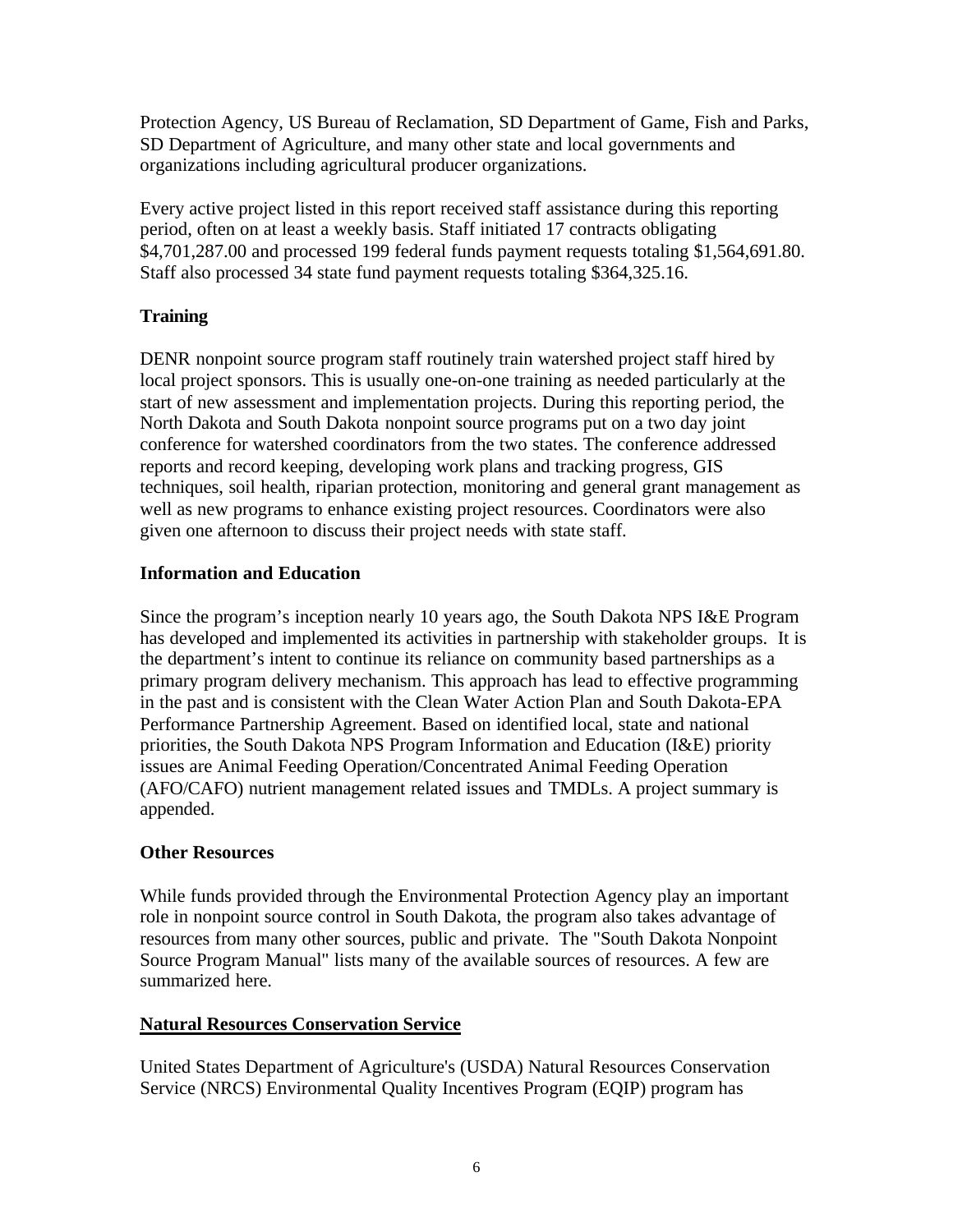replaced the Great Plains Conservation Program - however, there are still 228 active Great Plains Contracts in South Dakota that funded \$421,334 of conservation work in 2000.

EQIP Priority areas - There were nineteen priority areas funded in 2000 for \$2,485,495. The break down for each priority area is as follows:

| <b>American Creek HU</b>                                  | \$53,314    |
|-----------------------------------------------------------|-------------|
| <b>Bad River Watershed</b>                                | \$476,115   |
| <b>Bear Creek Watershed</b>                               | \$95,658    |
| <b>Belle Fourche River</b>                                | \$215,028   |
| Clear Lake Restoration (Deuel Co.)                        | 6,270<br>\$ |
| Deep Creek Watershed                                      | \$103,492   |
| <b>Fall River Water Users</b>                             | \$97,216    |
| <b>Firesteel Creek</b>                                    | \$133,251   |
| <b>Grand River Watershed</b>                              | \$216,227   |
| Lake Faulkton Watershed                                   | \$126,104   |
| Lower Little Minnesota River - Big Stone Lake             | \$64,691    |
| Medicine Creek Drainage                                   | \$192,884   |
| Medicine Root Watershed                                   | \$132,668   |
| Northern Butte County Riparian Improvement                | \$99,936    |
| <b>Rousseau Creek Watershed</b>                           | \$65,077    |
| Southwestern Little White River Watershed                 | \$39,981    |
| Standing Rock Reservation (includes Old Corson Lake Oahe) | \$93,668    |
| <b>Upper Waubay Basin Watershed</b>                       | \$ 83,198   |
| <b>White River Watershed</b>                              | \$46,043    |

The EQIP statewide resource concerns for 2000 were funded at \$1,026,209 and were broken down as follows:

| <b>Water Quality</b>        | \$484,490 |
|-----------------------------|-----------|
| <b>Highly Erodible Land</b> | \$79.457  |
| Wildlife Habitat            | \$54,786  |
| Grazing Land                | \$407,476 |

The small watershed program funded two PL-566 projects in South Dakota in 2000. The projects were the Lower Little Minnesota River - Big Stone Lake, land treatment project in northeast South Dakota and the Fall River Water Users rural water system in southwestern South Dakota. The land treatment project was funded at \$157,200, and the rural water project was funded for \$200,000 in 2000.

The NRCS level of technical assistance will remain consistent with that of the last few years. No major changes for staffing or funding are expected. Even though staffing levels will be maintained, technical assistance availability may be a problem. A workload analysis for 2001 indicates that 125 percent of the current NRCS staff is needed to complete mandated activities in South Dakota.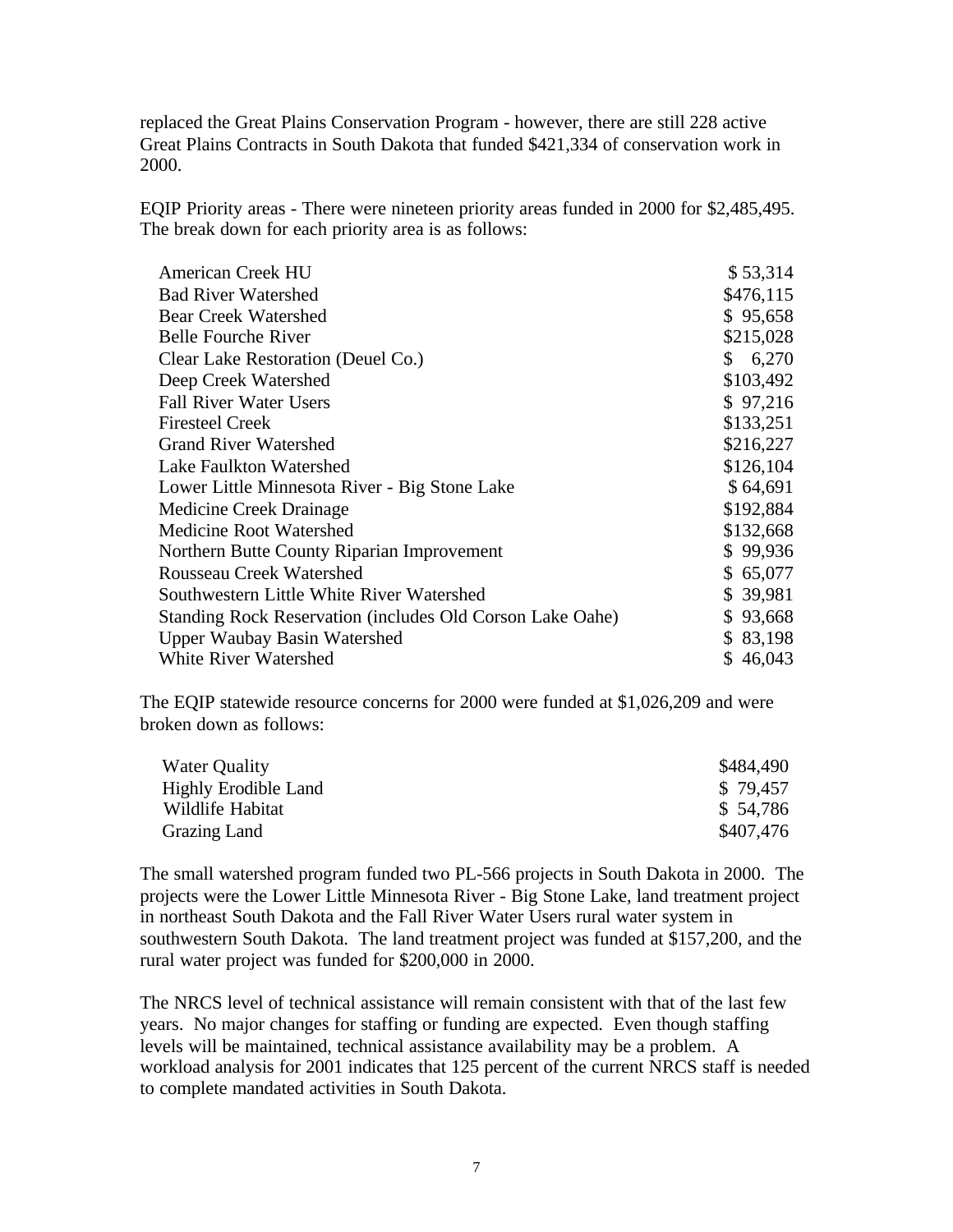The Wetlands Reserve Program provided \$3,000,000 in 2000 for both permanent and 30 year easements, which restored 5,756 acres of wetlands in South Dakota.

The Emergency Watershed Protection Program (EWP) floodplain easement has provided \$1,800,000 for permanent protection on 6,478 acres of floodplains.

The Conservation Reserve Program (CRP) has 1,435,638 active acres in 2000. These lands are put into permanent vegetative cover, which is very effective in reducing erosion and improving water quality.

The Wildlife Habitat Incentives Program (WHIP) was not funded for new contracts in 2000. However, the NRCS in South Dakota was able to fund 7 contracts on 351 acres with funds that had been returned from existing contracts. The funding used for FY 2000 was \$46,676.

# **US Forest Service**

Public notices and other notices of proposed US Forest Service actions and permits were reviewed and coordinated as necessary. Special attention was paid to coordination of Environmental Assessment reviews for grazing permit issuance. Assistance was also provided to the Forest Service in assessing damage and in preparing prevention plans for potential water quality impacts in the aftermath of the Lookout Mountain and Jasper fires in the Black Hills.

# **SD Conservation Commission**

The South Dakota Conservation Commission provides grants of state funds to conservation districts for implementation of Conservation Best Management Practices through their projects. In this reporting period, they awarded \$784,034 of which \$650,744 directly supported NPS projects.

# **319 Grant Match**

Nonfederal match of 40% of project expenditures is required to match EPA 319 grants. All EPA 319 grants to South Dakota have been matched with significantly more state and local funds than required by federal regulations.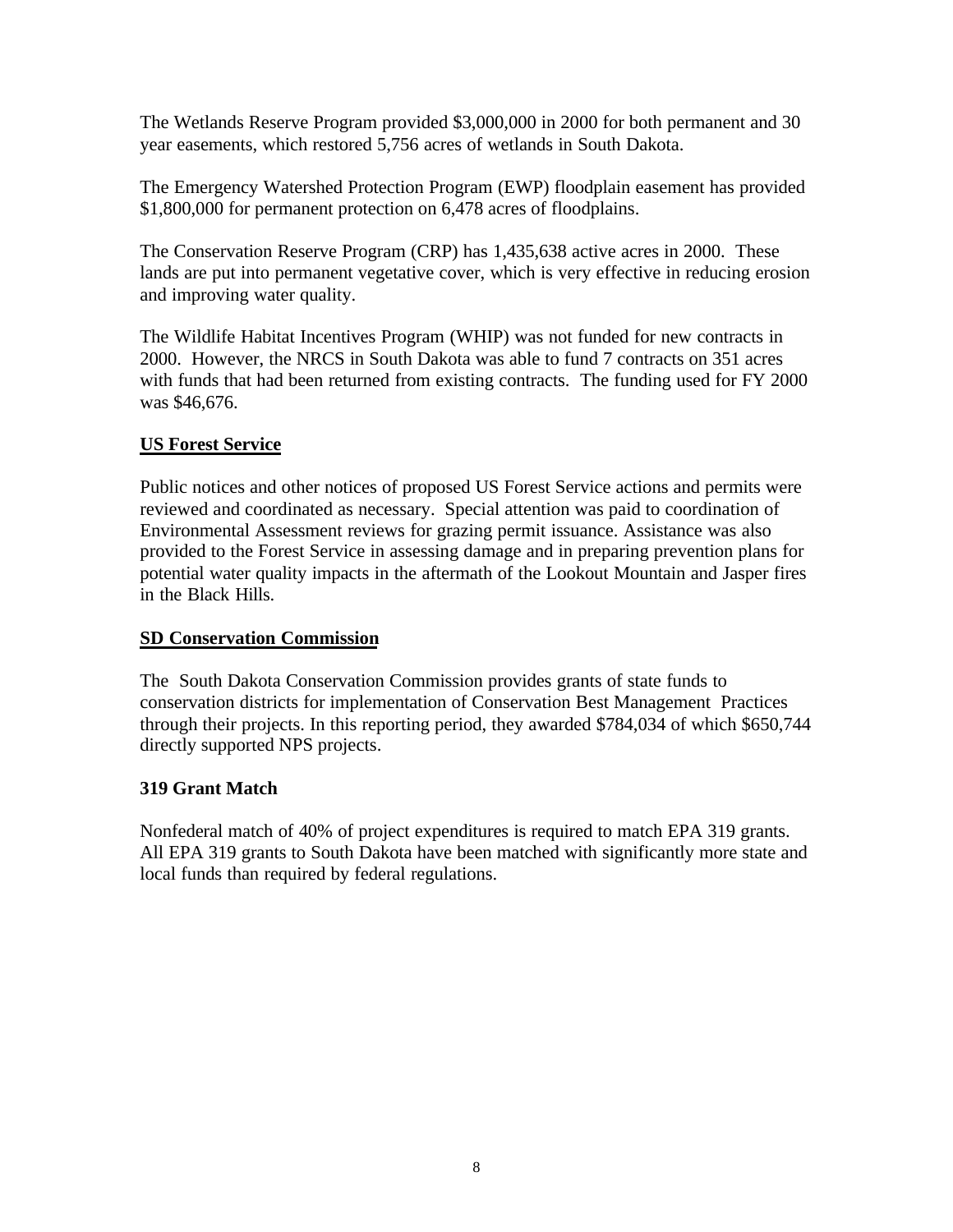## **APPENDIX A**

#### **Initiated 319 Project Summaries**

#### **319 BASE GRANT**

#### **Clear Lake Watershed Implementation**

**Grant: 2000 Status: On Schedule Completion Date: 12/31/03 Description:** Reduce phosphorus loading in the watershed using Best Management Practices. Using these practices, the goal is to reduce this load by 20 percent to meet the TMDL goal for the project. Due to the relationship between phosphorus and chlorophyll *a* reducing the amount of phosphorus in the watershed will also reduce chlorophyll *a* by 30 percent. The next goal is to reduce the amount of sediment entering the system. The reduction of sediment entering the system will be accomplished using Best Management Practices, such as no-till and grassed waterways. The goal is to reduce the nutrients of urban runoff into the watershed from the city storm sewer system. The urban run-off reduction will provide a margin of safety to ensure that the overall 20% reduction goal is met. The shallow nature of the lake allows phosphorus to be reused through the resuspension of sediment and the uptake through aquatic macrophytes and algae, which can be a severe problem to recreation and fish habitats. Using weed harvesting and dredging together can improve water quality for recreation as well as fish habitats. The final goal is to update onsite wastewater septic systems of the city park and fairgrounds.

The Clear Lake watershed restoration project will target the reduction of nutrient and sediment loads in the tributaries and lake. This project will use and incorporate Best Management Practices for agricultural and urban runoff, Public Education and Information, Storm Sewer Outlet Modification, and Sediment Removal to improve fish habitat and reduce the quantity of sediment loads of phosphorus in the lake. The goal is to complete the project in four years.

The following is a list of activities that are planned for the watershed: Animal Waste Management System(s), Tree Planting, Grazing Management, Upland Habitat Improvements, Crop Rotation/Residue Management, Grassed Waterways, Alternate Watering Systems, Wetland Restoration, Riparian Bank Stabilization, Lake Shoreline Stabilization, Zero Phosphorus/Lawn Testing, Urban Sediment Trap and Sediment Removal, Information & Education, and Water Quality Monitoring.

#### **Dakota Central Lakes Assessment**

**Grant: 2000 Status: On Schedule Completion Date: 3/31/01 Description:** The long term goal of the Dakota Central Watershed Assessment Project is to locate and document sources of nonpoint source pollution in the watersheds and produce feasible restoration alternatives in order to provide adequate background information needed to drive a watershed implementation project to improve sedimentation and nutrient problems with the Loyalton Dam and Cresbard Lakes watersheds. This project will result in TMDL reports for two 303(d) listed waters.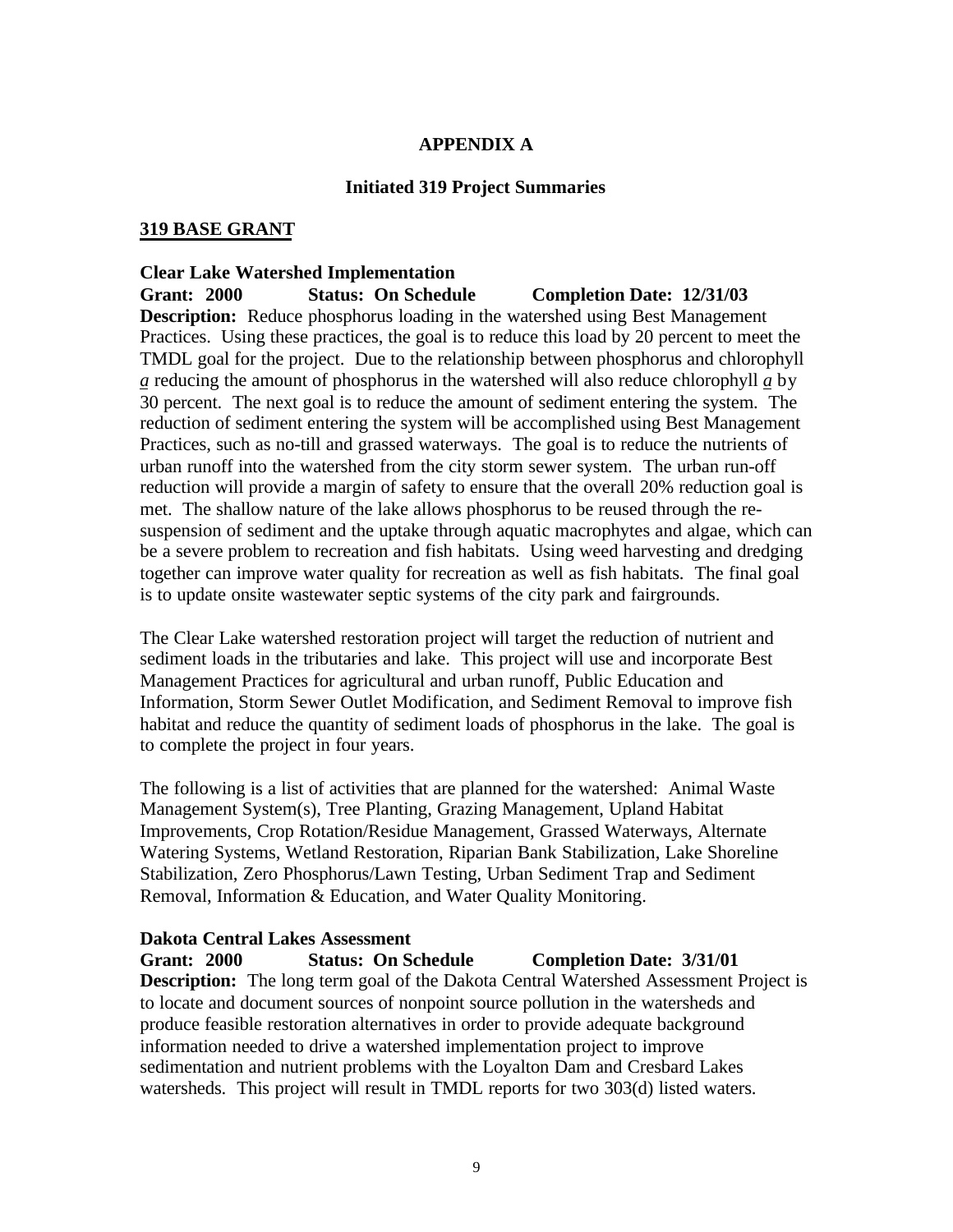The north fork of Snake Creek is a natural stream that drains portions of Faulk County in South Dakota and is the outlet tributary to Cresbard Lake. The Snake Creek Watershed is approximately 21,373 acres above Cresbard Lake. The Dry Run Creek Watershed is approximately 6,419 acres above Loyalton Dam. The creeks receive runoff from agricultural operations and both the creeks and lakes have experienced declining water quality. The watersheds have predominately agricultural land use with cropland and grazing.

This project is intended to be the initial phase of a watershed wide restoration project. Through water quality monitoring, stream gaging, stream channel analysis and land use analysis.

#### **Jones Lake/Rosehill Lakes Watershed Assessment Grant: 2000 Status: On Schedule Completion Date: 6/30/01**

**Description:** The long term goal of the Jones Lake. Rosehill Lake Watershed Assessment project is to locate and document sources of nonpoint source pollution in the watershed and produce feasible restoration alternatives in order to provide adequate background information needed to drive a watershed implementation project to improve sedimentation and nutrient problems with the creeks and lakes as well as creating a Total Maximum Daily Load (TMDL) report for each of the water bodies.

Turtle Creek is a natural stream that drains a portion of Hand County in South Dakota and is the main tributary to Jones Lake in Hand County. Sand Creek is a natural stream that also drains a portion of Hand County and is the primary tributary to Rosehill Lake in Hand County. The creeks receive runoff from agricultural operations and both the creeks and lakes have experienced declining water quality. The Turtle Creek watershed is approximately 25, 125 acres (9605 hectares) above Jones Lake. The Sand Creek Watershed is approximately 23,734 acres (hectares) above Rosehill Lake. Both watersheds are predominately agricultural in land use with grazing and cropland.

## **Medicine Creek Watershed Assessment**

**Grant: 2000 Status: On Schedule Completion Date: 6/30/01 Description:** The long term goal of the Medicine Creek Watershed Assessment Project is to locate and document sources of nonpoint source pollution in the watershed and produce feasible restoration alternatives in order to provide adequate background information needed to drive a watershed implementation project to improve sedimentation and nutrient problems with the creeks and lakes in the watershed. This project will result in TMDL reports for two 303(d) listed waters.

Medicine Creek is a natural stream that drains portions of Lyman and Jones counties in South Dakota and is the outlet tributary to Brakke Dam and Fate Dam in Lyman County. The creek receives runoff from agricultural operations and both the creek and lakes have experienced declining water quality. The Medicine Creek Watershed is approximately 437,892 acres with 14,435 acres above Brakke Dam and 16,957 acres above Fate Dam. The watershed is predominately agricultural land use with cropland and grazing.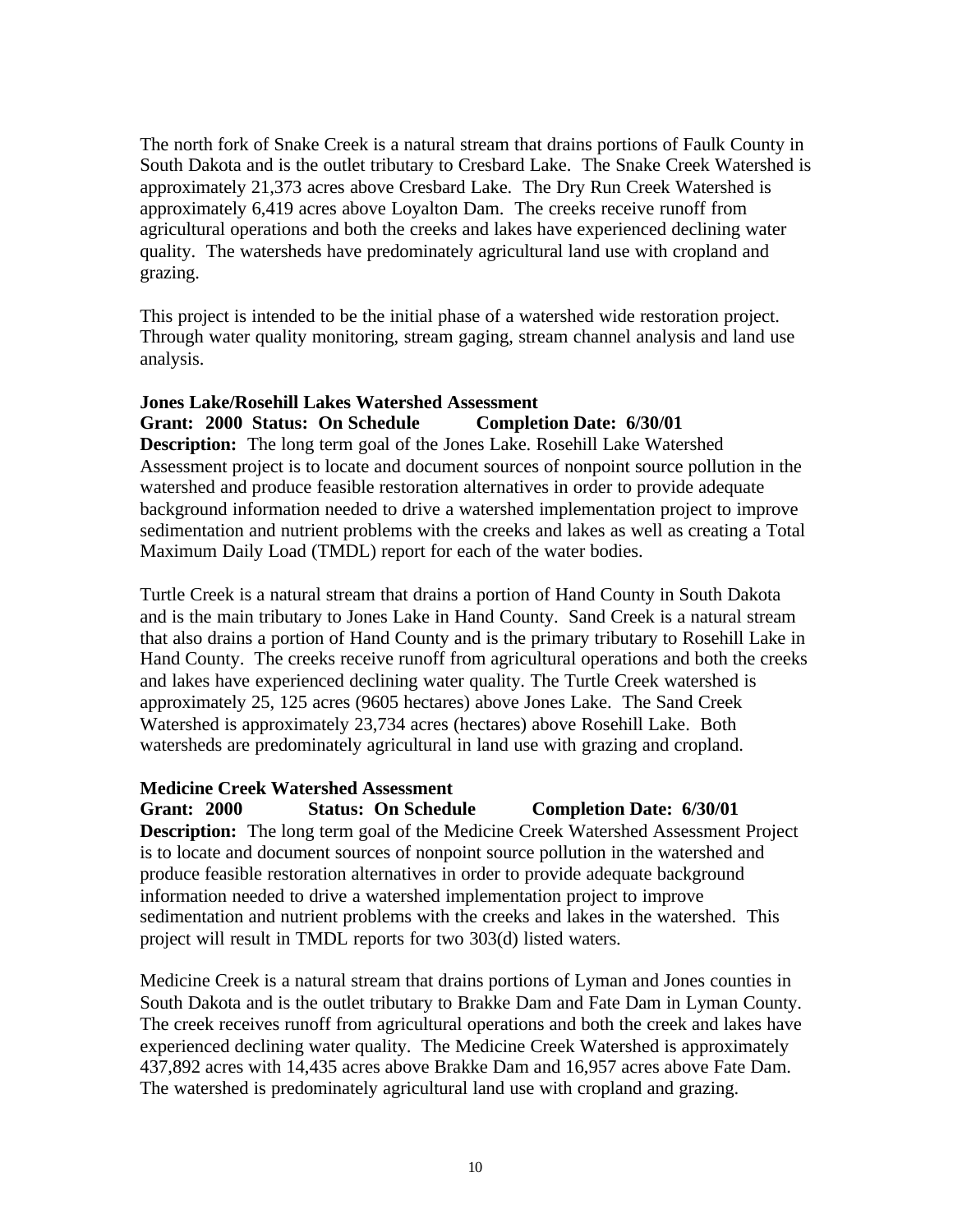The project is intended to be the initial phase of a watershed wide restoration project. Through water quality monitoring, stream gauging, stream channel analysis and land use analysis, the sources of impairment to the stream and the watershed will be documented and feasible alternatives for restoration will be presented in the final project report.

A concurrent water quality assessment is being administered by the Lower Brule Sioux Tribe on tribal land.

**North Central Big Sioux River/ East Oakwood Lake Watershed Assessment Grant: 2000 Status: On Schedule Completion Date: 3/28/03 Description:** The long term goal of the North-Central Big Sioux River/East Oakwood Lake Watershed Assessment Project is to locate and document sources of nonpoint source pollution in the watershed and produce feasible restoration alternatives in order to provide adequate background information needed to drive a watershed implementation project (or projects) to improve water quality problems within the watershed. Completion of the study will result in one or more Total Maximum Daily Load (TMDL) reports for a portion of the Big Sioux River (BSR) and its tributaries and a TMDL report for East Oakwood Lake.

The Big Sioux River is a permanent, natural river that flows north to south along the eastern edge of South Dakota. The segment of the watershed to be examined in this project studied extends from roughly the river's confluence with Willow Creek (near Watertown) south to the confluence with North Deer Creek around Brookings. The river and tributaries, including East Oakwood Lake, drains portions of Codington, Deuel, Hamlin and Brookings counties. The North-Central BSR watershed encompasses approximately 480,000 acres of predominately agricultural land, with some municipal development around the communities of Watertown and Brookings. This project is intended to be the initial phase of a watershed-wide restoration project. Through water quality monitoring (chemical and biological), stream gaging and land use analysis, sources of impairment to the river and the lake system within the watershed will be documented and feasible alternatives for restoration will be presented in the final project/TMDL reports.

# **South Central Lakes Watershed Assessment**

**Grant: 2000 Status: On Schedule Completion Date: 12/31/01**

**Description:** The long term goal of the South Central Watershed Assessment Project is to locate and document sources of nonpoint source pollution in the watersheds and produce feasible restoration alternatives in order to provide adequate background information needed to drive watershed implementation projects to improve sedimentation and nutrient problems with the creeks and lakes. This project will result in TMDL reports for six 303(d) listed waters.

The South Central Water Development District (SCWDD) is a special purpose water district bordered on the west by the Missouri River. Included in the boundaries of the SCWDD are several small lakes and reservoirs which are included in the South Dakota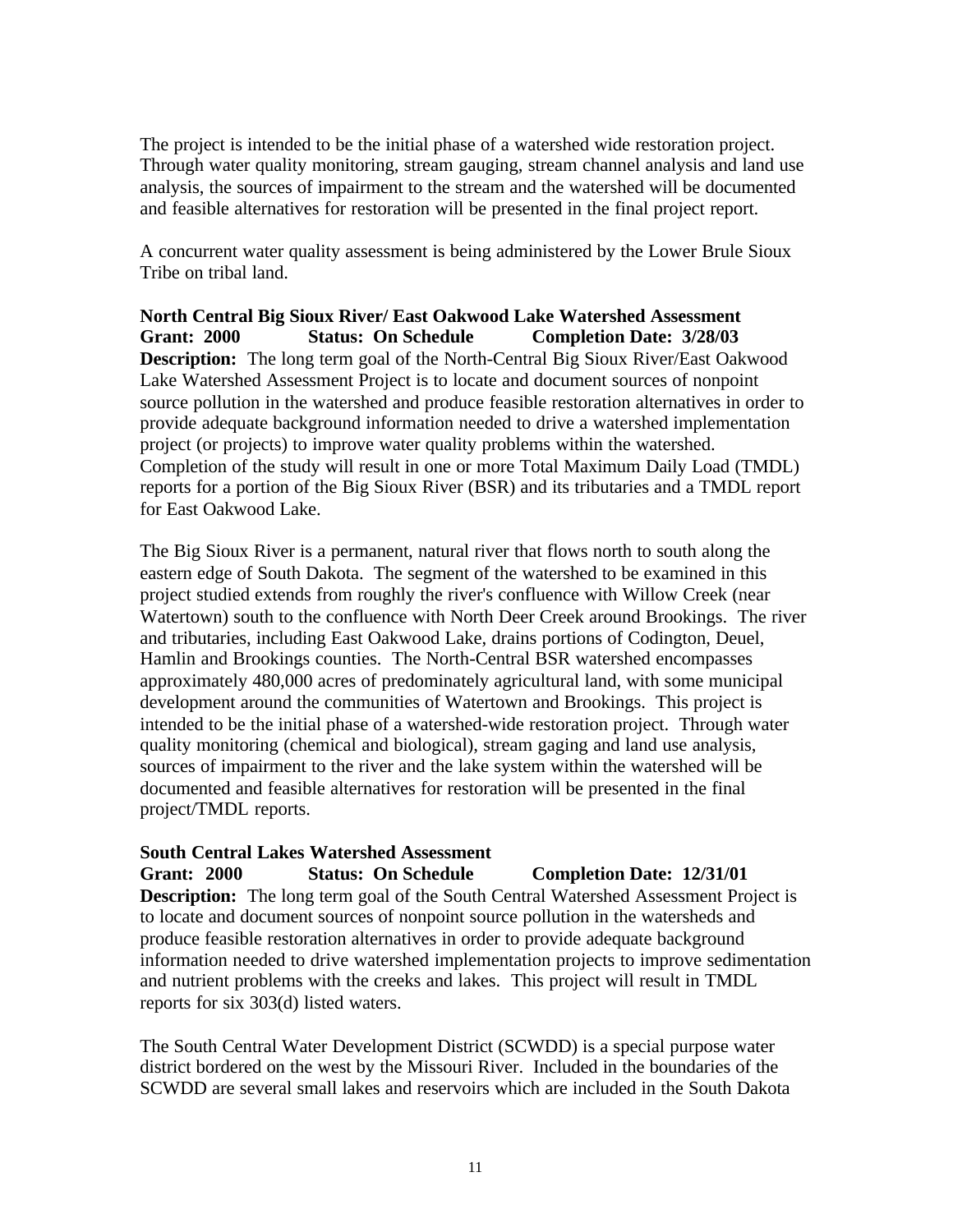303(d) list of impaired waters. The purpose of this project is to assess 6 small lakes and reservoirs and their watershed in the SCWDD area. The waters to be assessed include Geddes Lake, Lake Andes, Dante Lake, Academy Lake and Platte Lake in Charles Mix County and Corsica Lake in Douglas County. The watershed sizes for these lakes range from 2,844 acres for Dante Lake to 348,384 acres for the watershed of Lake Platte. This total project will be a two year effort. All of the watersheds for the lakes are primarily agricultural land use with croplands, grazing lands and livestock feeding areas.

This project is intended to be the initial phase of a series of watershed wide restoration projects. Through water quality monitoring, stream gauging, stream channel analysis and land use analysis, the sources of impairment to the streams and the watershed will be documented and feasible alternatives for restoration will be presented in the final project reports. Each lake will have an individual final project and TMDL report.

## **White Lake Dam Assessment**

**Grant: 2000 Status: On Schedule Completion Date: 3/31/01 Description:** The long term goal of the White Lake Dam assessment project is to locate and document sources of nonpoint source pollution in the watershed and produce feasible restoration alternatives in order to provide adequate background information needed to drive a watershed implementation project to improve sedimentation and nutrient problems with the creeks and lakes in the watershed and to produce a TMDL report for the waterbody.

White Lake Dam is a small reservoir in northwest Marshall County, South Dakota. The reservoir receives runoff from agricultural operations and both the creeks in the watershed and the lake have experienced declining water quality. The White Lake Dam watershed is approximately 22,348 acres is size. The watershed is predominately agricultural land use with cropland and grazing.

This project is intended to be the initial phase of a watershed wide restoration project. Through water quality monitoring, stream gauging, stream channel analysis and land use analysis, the sources of impairment to the stream and the watershed will be documented and feasible alternatives for restoration will be presented in the final project report.

# **319 INCREMENTAL GRANT**

## **Blue Dog Lake Watershed Improvement Project**

**Grant: 2000 Status: On Schedule Completion Date: 12/31/03 Description:** The major goal of the Blue Dog Lake restoration project is to reduce inlake phosphorus by 35%. According to the Blue Dog Lake Watershed Assessment / TMDL, Blue Dog in-lake phosphorus Trophic Status was found to be hypereutrophic. By reducing the in-lake phosphorus concentrations by 35%, the trophic Status Index of in-lake phosphorus will be moved from its current hypereutrophic TSI of 67.55 to eutrophic TSI of 60.18.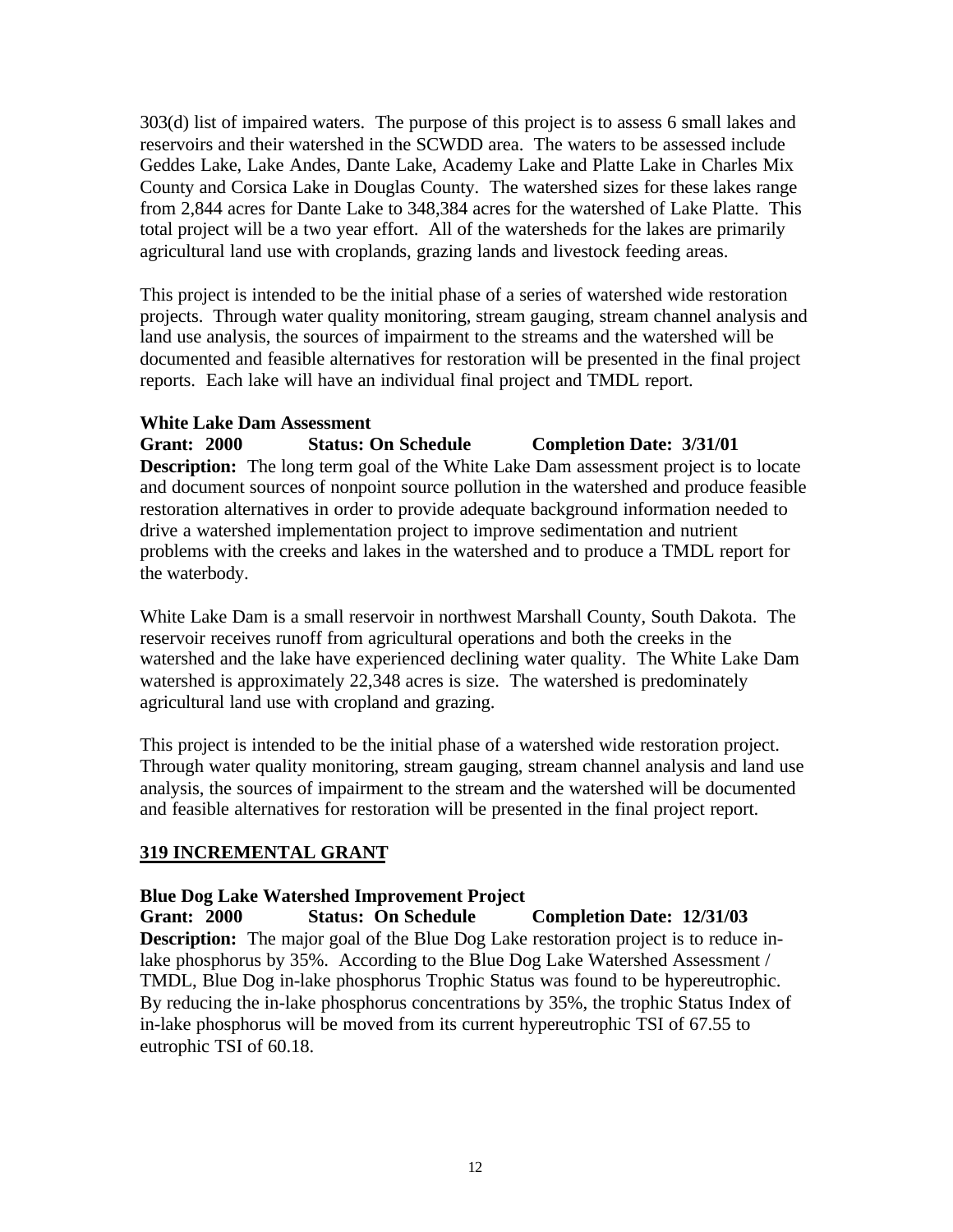The Blue Dog Watershed Improvement Project is a volunteer effort sponsored by the Day Conservation District. The conservation district will work with the local landowners to implement conservation practices that eliminate or reduce the phosphorus exports off targeted land areas. The targeted areas will be chosen from a completed land use model (AGNPS) that was part of the watershed assessment/TMDL. Practices to be implemented may include, but not be limited to: animal waste management systems, clean water diversions, nutrient management plans, range management plans, stream crossings, riparian restoration, reduced tillage practices, and permanent grass seeding.

Blue Dog Lake is located in northeastern Day County, South Dakota, north and adjacent to Waubay, SD. This lake is currently on the South Dakota Section 319 Priority Water Body List. Blue Dog Lake is used primarily for boating (skiing), fishing, and swimming.

Blue Dog Lake is classified with the beneficial uses of:

- (4) Warmwater permanent fish life propagation;
- (7) Immersion recreation;
- (8) Limited contact recreation
- (9) Wildlife propagation and stock watering.

A two year watershed assessment of Blue Dog Lake was completed in 1998. Blue Dog Lake is classified as hypereutrophic, impaired by shallow depth as a result of watershed and shoreline sedimentation.

The average TSI in Blue Dog Lake at the time of the watershed assessment was hypereutrophic. Secchi depth and total phosphorus concentrations are hypereutrophic while chlorophyll *a* concentrations were eutrophic. The re-suspended sediments appear to slightly lessen the TSI values of chlorophyll *a*. Wind and wave action appear to increase the total phosphorus concentrations by stirring up bottom sediments. Nitrate and ammonia concentrations in Blue Dog Lake are not inordinate for a prairie lake, but are assisting in algae production.

Fecal coliform bacteria were found on occasion in mid-lake samples. Because the lake has a central sewer collection system. Fecal coliform bacteria most likely came from the watershed/tributaries.

## **Lake Faulkton Watershed Implementation**

#### **Grant: 2000 Status: On Schedule Completion Date: 3/31/2006**

**Description:** The major goals of the Lake Faulkton Watershed Project are to improve the quality of water in Lake Faulkton and in the Lake Faulkton Watershed through the reduction of phosphorus loading into the lake by thirty-five percent and through the removal of 150,000 cubic yards of sediment from the lake. This project will implement these goals which were developed in the South Dakota Department of Environment and Natural Resources Total Maximum Daily Load (TMDL). Other goals include maintaining improved water quality and the lake's beneficial uses of semipermanent marginal fish life propagation, immersion and limited-contact recreation, wildlife propagation and stock watering.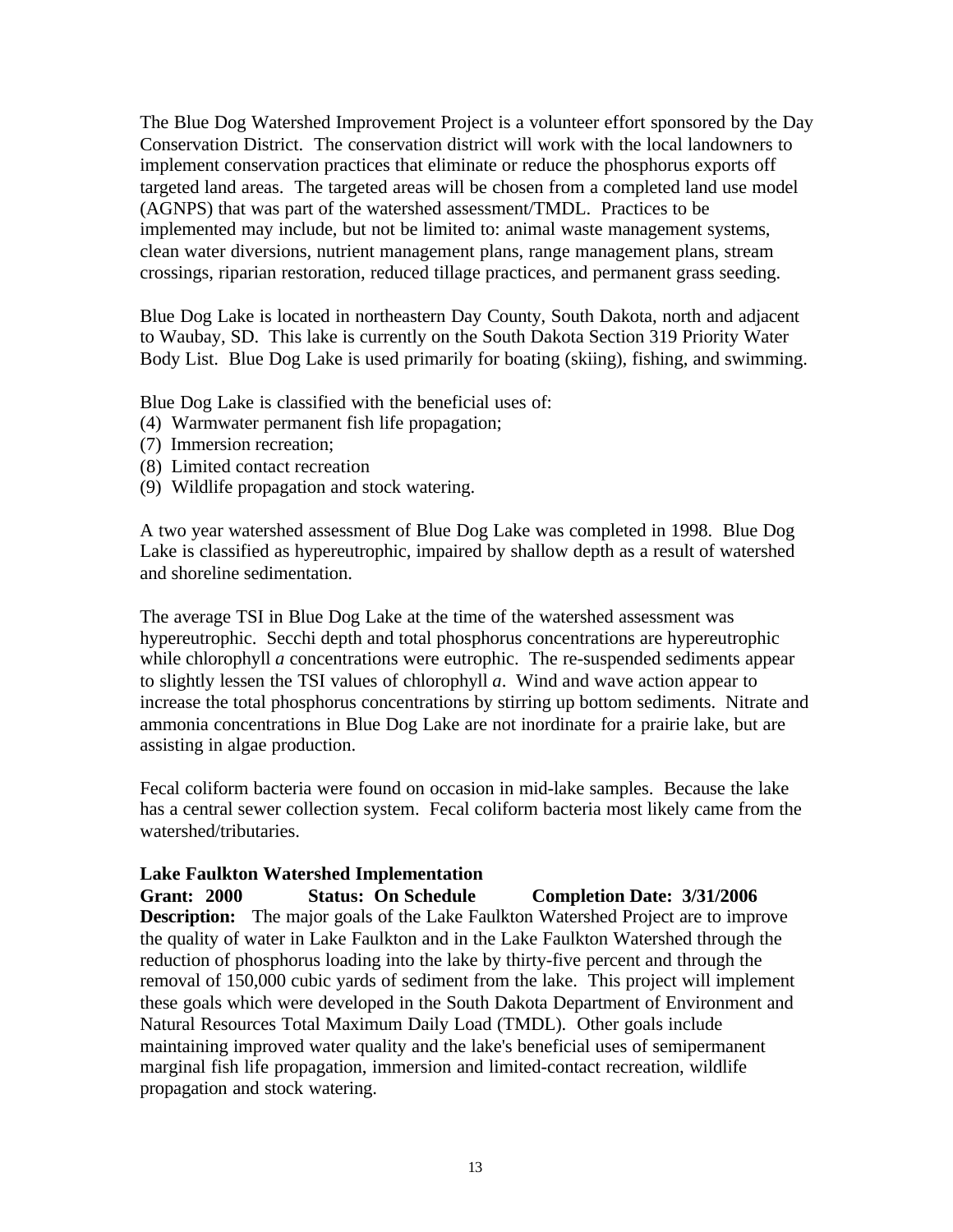The Lake Faulkton Watershed Project in a six year project that will begin the long-term effort needed to reduce nutrient and sediment loadings. Best Management Practices will be installed in the watershed to reduce contaminant loadings, and to demonstrate the BMPs abilities to reduce pollution and their cost effectiveness. Major practices will include the development of agricultural waste systems, riparian and buffer zones, and planned grazing systems. These practices will be targeted towards nutrient sources, buffering nutrients from entering the water, and reducing sediment yield carrying nutrients. The project will provide information to land users and the community on methods to reduce pollution in the watershed. Water quality monitoring will be completed to document water conditions and to evaluate reductions in loadings from the installation of BMPs.

#### **Lakes Herman/Madison/Brant Implementation/Restoration**

**Grant: 2000 Status: On Schedule Completion Date: 06/30/03 Description:** The overall goal of the restoration effort is to decrease the phosphorus loading of Lake Herman/Brant Lake by 50 percent in compliance with the TMDL. Agriculture and the city of Madison's stormwater sewer presently are the largest contributors of the phosphorus entering the lakes. The following project objectives and tasks were established: (1) construct 10 AWMS; (2) implement 16 alternative animal waste treatment BMPs; (3) install 28 terrace & contour buffer strips; (4) construct 6 multi-purpose dams; (5) stabilize 2087 feet of stream bank; (6) construct 22 grass waterways; (7) develop a storm sewer remediation plan; (8) implement an information and education program; (9) implement a program to address the failing septic systems in the Lake Herman Sanitary District.

Lake Herman/Lake Madison/Brant Lake are hypereutrophic lakes subject to excessive nutrient loading. The loading stimulates algal blooms and aquatic plant growth limiting the beneficial use of the lakes. Best management practices will be installed in the watershed to reduce nutrient loading. A remediation plan for the city of Madison's storm sewer will be developed to reduce pollution. An information and education program will be implemented. Water quality monitors will be installed to document water quality conditions and evaluate reductions in nutrient levels.

#### **Active 319 Project Summaries**

#### **Bad River Basin**

**Bad River National Watershed Monitoring Grant: 1996 Status: Completed\* Completion Date: 12/31/00 Description:** All monitoring sites have been installed and active for three years. BMPs were implemented this year. This project is being combined with the Bad River Phase III project and is expected to continue until 12/31/05.

**Bad River Phase III Grant: 1999 Status: On Schedule Completion Date: 12/30/01**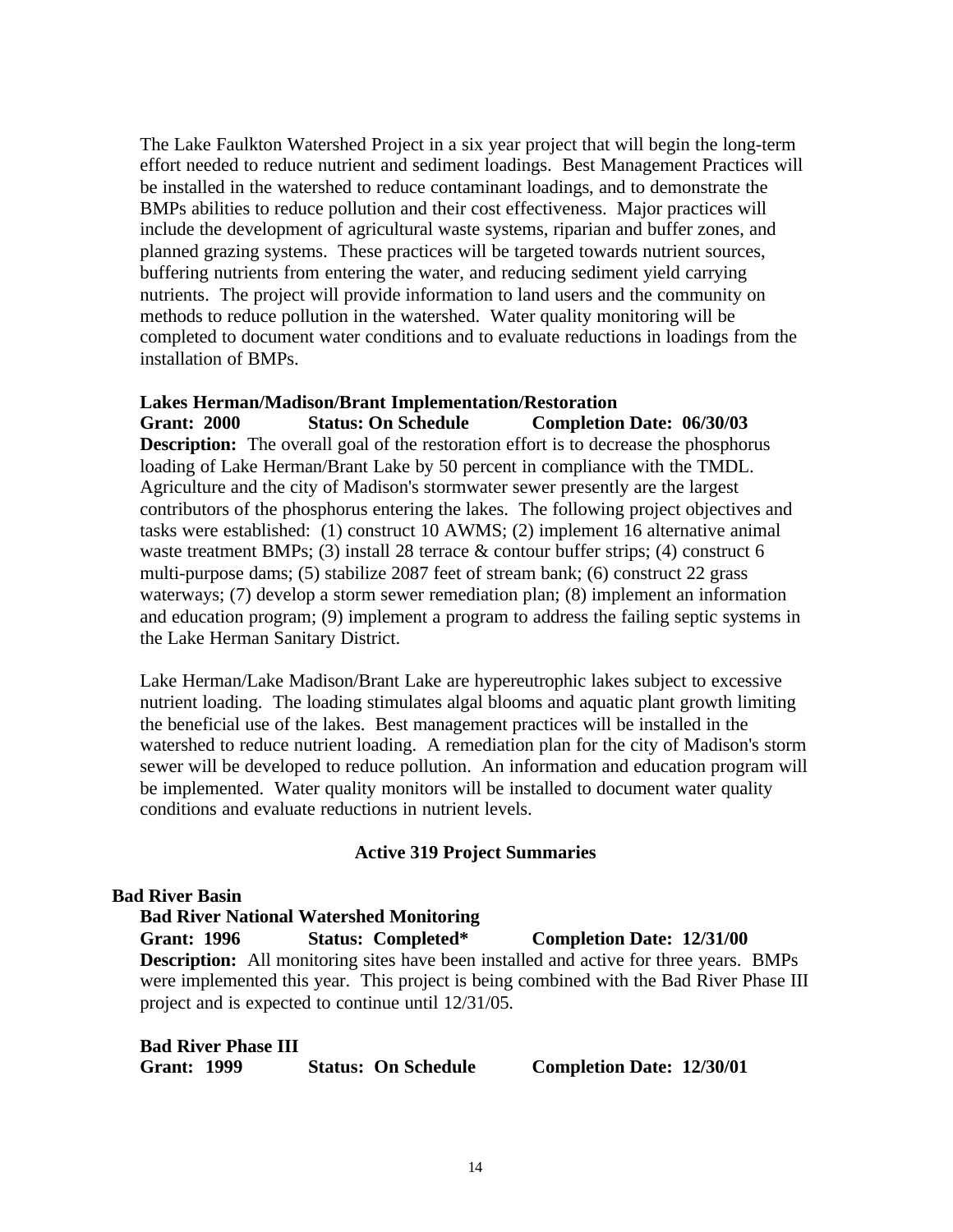**Description:** This is a three year continuation of the water quality project for the Lower Bad River. Better than planned landowner response has resulted in all available funds being spent or obligated. The Bad River Phase III Amended Water Quality Project is a multi-faceted implementation effort designed to control sources of non-point pollution (predominately sediment) from the Bad River tributaries and Antelope Creek in Stanley County, South Dakota with emphasis on riparian re-vegetation and improved grazing management. The project is a complete project encompassing approximately 584,000 acres that lies within Stanley County.

Three studies of the Bad River have been conducted to determine the major sources of sedimentation. The Bad River Phase I and 1B Water Quality Project was conducted by the Stanley County Conservation District and North Central RC & D under an EPA 319 Grant. The Lower and Upper Bad River Basin Studies were conducted by the Natural Resources Conservation Service.

The Phase 1 study determined that the majority of the Bad River sediment was coming from the lower one-third of the watershed and was coming primarily from the steep fragile clay rangeland. The River Basin study determined that the major sedimentation coming from the rangeland was resulting form gully erosion and channel scouting that results from accelerated water flows coming off cropland and rangeland in the lower one-third of the watershed.

As a result of the Phase 1 project, the Bad River Phase II Water Quality Project was developed. It was targeted to treating the Plum Creek watershed in Stanley County and using Willow Creek watershed as a control site. Storm events in the county vary greatly in intensity within a very few miles. As a result of this variation, the Willow Creek control site was abandoned in favor of rainfall simulation.

Best Management Practices (BMPs) were applied in Plum Creek watershed under Phase II to reduce erosion. Sedimentation data collected by USGS at the mouth of Plum Creek indicated that Plum Creek's contribution of sediment delivered to the Bad River changed from 82.7 tons per acre-foot of runoff to 10.2 tons per acre-foot of runoff as a result of BMP installation.

The Bad River Phase III Project applies those practices that have been found socially acceptable and economically feasible in the Phase II Project along with those practices that addressed resolution of the problem identified by the previously mentioned studies. Phase III emphasis is placed on:

- 1) Increasing infiltration rates on cropland and rangeland
- 2) Reducing stream flow rates
- 3) Constructing structures to reduce and trap sediment

## **Bad River Phase III**

**Grant: 1997 Status: Completed\* Completion Date: 8/14/99 Description:** Stanley County Conservation District is requesting additional financing for expansion of the Bad River Phase III project. The Antelope Creek Watershed which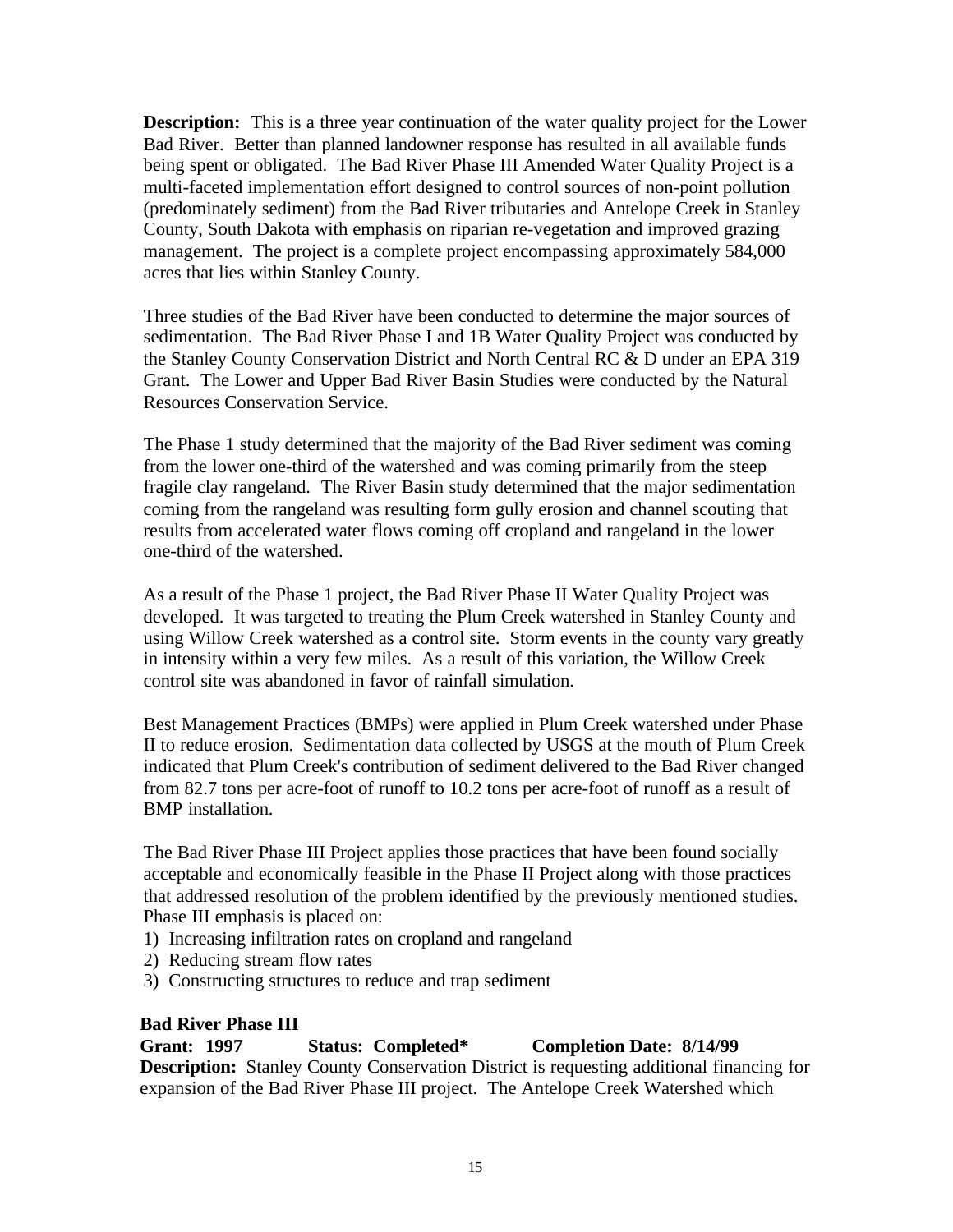abuts the Bad River Watershed and drains directly into Lake Sharpe Reservoir in eastern Stanley County has been added to the original plan. The watershed consists of an additional 40,000 acres of rangeland and cropland. Requests by landowners for participation in the original project have exceeded the original estimates. Landowners in the added watershed have also demonstrated great interest in developing plans.

In addition to the preceding needs, the area received severe windstorms this early spring that created major wind erosion problems on the cropland within the project area,. It is imperative that increased emphasis be placed on the reduction of cropland wind erosion through crop residue management and other accepted control practices such as stripcropping or reseeding to native vegetation. The wind erosion problems were not targeted in the original workplan because two previous studies of the sources of sediment indicated the major problems were coming from the rangeland rather than the cropland.

\* The project is continued as the Bad River Phase III under the 1998 grant.

#### **Belle Fourche River Basin**

None

#### **Big Sioux River Basin**

#### **Bachelor Creek Assessment**

**Grant: 1998 Status: Completed Completion Date: 12/31/00 Description:** Bachelor Creek drains an agricultural watershed and is subject top nonpoint source pollutant loading, riparian modification and channel aggradation/degradation. Rigorous assessment data are not available to accurately define water quality problems within the watershed. However, several perceived problems have been noted within the Bachelor Creek Hydrologic Unit Plan (Moody County Conservation District 1991). These problems include agricultural fertilizer and pesticide contamination, water erosion and sedimentation, feedlot runoff, municipal sewage contamination, creek litter accumulation and flooding Seventy four percent of respondents indicated that agricultural chemical overuse was a problem within the watershed. Water erosion, feedlot runoff and municipal sewage were considered significant problems by over 40% of respondents. Creek litter and flood control were considered significant problems by over 30% of respondents.

The principal goal of this assessment project is to improve the water quality within the Bachelor Creek watershed. This goal will be achieved by (1) defining the current ecological integrity of water resources within the Bachelor Creek Watershed, (2) identifying nonpoint source critical areas within the Bachelor Creek watershed and (3) developing management prescriptions for the restoration of best attainable water quality.

#### **Blue Dog Lake Assessment**

#### **Grant: 1996 Status: Completed Completion Date: 10/1/98**

**Description:** The immediate goal of the project is to target areas in the two watersheds that are contributing erosion and nutrients to Blue Dog and Enemy Swim Lake. By targeting these areas, conservation resource managers will be able to put the most cost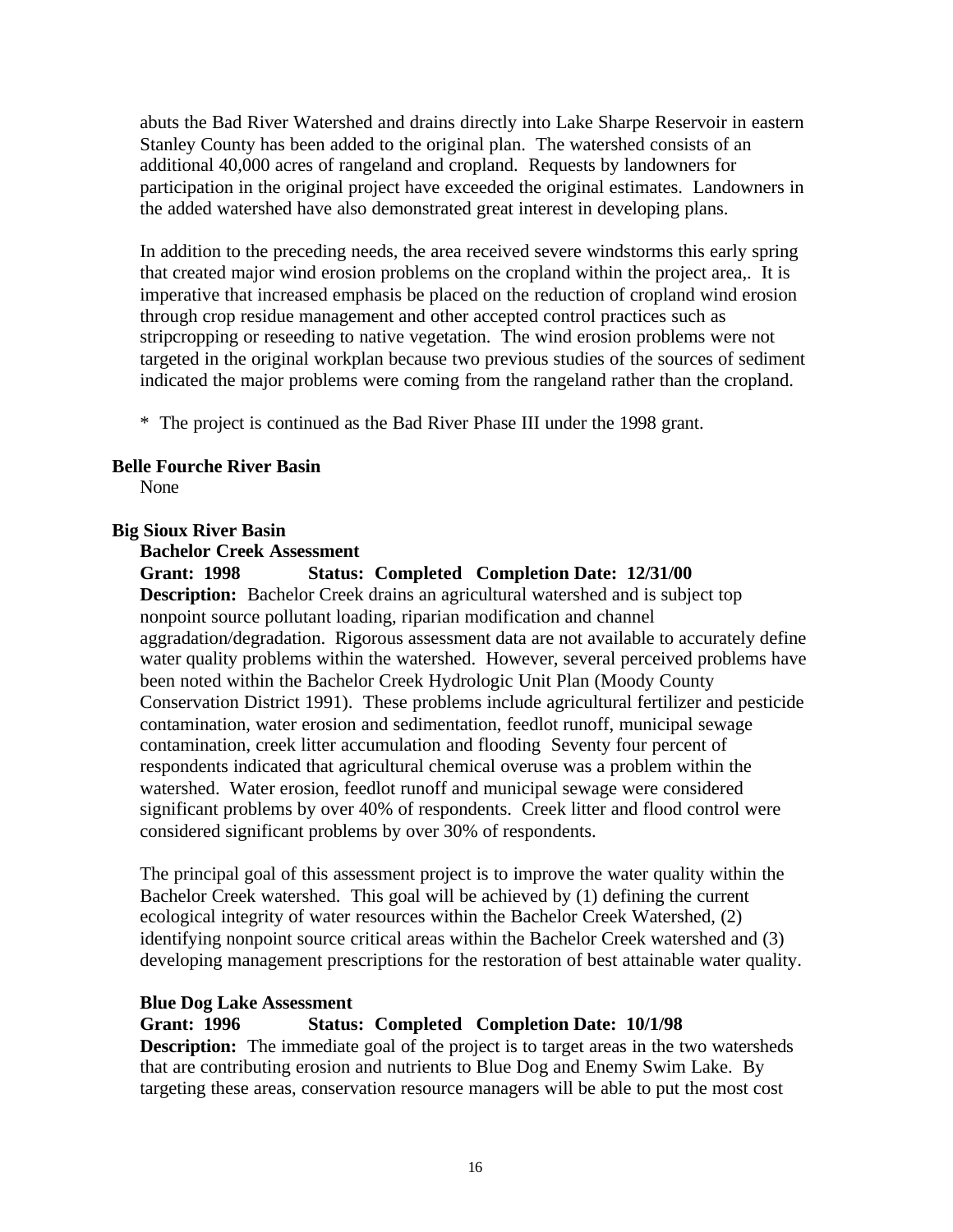effective Best Management Practices (BMPs) to use in the watersheds. The long term goals of the study and future implementation project are to improve the water quality of the lake through sediment and nutrient control and increase beneficial uses. The Blue Dog/Enemy Swim targeting project is the first step of a multifaceted project. The first years of the project will identify specific areas in the watersheds that need sediment and nutrient management and the costs of those practices. The targeting will be accomplished by monitoring the water quality of the major drainages in the watersheds. The AGNPS model will be used in conjunction with the water quality monitoring to target specific areas that may be causing excessive nutrient and sediment loading to the lakes. The land use model will determine problem areas and the most cost effective BMPs that should be implemented in the watersheds. The monitoring information will be used to verify the AGNPS model and estimate the decrease of nutrient and sediment loading if BMPs are implemented in the watershed.

## **Central Big Sioux TMDL**

**Grant: 1999 Status: On Schedule Completion Date: 12/31/02 Description:** The long term goal of the Central Big Sioux River Watershed Assessment project is to locate and document sources of nonpoint source pollution in the watershed and produce feasible restoration alternatives in order to provide adequate background information needed to drive a watershed implementation project (or projects) to improve water quality problems within the watershed. Completion of the study will result in a Total Daily Maximum Load (TMDL) report for the portion of the Big Sioux River (BSR) and its tributaries included in the project.

The Big Sioux River is a permanent, natural river that flows north to south along the eastern edge of South Dakota. The segment of the watershed to be examined in this project extends from roughly the river's confluence with North Deer Creek (near Volga) south to the Iowa border near Brandon. The river and tributaries drain much of Brookings, Lake, Moody and Minnehaha counties, as well as a portion of southwestern Minnesota. The Central BSR watershed encompasses 1,282,560 acres (519,255 hectares) of predominantly agricultural land, with significant municipal development in/around the communities of Brookings and Sioux Falls.

This project is intended to be the initial phase of a watershed wide restoration project. Through water quality monitoring (chemical and biological), stream gaging and land use analysis, sources of impairment to the stream and the watershed will be documented and feasible alternatives for restoration will be presented in the final project/TMDL report.

## **Lake Poinsett Restoration**

**Grant: 1999 Status: On Schedule Completion Date: 12/31/06 Description:** Lake Poinsett is a 7,868 acre glacial lake. It is one of the largest natural lakes in South Dakota. The major tributaries are the Boswell Diversion from the Big Sioux River, (the outlet from the Big Sioux River during flood water stage), and the outlet from Lake Albert. Lake Poinsett has a maximum depth of 19.5 feet and mean depth of 9.5 feet. The lake has an estimated volume of 74,746 acre-feet. North of Lake Poinsett is a 1,920 acre surface portion of the Lake Poinsett Basin named Dry Lake. A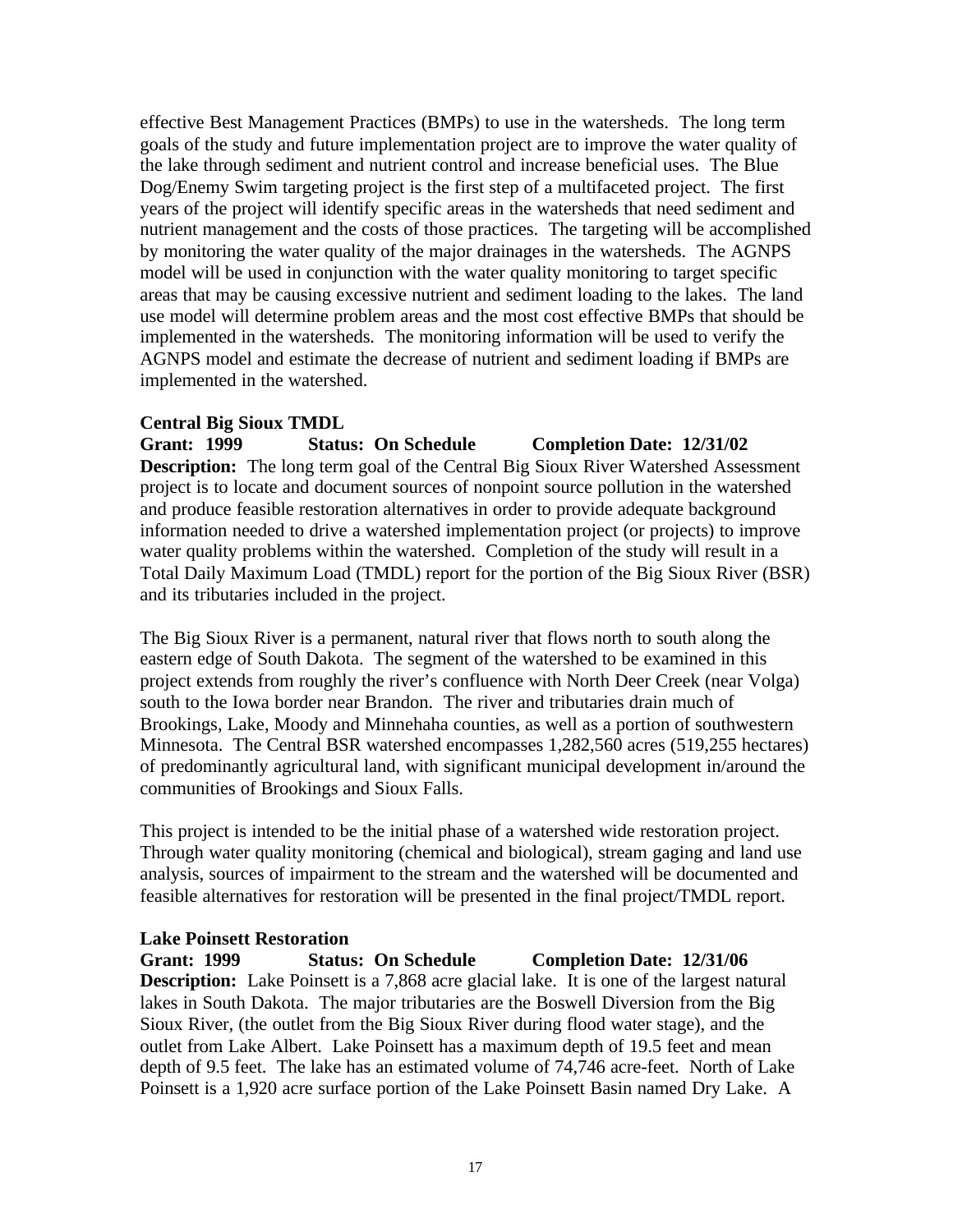dike/road separates the two at Stone Bridge. The combined surface area of the two water bodies is 9,828.6 acres.

Several water quality and physical characteristics studies have been conducted on Lake Poinsett, the most recent being a Diagnostic/Feasibility (DF) Study (lake assessment) completed during January, 1996. The main pollutants identified during these studies include phosphorous, nitrogen, and sediment. Based on a comparison to other watersheds in Eastern South Dakota, the sediment and nutrient loadings to Lake Poinsett appear low. However, when a subwatershed analysis was performed, above normal sediment loadings were found in Lake Albert and Dry Lake, and high nutrient loadings in the Lake Albert and Dry Lake subwatersheds. The implementation of Best Management Practices (BMPs) targeted to critical cells within the Lake Albert and Dry Lake subwatersheds and feedlots should produce the most effective treatment plan in reducing sediment and nutrient loadings to Lake Poinsett.

The goal for Lake Poinsett Restoration Project is to fully restore the lake to all its designated uses. The initial EPA grant award of \$213,152 was for best management practices that would reduce nutrient and sediment loading by approximately 20 percent. The current application is to complete the activities recommended by the lake assessment study and further reduce nutrient and sediment loading by an additional 30 to 35 percent.

Efforts will continue to promote an expansion of the centralized sanitary sewer system around Lake Poinsett. On-site septic systems are a direct input of phosphorus to the lake that can be immediately reduced. However, until this is attained, on-site septic systems will be examined to determine their condition. Upgrading or improving failing septic systems will aid in the reduction of phosphorus loading.

In order to achieve the goal over the eight year time frame, the following measures will be implemented:

- 1. Integrated Crop Management on 6,000 acres
- 2. Grazing Management by 30 miles of cross-fencing and rotational grazing
- 3. Install 6 large Animal Waste Management Systems and 14 smaller systems
- 4. Stabilize 4,000 ft of shoreline
- 5. Install one additional Riparian Demonstration Site
- 6. Crop Residue Management on 12,000 acres over 6 years
- 7. Secure 45,000 ft of grassed waterways
- 8. Construct 50 small dams or ponds in the watershed
- 9. Install two additional alternative livestock watering sites
- 10. Restore 80 acres of wetlands
- 11. Develop a public relations program consisting of brochures, public meetings, public tours, media project updates and project progress signs.

## **Lake Poinsett Watershed**

**Grant: 1998 Status: On Schedule Completion Date: 12/31/00 Description:** The Lake Poinsett Watershed project is a two-year project designed to reduce the nutrient and sediment loads entering the lake and implement a pollution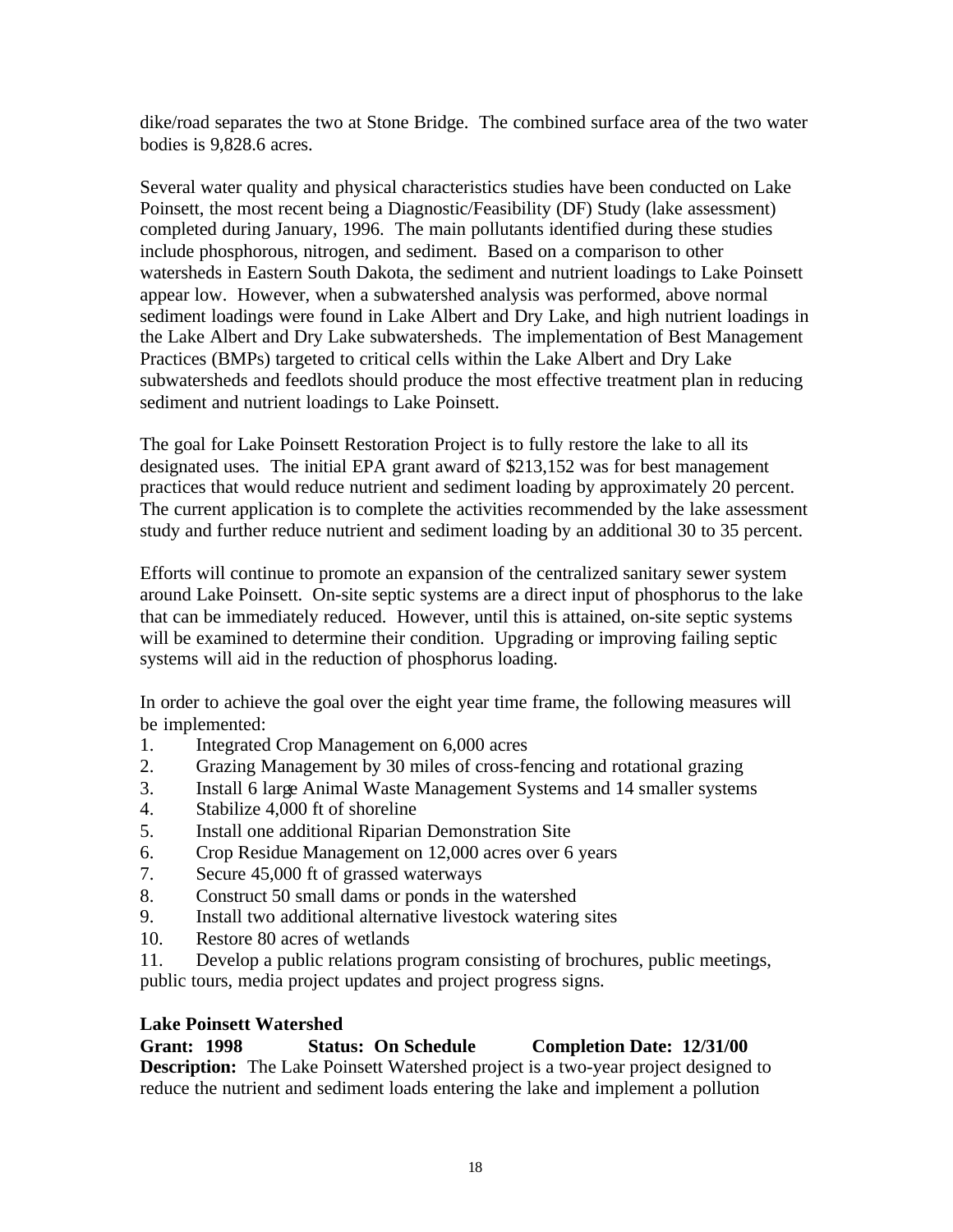prevention program. Nutrient loads form the lake shore will be reduced through voluntary restriction of phosphorous-based fertilizers. Reduction of nutrient loads from the watershed will be accomplished through integrated crop management, grazing management, and installation of ag waste systems. Sediment loads from the watershed will be reduced by riparian area repair, crop residue management, grass waterways, filterstrips, small ponds / dams, and wetland restoration. A program will be developed to inform the public about water quality and watershed best management practices.

Lake Poinsett is a 7,868 acre glacial lake. It is one of the largest natural lakes in South Dakota. The major tributaries are the Boswell Diversion from the Big Sioux River, the outlet from the Big Sioux River (during flood water stage), and the outlet from Lake Albert. Lake Poinsett has a maximum depth of 19.5 feet and a mean depth of 9.5 feet. The lake has an estimated volume of 74,746 acre-feet. North of Lake Poinsett is a 1,960 acre surface portion of the lake Poinsett Basin named Dry Lake. A dike / road separates the two at Stone Bridge. The combined surface area of the two water bodies is 9,828.6 acres.

Several water quality and physical characteristic studies have been conducted on Lake Poinsett, the most recent being a Diagnostic / Feasibility Study (DFS) completed during January 1996. The main pollutants identified during these studies include phosphorous, nitrogen, and sediment. Based on a comparison to other watersheds in eastern South Dakota, the sediment and nutrient loadings to Lake Poinsett appear low. However, when a subwatershed analysis was performed, above normal sediment loadings were found in Lake Albert and Dry Lake, and high nutrient loadings in the Lake Albert and Dry Lake sub watershed. The implementation of BMPs targeted to critical watershed cells within the Lake Albert and Dry Lake sub watersheds and feedlots should produce the most effective treatment plan in reducing sediment and nutrient loading to Lake Poinsett.

## **Upper Big Sioux River Watershed**

**Grant: 1997 Status: On Schedule Completion Date: 12/31/99 Description:** The Big Sioux River is one of five major river basins in South Dakota that drains into the Missouri River. It is composed almost entirely of deep loess soils over glacial till and outwash. The fertile soils are primarily used for cropland, although onefourth of the land remains in pasture and hay production. The Big Sioux River forms the border between South Dakota and Iowa and flows into the Missouri River three miles upstream from Sioux City, Iowa.

The river basin study will identify and quantify areas needing treatment for sediment and nutrient reduction and water quality improvement in the upper portion of the drainage area. The AGNPS model will be used to identify and quantify areas needing treatment. Alternatives will be developed to help sponsors set priorities for implementation of nonpoint pollution management activities.

The sediment and nutrient loads from the Upper Big Sioux River have impaired the water quality in both Lake Kampeska and Pelican lake. DENR has determined through monitoring that both lakes have become hypereutrophic as a result of these loadings.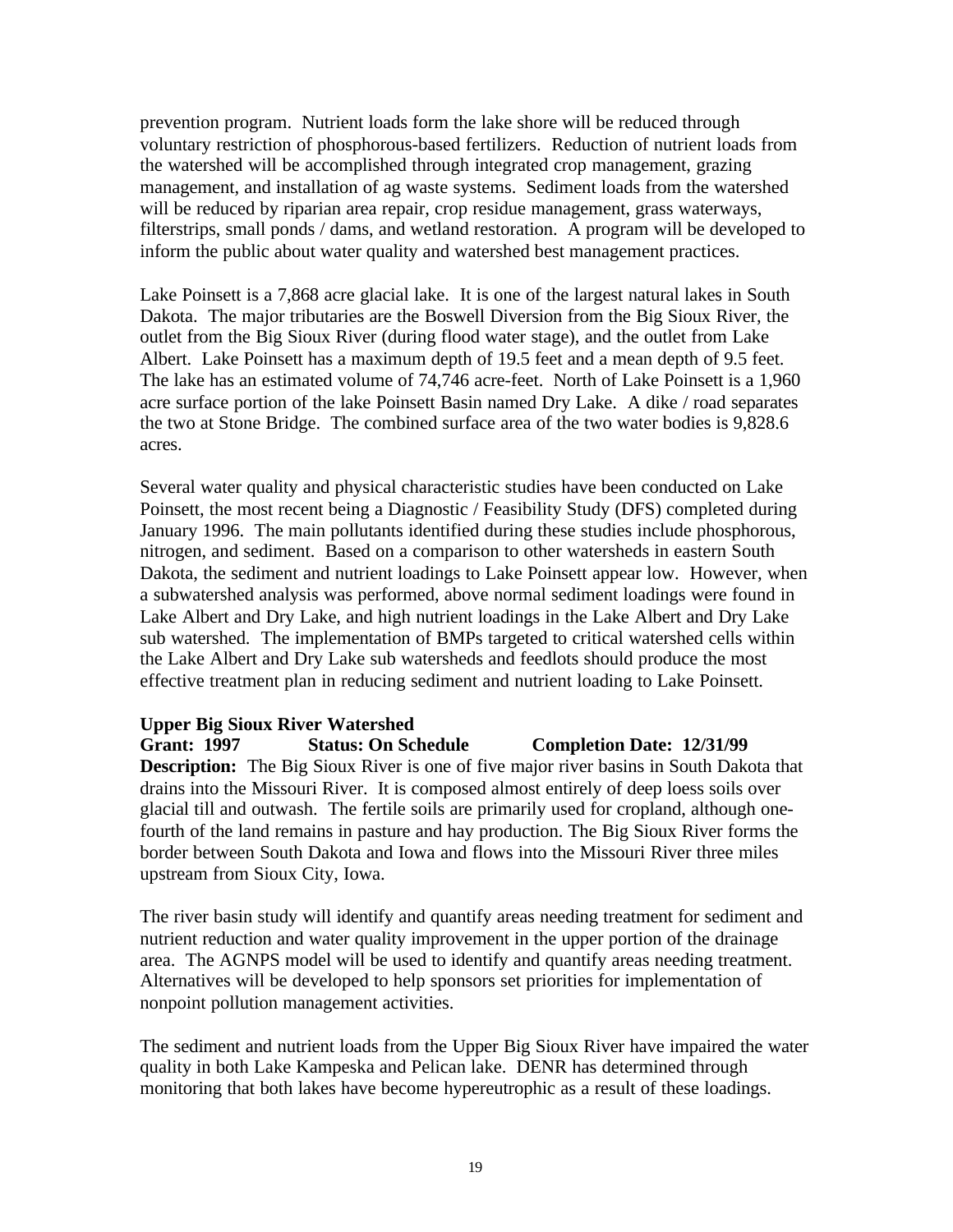This is of great concern because it restricts the beneficial uses of the lakes. Each lake has similar uses for recreation and wildlife; however, Lake Kampeska is also used as a domestic water supply for the city of Watertown. In recent years, the City has obtained 36 to 45 percent of its drinking water from Lake Kampeska. Water use from the lake for drinking water has been shut down during the summer months three of the last fife years due to taste and odor. A continued decline in water quality will force the city to rely on ground water wells. The installation of additional wells to replace the surface water supplies would result in a negative economic impact.

#### **Cheyenne River Basin**

#### **Lower Rapid Creek TMDL**

**Grant: 1999 Status: On Schedule Completion Date: 5/01/01 Description:** The proposed study area (328 mi2) is subject to urban stormwater runoff, irrigation withdrawals and return flows, wastewater treatment plant discharge, and runoff from agricultural areas. The 1998 South Dakota 303(d) Waterbody List identified the portion of this reach associated with the Rapid City wastewater treatment plant discharge as a 1998-2000 Biennium TMDL waterbody. Additionally, the reach below the treatment plant is listed under impairment-related TMDL waters. To develop a realistic TMDL for lower Rapid Creek the project must take on a watershed assessment approach recognizing the information needed for TMDL development. To be approved each TMDL must include seven components: 1) target identification, 2) identification of current deviation from target, 3) source identification, 4) allocation of pollutant loads, 5) implementation plan, 6) process for follow-up monitoring and assessment of effectiveness, and 7) process for TMDL revision (EPA, 1998). This project proposes to complete the first four components and provide recommendations for the implementation plan.

The primary goal of this project is to conduct a watershed assessment along lower Rapid Creek that will characterize point and nonpoint sources of pollution, providing information for identification and evaluation of watershed management alternatives and development of the TMDL for lower Rapid Creek.

To develop a realistic TMDL for lower Rapid Creek the project must take on a watershed assessment approach recognizing the information needed for TMDL development. The project objectives and tasks presented in the following section integrate the necessary components for a TMDL which include: 1) target identification, 2) identification of current deviation from target, 3) source identification, and 4) allocation of pollutant loads. Additionally, this assessment will provide recommendations for the implementation plan.

## **Rapid City Stormwater – Wonderland Homes**

**Grant: 1999 Status: On Schedule Completion Date: 5/1/02 Description:** The primary goal of this project is to reduce pollutant loadings to Rapid Creek from urban stormwater runoff produced within Wonderland drainage basin. Reduction of sediments and associated pollutants will provide protection of existing beneficial uses. Presently, drainage basin design plans developed for Rapid City watersheds are designed to ensure adequate conveyance of runoff. One objective is to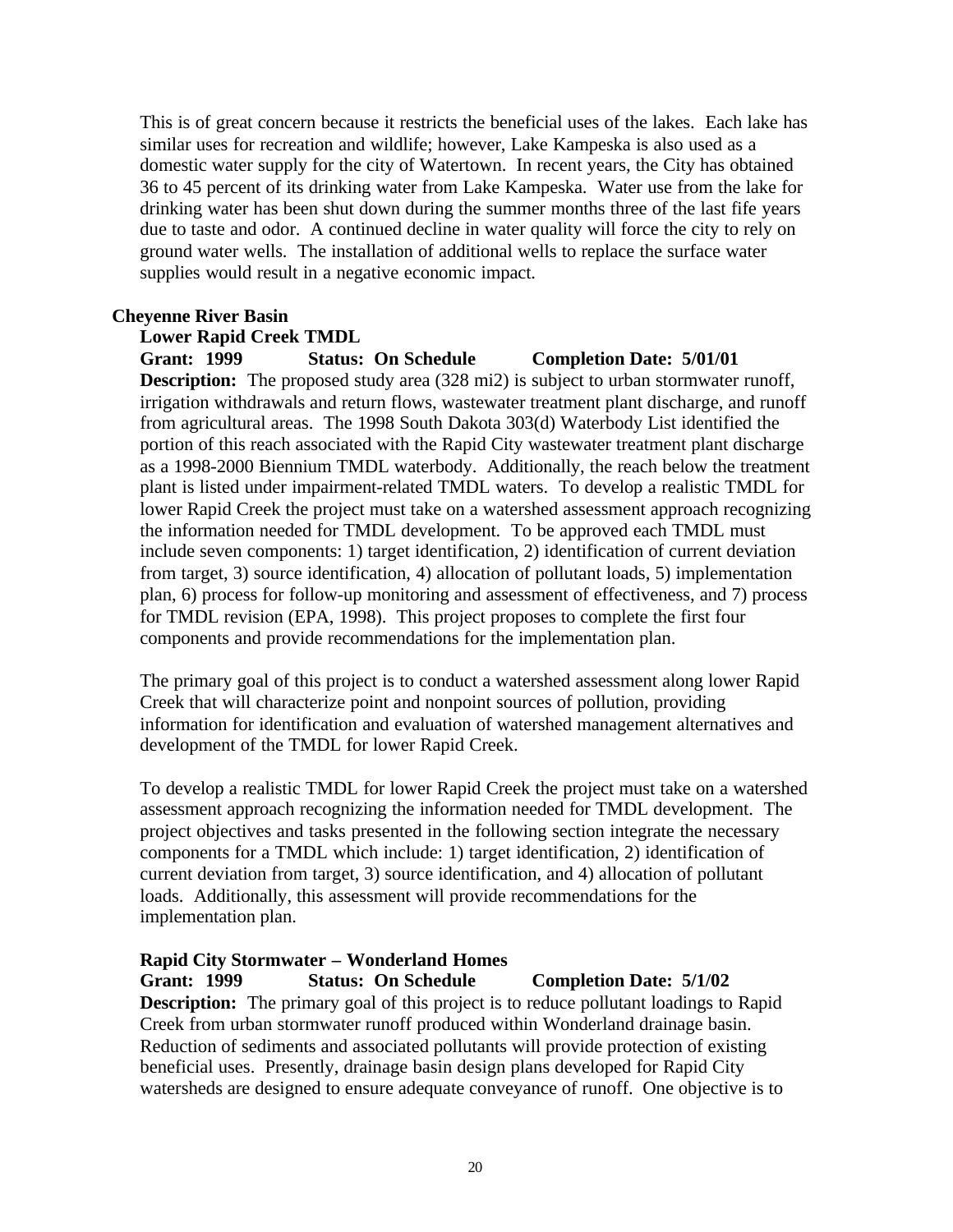integrate control of stormwater quality into the existing drainage design plans. Sediment control structures and vegetation-lined channels are two primary features used to convey stormwater runoff. In addition to structural controls, Low-Impact Development methods will be used. Low-impact development methods are cutting-edge, tested ideas which place the burden of stormwater management onto the developer. By providing the developer and the homeowner cost effective, simple techniques, stormwater is significantly reduced at an individual property in quantity and in pollution downstream.

Evaluation of the Wonderland watershed and land use shows that a single control structure at the outlet of the watershed would not be feasible. The proposed approach is to locate three structures along the basin, each controlling the "first flush" from approximately 1/3 of the basin. Flows exceeding the first flush will bypass the structures. The proposed structures will be linked with vegetated channels that prevent channel erosion and promote sediment removal during frequent events. The first of these structures is currently being designed by the City of Rapid City and is located near the outlet. This project will integrate the capacity of the downstream structure for locating the next upstream structure which is proposed for this project.

## **Grand River Basin**

#### **Grand River TMDL**

**Grant: 1999 Status: On Schedule Completion Date: 5/1/01 Description:** The purpose of this Pre-Implementation Assessment is to determine the sources of impairment to Shadehill Reservoir, the North and South Forks of the Grand River in Perkins and Harding Counties, South Dakota, and the un-named tributaries in the watershed. The watershed ultimately drains to the Missouri River. The small tributaries in the watershed are intermittent streams with loadings of sediment and nutrients related to snowmelt or rainfall events.

Shadehill Reservoir is a 4,693 acre (1,899 ha) impoundment on the confluence of the North and South Forks of the Grand River. The reservoir has experienced a buildup of sediment.

The surface watershed area for Shadehill Reservoir is approximately 1,996,800 acres (808,105 hectares) in size. The city of Buffalo (population 488) is the largest municipality located in the watershed. The only other community in the watershed is Bison (population 451). The estimated total population within a 65-mile radius of Shadehill Reservoir is 24,047.

Land use in the watershed is primarily agricultural. Approximately 25 percent of the landuse is cropland and 75 percent grass or pasture. Wheat and alfalfa are the main crops. Only a few animal feeding operations are located in the watershed. Grazing is the largest landuse in the Grand River Watershed. Livestock and livestock products are the main source of income, but income from cash crops is also important.

The average annual precipitation in the watershed is 16 inches of which 76% usually falls in April through September. Thunderstorms occur on about 29 days each year, and most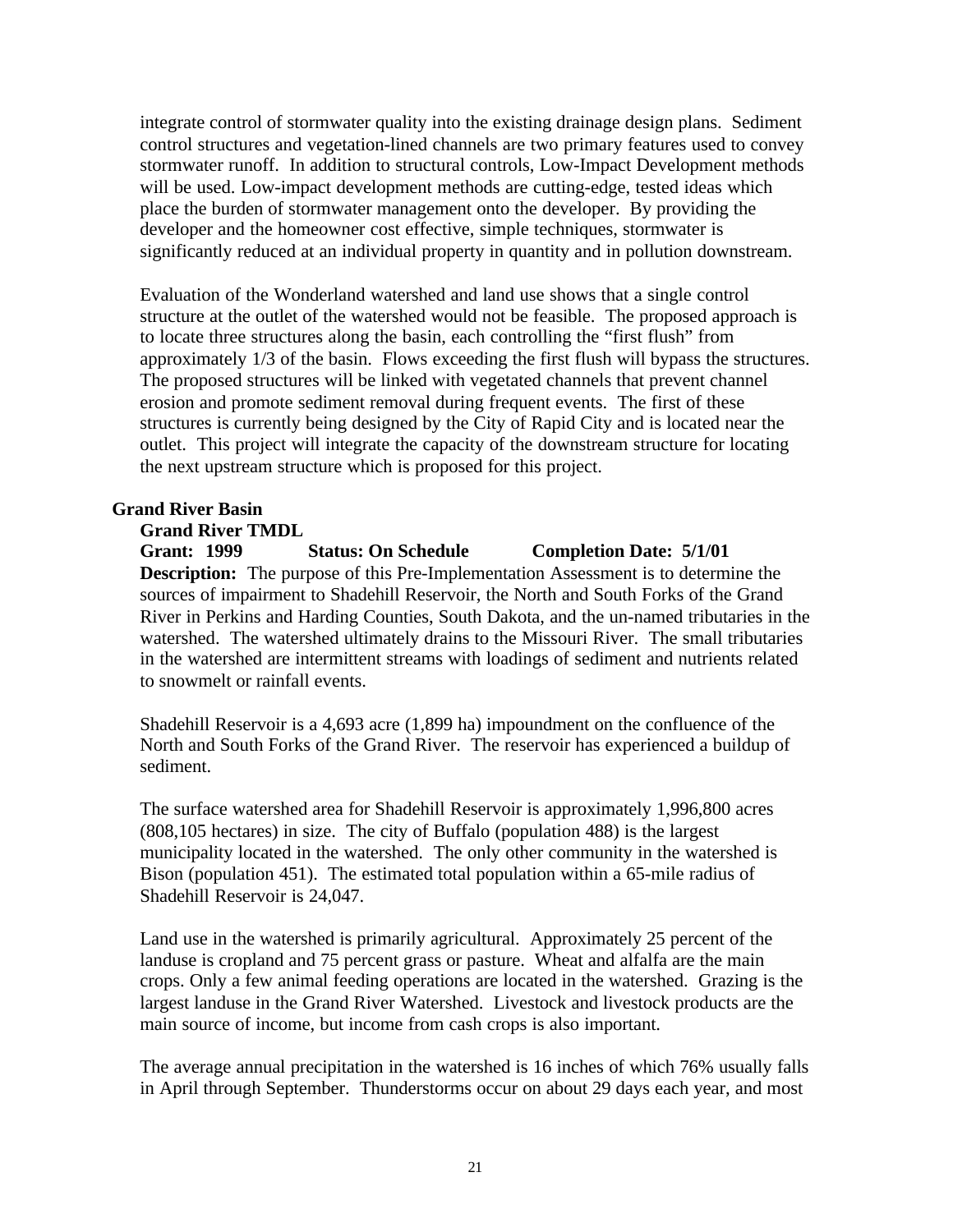occur in summer. Tornadoes and severe thunderstorms strike occasionally. These storms are local and of short duration and occasionally produce heavy rain fall events. The average seasonal snowfall is 30 inches per year.

The landscape in the watershed is characterized as an upland plain that is moderately dissected by streams and entrenched drainageways. Land elevation ranges from about 3,800 feet msl in the west and north parts of the watershed to about 2,600 msl in the eastern part.

The purpose of this assessment is to develop land treatment alternatives for the Shadehill Watershed on the North and South Forks of the Grand River and serve as the foundation of a Section 319 implementation project.

#### **Shadehill Lake Staffing & Support**

**Grant: 1998 Status: Completed Completion Date: 9/22/00 Description:** This project is an effort to support in 1998 EQIP Priority Area efforts in the Shadehill Lake Watershed. The project area includes the entire South Grand River hydrologic unit and the North Grand River hydrologic unit to the North Dakota state line. Plans are to continue the GRWEQIPPA four more years through 2001. In 1999 the PCCD plans to work with the HCCD, DENR, SCC, DRCF and NRCS to implement a Shadehill Lake Watershed Assessment in order to inventory and prioritize natural resource conservation needs. The assessment will be followed in the year 2000 by a Shadehill Lake Protection Project Phase II. In Phase II the PCCD will partner with the HCCD, DENR, SCC, DRCF and NRCS to further Bootstraps group conservation efforts and will focus planning and application of BMPs in areas of the watershed with the greatest needs. All of the above amounts to a sustained effort which will result in improved wildlife habitat including fisheries, increase quality and quantity of livestock forage and grazing and improve recreation for area residents.

The primary pollutants that threaten Shadehill Lake are sediment and nutrients. the sources of these pollutants are the moderately/highly erosive soils in the watershed which can erode extensively through poor agricultural and grazing practices. pollutant delivery occurs primarily during the spring snow melt and during storm events. Low flows are common in these tributaries which partially contributes to poor water quality.

## **James River Basin**

## **Cottonwood & Louise TMDL**

**Grant: 1999 Status: On Schedule Completion Date: 5/1/01**

**Description:** The purpose of this Pre-Implementation Assessment is to determine the sources of impairments to Lake Louise and Cottonwood Lake in Hand, Hyde, Spink and Faulk Counties, South Dakota, and the tributaries in their watersheds. The watersheds ultimately drain to the James River. The creeks and small tributaries are streams with loadings of sediment, nutrients and metals related to snowmelt or rainfall events.

Wolf Creek is a natural stream that drains portions of Hyde and Hand Counties in South Dakota and is the main tributary to Lake Louise in Hand County. Medicine Creek is a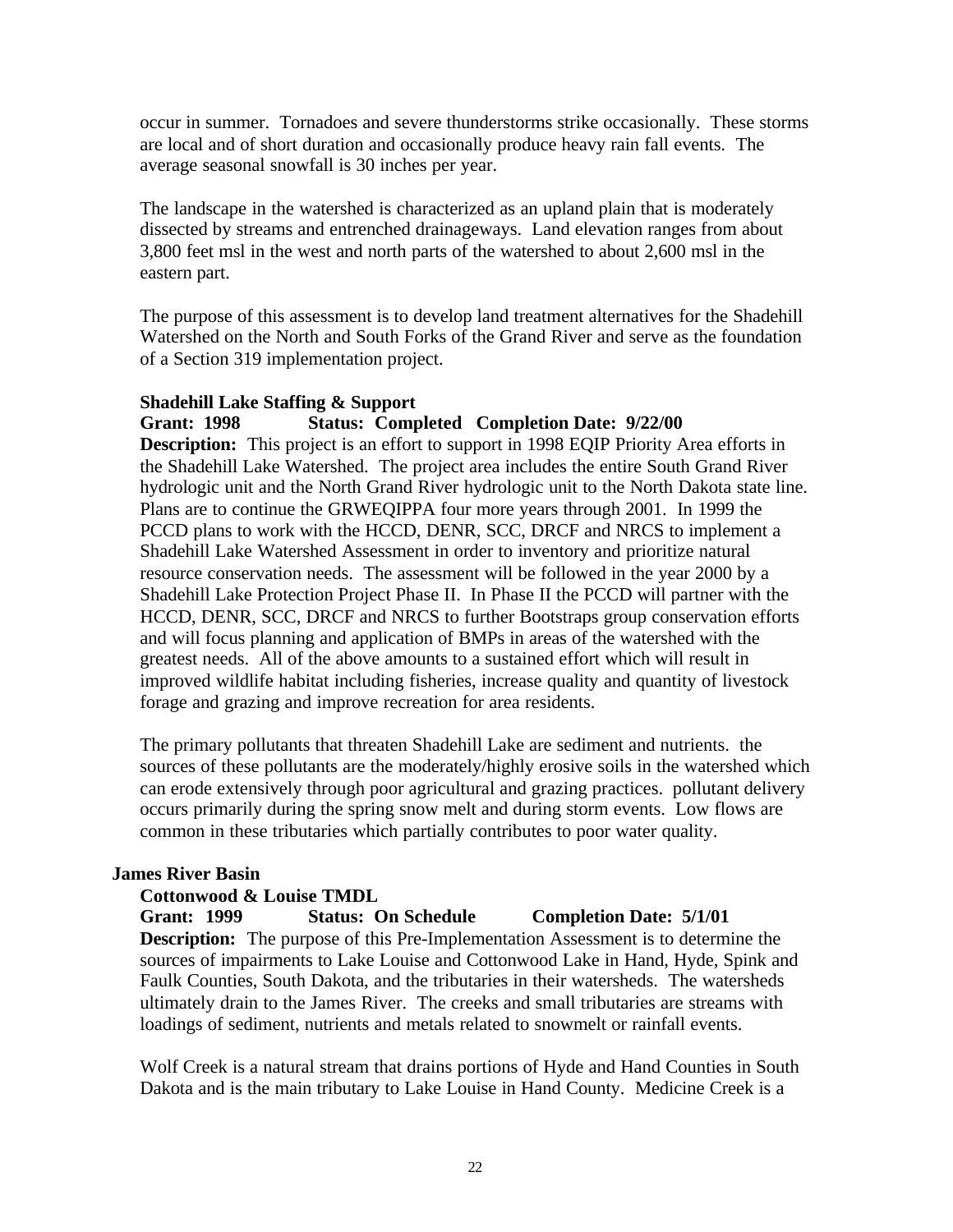natural stream that originates in Faulk County, runs through the northeast part of Hand County and drains into Cottonwood Lake in Spink County. The creeks receive runoff from agricultural operations and both the creeks and lakes have experienced declining water quality. The Wolf Creek watershed is approximately 104,694 acres (42,370) hectares) above Lake Louise. The Medicine Creek Watershed is approximately 151,501 acres (61,312 hectares) above Cottonwood Lake. Both watersheds are predominately agricultural land use with grazing and cropland.

This project is intended to be the initial phase of a watershed wide restoration project. Through water quality monitoring, stream gauging, stream channel analysis and land use analysis, the sources of impairment to the stream and the watershed will be documented and feasible alternatives for restoration will be presented in the final project report.

#### **Firesteel Creek Implementation**

**Grant: 1999 Status: On Schedule Completion Date: 1/31/06 Description:** The Firesteel Creek Watershed is located in the south-central South Dakota counties of Davison, Aurora, and Jerauld. Firesteel Creek is a 350,960 acre watershed that is 54 miles in length with its' headwaters north of Wessington Springs and its entrance to the James River one mile southeast of Mitchell. Lake Mitchell (671 surface acres) is located on Firesteel Creek three miles upstream from the Creeks' entrance into the James River. Lake Mitchell is the drinking water source for the City of Mitchell and rural Davison County. Lake Wilmarth, located on the western branch of Firesteel Creek is also an important watershed lake. Additionally, Lake Mitchell and Firesteel Creek watershed provide significant economic and social value through its recreation, wildlife habitat, esthetics, residential living, and historic and cultural features. Approximately 500,000 annual tourists/visitors travel to enjoy the Mitchell and Lake Mitchell attractions. The Prehistoric Indian Village, Municipal golf course, camp ground, public beach, and 33 public access areas are on the shoreline of Lake Mitchell.

Since the early 1970's area residents have expressed concerns about the water quality in Firesteel Creek and Lake Mitchell. The primary public concerns have been taste and odor problems and excessive algae blooms. The community and city of Mitchell have explored alternative sources of water and have concluded that Lake Mitchell will remain their primary and sole source into the future. The Phase I study (DFS) initiated in 1993 was undertaken and completed with a commitment to do an accurate assessment that would allow successful action to reduce water quality problems.

The final report on the Phase I assessment. dated March 1997, concluded that nutrient loading to Lake Mitchell is high and sediment loading is low compared to other lakes in Eastern South Dakota. The main source of nutrients is from concentrated animal feeding areas and/or intense summer long grazing. Overall, the total nutrient loading to Lake Mitchell is 0.0005 ton/acre/year for nitrogen and 0.00017 ton/acre/year for phosphorus. This is equivalent to a 25 year event loading of 156.1 tons of nitrogen and 60.4 tons of phosphorus to Lake Mitchell.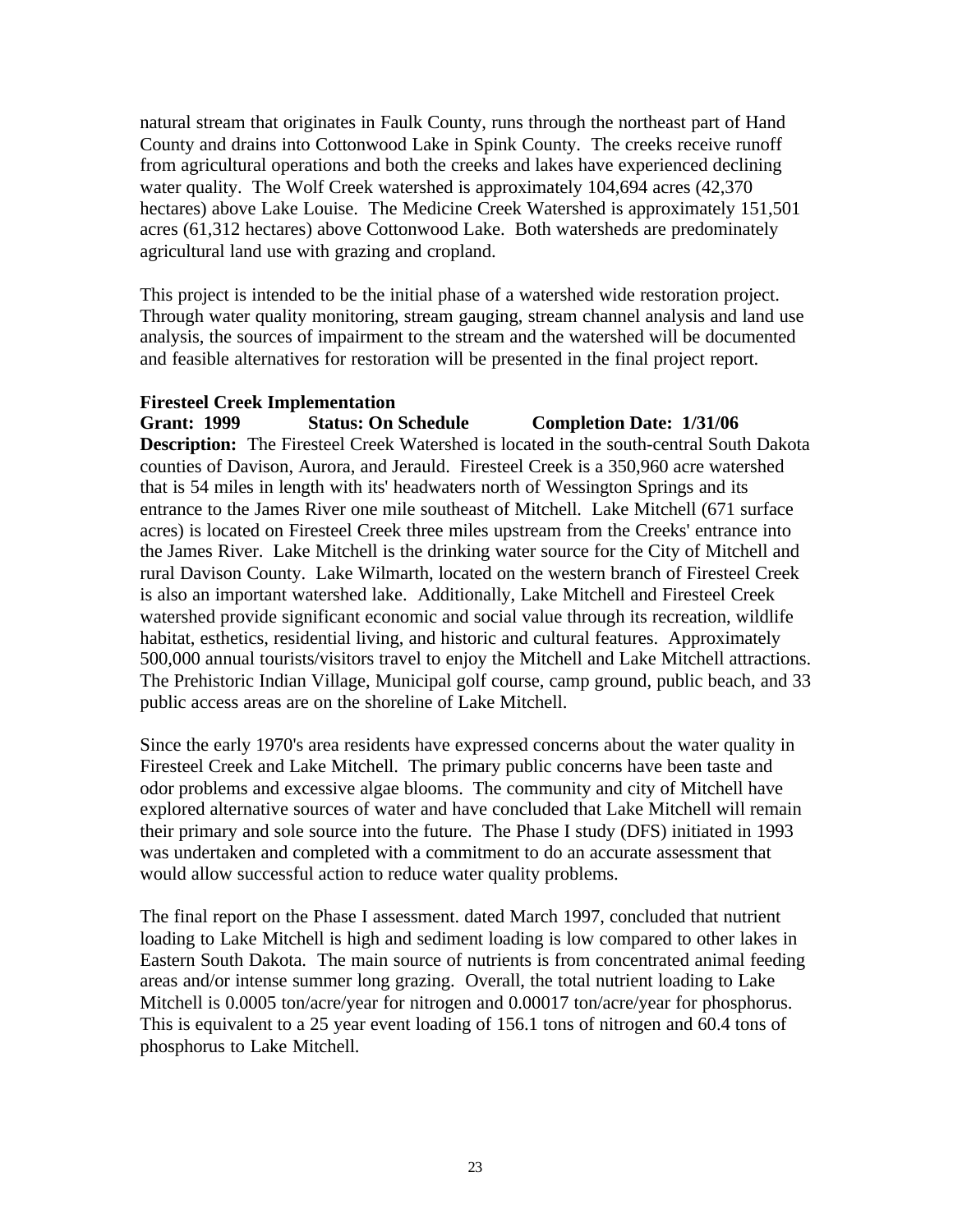The overall sediment loadings to Lake Mitchell are estimated at 0.1137 tons/acre/year. The sediment deposition estimate is equivalent to 0.44 inches/year or 1 foot of lost depth every 61 years assuming 100% retention of sediment by the lake. From the water quality and quantity data collected, Firesteel Creek is responsible for the following percentages of loading to Lake Mitchell:

78% of the water (groundwater = 14%, storm sewers = 4%, rain  $\&$  other tribs = 4%) 93% of the total phosphorus 91% of the suspended solids 84% of the total nitrogen

The major source of nutrients that seem to be the cause of eutrophication in Lake Mitchell, are from concentrated animal feeding areas and/or intense summer long grazing. The AGNPS modeling identified 37 feeding areas estimated to be the source of 37% of the inlake loading and an additional 79 feeding areas the source of 14% of the phosphorus. Nutrient and sediment loadings related to summer long grazing along the creek are difficult to quantify. Storm sewers were rated second ass a source of nutrient and sediment loading with estimates of 4% for phosphorus, 8% for nitrogen, and 8% for total suspended solids. Reduction of phosphorus loading into Lake Mitchell by 50% is estimated to change chlorophyll *a* concentrations to a minimum Carlson TSI rating of 52, which is close to mesotrophic. This reduced level of chlorophyll a concentrations will decrease the amount of organic matter (reduce algae blooms) which will enter the water treatment plant and should reduce the taste and odor problems as well as provide the needed water clarity and quality for the other critical lake uses, (recreation, historic, etc.).

A partnership of local governments, agriculture, city and lakeshore owners have set longterm goals to return Lake Mitchell to near a mesotrophic status by 2015. This partnership has developed their goals based on the assessments completed and it shows their recognition of the long-term effort needed to restore water quality. This project proposal is a phase of the long-term effort and a part of many diverse efforts that will be undertaken to meet the year 2015 goal.

## **Lake Mitchell Watershed Implementation Grant: 1998 Status: On Schedule Completion Date: 12/31/98 Description:** See Firesteel Creek

## **Lake Redfield Restoration**

**Grant: 1997 Status: Completed Completion Date: 8/1/00 Description:** See project status update information for project summary and task level information with the 1996 Turtle Creek/Redfield Lake project. The 97 grant funded the project at the full funding level requested on the 1996 319 application (requested \$449,090, 1996 - \$159,379, 1997 - \$289,711). This project was partially funded out of the 319 fy96 grant and fully funded with additional funds form the 319 FY97 grant.

## **Moccasin Creek TMDL**

**Grant: 1999 Status: On Schedule Completion Date: 5/1/02**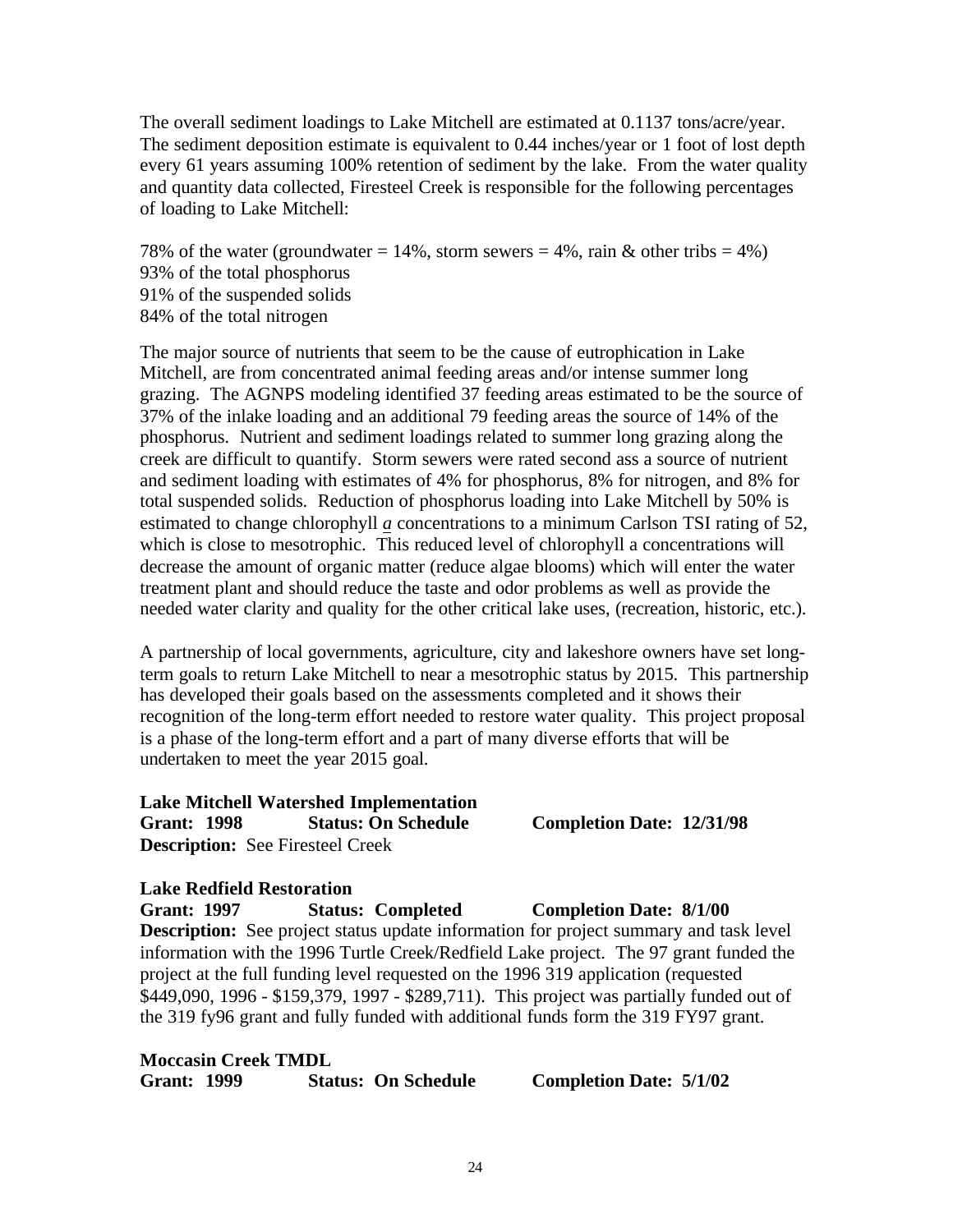**Description:** Moccasin Creek is an ephemeral, natural stream that drains a portion of Brown County, South Dakota. The creek receives storm sewer discharges from the city of Aberdeen, South Dakota and has experienced a loss of capacity. Excessive sedimentation has resulted in frequent flooding in the city. Moccasin Creek has a watershed that encompasses 191,503 acres (42,218 hectares) of predominantly agricultural land.

This project is intended to be the initial phase of a watershed wide restoration project. Through water quality monitoring, stream gauging, stream channel analysis and land use analysis, the sources of impairment to the stream and the watershed will be documented and feasible alternatives for restoration will be presented in the final project report.

The purpose of this Pre-Implementation Assessment is to determine the sources of impairments to Moccasin Creek in Brown County, South Dakota, and the un-named tributaries in the watershed. The watershed ultimately drains to the James River. The creek and small tributaries are intermittent streams with loadings of sediment and nutrients related to snowmelt or rainfall events.

Moccasin Creek is a tributary to the James River that runs through the city of Aberdeen, SD. The creek receives storm sewer discharges from the entire city of Aberdeen and has experienced a buildup of sediment. Sections of the stream have been impacted by channelization and there are numerous road crossings for the length of the creek. Reaches of the stream that are in the city are choked with aquatic vegetation, such as cattails and bulrush. Recreational use of the stream is limited.

The surface watershed area for Moccasin Creek is approximately 191,503 acres (42,218 hectares) in size. The city of Aberdeen (population 25,000) is the largest municipality located in the watershed. The only other communities in the watershed are Bath (population 175) and Warner (population 336).

Land use in the watershed is primarily agricultural. Approximately 67 percent of the landuse is cropland and 27 percent grass or pasture. Corn, soybeans, sun flowers and small grains are the main crops. Some animal feeding operations are located in the watershed. Farming in the watershed is diversified. Livestock and livestock products are sources of income, but income from cash crops is also important.

The average annual precipitation in the watershed is 21.1 inches of which 77% usually falls in April through September. Thunderstorms occur on about 40 days each year, and most occur in summer. Tornadoes and severe thunderstorms strike occasionally. These storms are local and of short duration and occasionally produce heavy rain fall events. The average seasonal snowfall is 29.3 inches per year.

The landscape in the watershed is characterized by many potholes, sloughs, and lakes. The relief in the area is nearly level. Land elevation ranges from about 1375 feet msl in the west and north parts of the watershed to about 1,275 msl in the eastern part. Highway Department maps showing culvert and bridge locations have been obtained.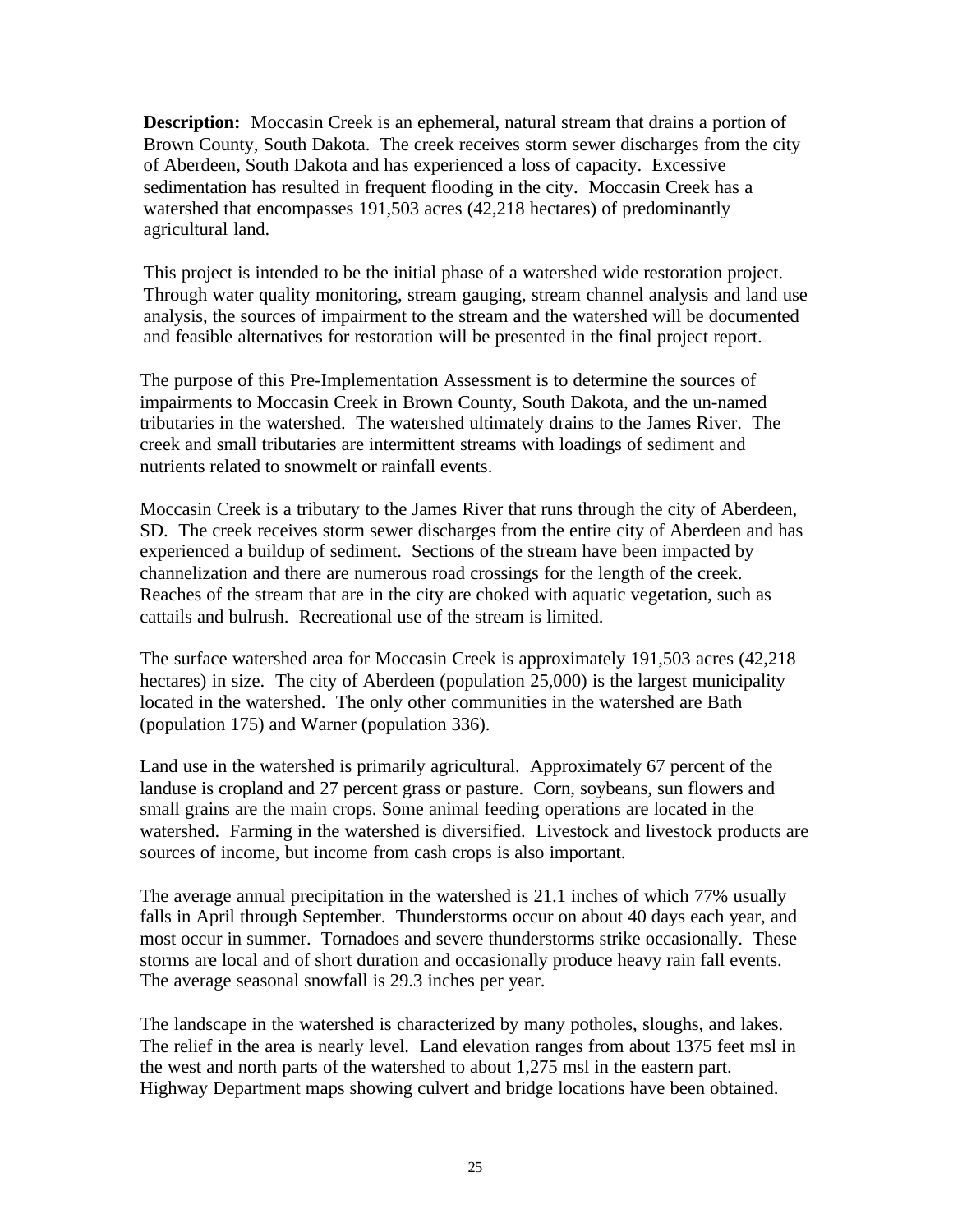## **Minnesota River Basin**

#### **Big Stone Lake/Little Minnesota**

**Grant: 1996 Status: Completed Completion Date: 12/31/99**

**Description:** The overall goal of the restoration effort is to increase the recreation potential and lifespan of Big Stone Lake by decreasing sediment and phosphorous loadings by 56 percent. Big Stone Lake is a hypereutrophic lake subject to excessive nutrient and sediment loadings. The loadings stimulate algal blooms and aquatic plant growths which limit the beneficial uses of the lake. Agriculture land presently contributes 88 percent of the phosphorous entering the lake. The 319 project funds will supplement a PL566 USDA project. The initial efforts to reduce NPS loadings was funded through a 319 project (1992). The tasks which will be initiated through this phase are:

- 1.) Construction of 7 Animal Waste Management Systems (AWMS);
- 2.) Convert 4000 acres of cropland to NO-TILL tillage systems;
- 3.) Create 33 multiple use wetlands;
- 4.) Restore 1800 feet of riparian areas at 3 sites; and
- 5.) Implement an extensive Education & Information (I&E) program

#### **Big Stone Lake Restoration**

**Grant: 1999 Status: On Schedule Completion Date: 12/31/03 Description:** The overall goal of the restoration effort is to increase the recreation potential and lifespan of Big Stone Lake by decreasing sediment and phosphorous loadings by 56 percent.

Big Stone Lake is a hypereutrophic lake subject to excessive nutrient and sediment loadings. The loadings stimulate algal blooms and aquatic plant growths which limit the beneficial uses of the lake.

Agriculture land presently contributes 88 percent of the phosphorous entering the lake. The 319 project funds will supplement a PL566 USDA project. The initial efforts to reduce NPS loadings was funded through a 319 project (1992). The tasks which will be initiated through this phase are:

1.) Construction of 7 Animal Waste Management Systems (AWMS);

2.) Convert 4000 acres of cropland to NO-TILL tillage systems;

3.) Create 33 multiple use wetlands;

- 4.) Restore 1800 feet of riparian areas at 3 sites; and
- 5.) Implement an extensive Education & Information (I&E) program

#### **Cochrane & Oliver TMDL**

**Grant: 1999 Status: Completed Completion Date: 3/31/00**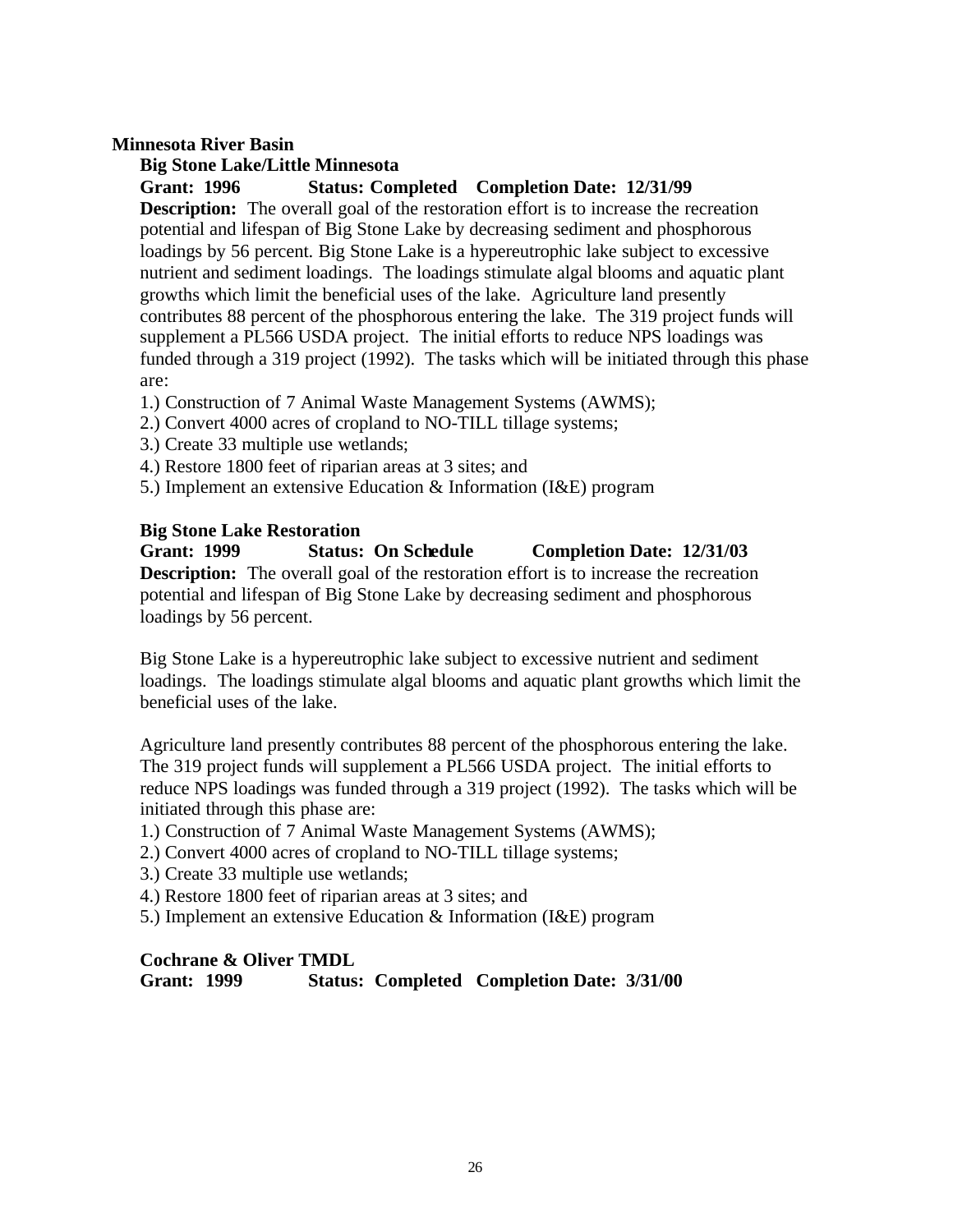**Description:** The long term goal of the Lake Cochrane/Lake Oliver watershed Assessment Project is to locate and document sources of nonpoint source pollution in the watershed and produce feasible restoration alternatives in order to provide adequate background information needed to drive a watershed implementation project to improve water quality.

Lake Cochrane (336 acres) and Lake Oliver (172 acres) are small, glacial lakes in northeastern South Dakota. Lake Cochrane has been a popular recreation lake for many years and is highly prized by local residents because of its water quality and greater than average depth (11 ft) for lakes in the area. Due to series of unusually wet years, Deuel County has experienced problems with flooding. The flooding has caused local residents to become concerned about the water quality of Lake Cochrane.

The project will assess the effect, if any, Lake Oliver has on Lake Cochrane. The project will also identify all critical point and non-point sources in both watersheds and develop restoration alternatives to improve the water quality in both lakes. The project is intended to be the first phase of a watershed restoration project.

# **Lake Hendricks Watershed**

**Grant: 1998 Status: On Schedule Completion Date: 4/1/01 Description:** The goal of the Lake Hendricks/Deer Creek Watershed Project is to reduce the mean in-lake total phosphorus concentration to less than 100 ppb, to reduce the potential for fecal coliform bacteria in excess of water quality standards and to reduce soil erosion and sediment loadings to the lake. The project is a three year project designed to reduce nutrient, fecal coliform bacteria, and sediment loadings to the lake. Project goals will be achieved by installing ag-waste systems and diversions, integrated crop management, grazing systems, waterways and other BMPs. An educational program will be used to inform the public about cost-share programs and water quality. Interest groups from the lake and watershed have completed a ten month Coordinated Resource Management (CRM) process. This proposal reflects the result of the CRM process.

Lake Hendricks is a shallow prairie lake located at the headwaters of the Lac Qui Parle river, a major tributary of the Minnesota river. The 1,532 acre lake lies along the South Dakota-Minnesota border. Its 25,600 acre watershed contains areas in South Dakota and Minnesota. The South Dakota portion of the watershed is 70% or 18,000 acres of the total watershed. water quality of the lake has deteriorated due to excessive nutrient and sediment loading associated with land use practices in the watershed and shoreline erosion. Algal blooms dominate the open water season limiting recreational use of the lake. the Deer Creek subwatershed has been identified as the main avenue of nonpoint source pollution entering the lake, including nutrients and fecal coliform bacteria. This subwatershed will be the primary focus of the proposed project.

Designated beneficial uses of Lake Hendricks are warm water semi-permanent fish life propagation, immersion recreation, limited contact recreation, wildlife propagation and stock watering. Those for Deer Creek are irrigation, wildlife propagation, and stock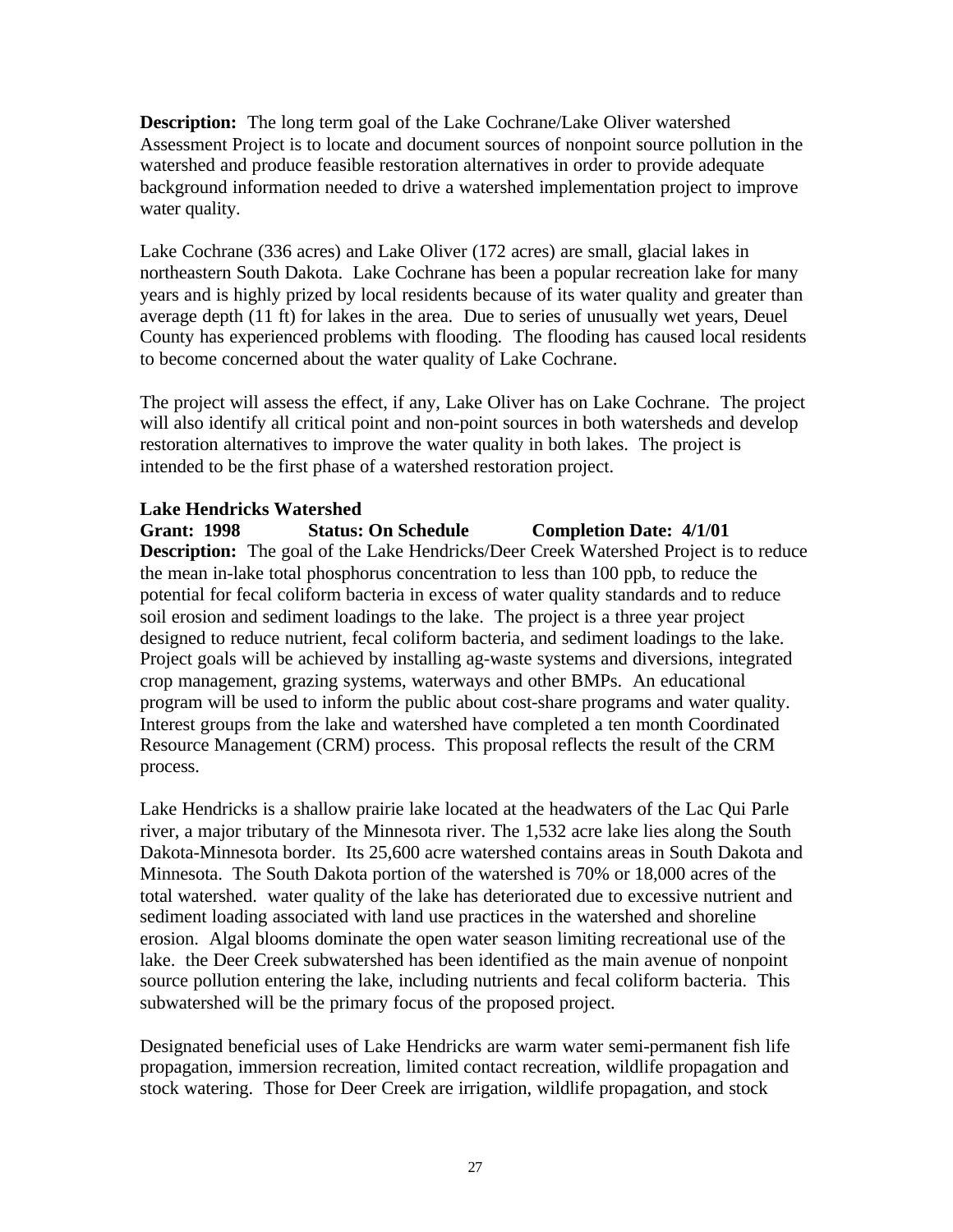watering. Fish and wildlife propagation, recreation, and other uses of the lake are currently impaired or in danger of being impaired because of nonpoint source pollution from the watershed and lake shore. Restoring and maintaining full beneficial uses will involve implementation of practices that address the nonpoint source priority category, agriculture. Subcategories addressed include cropland, rangeland, pastureland, feedlots and animal holding/management areas.

## **Statewide**

**Buffer salesmen Grant: 1998 Status: On Schedule Completion Date: 12/31/00 Description:** The major goals of this project is to provide accelerated design assistance and nutrient management assistance to individual landowners and education assistance to county and local governments in reducing pollutant loads to surface and shallow groundwater of eastern South Dakota.

The project will also provide information and education to local and county level governments so they can develop a better understanding of resource problems associated with siting and permitting of concentrated livestock operations. Animal waste utilization plans will be developed for each animal waste system constructed with follow-up on existing systems to ensure waste is being used in an effective and efficient manner. The project will be a three year project sponsored by the South Dakota Association of Conservation Districts, which will contract with technical personnel, to provide the services and work with the private operators in development of animal waste management systems.

# **Animal Waste Team III**

**Grant: 1998 Status: On Schedule Completion Date: 12/31/00 Description:** The major goals of this project is to provide accelerated design assistance and nutrient management assistance to individual landowners and education assistance to county and local governments in reducing pollutant loads to surface and shallow groundwater of eastern South Dakota.

The project will also provide information and education to local and county level governments so they can develop a better understanding of resource problems associated with siting and permitting of concentrated livestock operations. Animal waste utilization plans will be developed for each animal waste system constructed with follow-up on existing systems to ensure waste is being used in an effective and efficient manner. The project will be a three year project sponsored by the South Dakota Association of Conservation Districts, which will contract with technical personnel, to provide the services and work with the private operators in development of animal waste management systems.

# **Bootstraps**

**Grant: 1997 Status: On Schedule Completion Date: 6/30/01**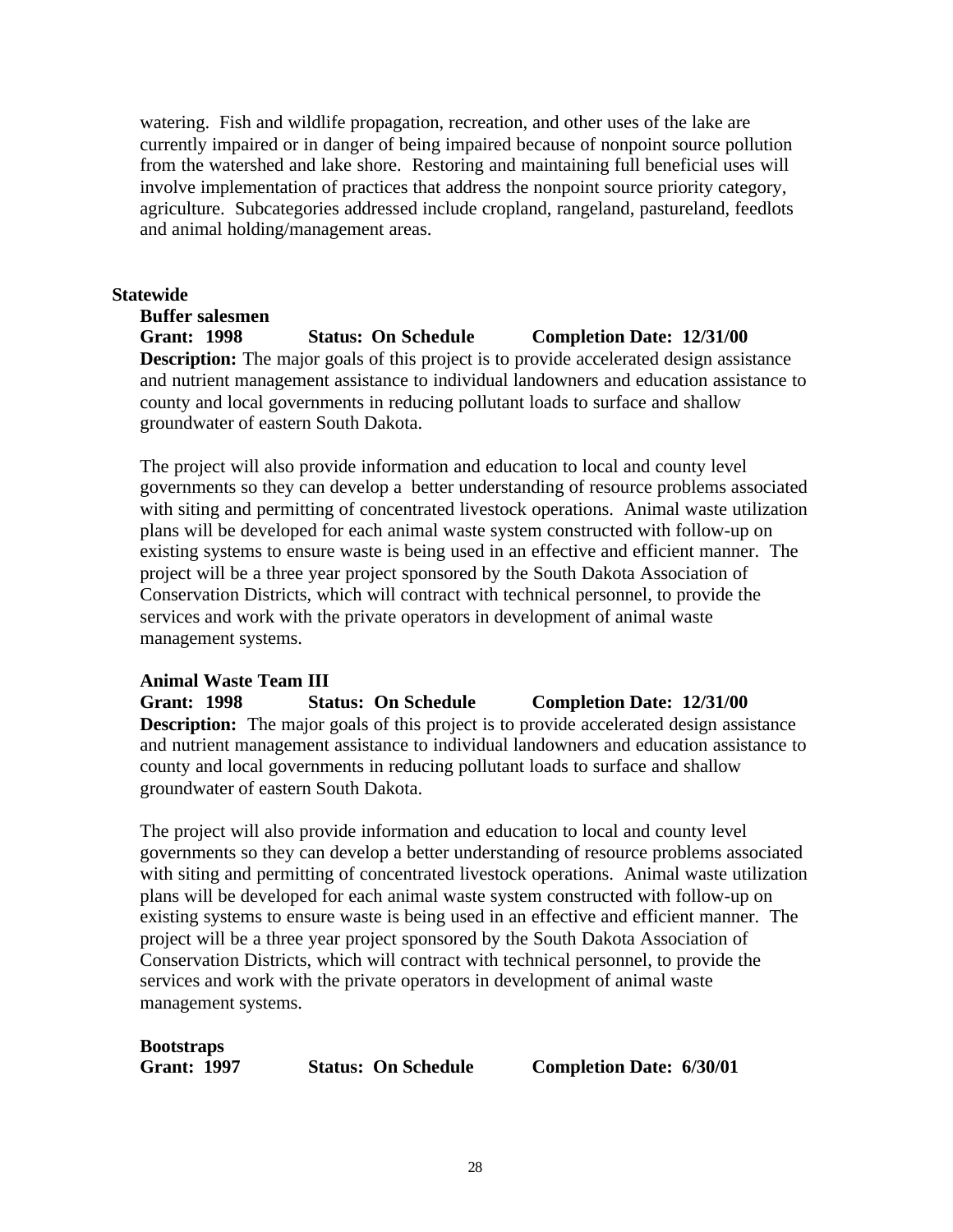**Description:** The project will provided assistance to local producers for the formation of Bootstraps groups, coordination of efforts in providing assistance to groups formed and financial assistance for the completion of resource inventories and management plans based on the results of the resource inventories. Bootstraps is a holistic strategy for sustainable agriculture. Since the program was initiated in SD during 1992 over 280 SD farm/ranch families who operate a cumulative total of over 900,000 have been involved in the program. There are

currently 13 active groups in the state. Additional groups are planned. The groups are providing the base grassroots support and leadership for the newly formed SD Grasslands Coalition.

# **Ground Water Monitoring Network**

# **Grant: Status: Completion Date:**

**Description:** This project will provide the physical system needed to assess nonpoint source pollution in South Dakota's sensitive surgical aquifers. The physical system will consist of wells and dedicated ground water purging/ sampling equipment. The objectives of the project are:

- 1.) select appropriate monitoring sites;
- 2.) install the monitoring network;
- 3.) develop newly installed monitoring wells; and
- 4.) disseminate the project information.

The SD groundwater network presently consists of 145 water quality monitoring wells that occur at 80 total sites in 24 aquifers. Each well has dedicated sampling equipment. Forty of the sites, containing a total of 86 monitoring wells (68 four inch, 18 two inch), were established during the project.

# **Nonpoint Source Information / Education 1994**

## **Grant: 1994 Status: On Schedule Completion Date: 3/31/00 Description:** This project is the continuation of the statewide information and education program implemented to inform South Dakotans of the importance of water quality. Through the program, the state's citizens will continue to become better informed about why water quality is important and how they can protect it through changes in their behavior and activities. The goal of the project is to heighten nps awareness of the citizens of South Dakota to facilitate changes in life activities that contribute to NPS pollution.

# **Nonpoint Source Information / Education 1996**

**Grant: 1996 Status: On Schedule Completion Date: 4/1/99 Description:** Continuation of the statewide information and education program implemented to inform South Dakotans of the importance of water quality. Through the program the state's citizens will continue to become better informed about why water quality is important and how they can protect it through changes in their own behaviors and actions.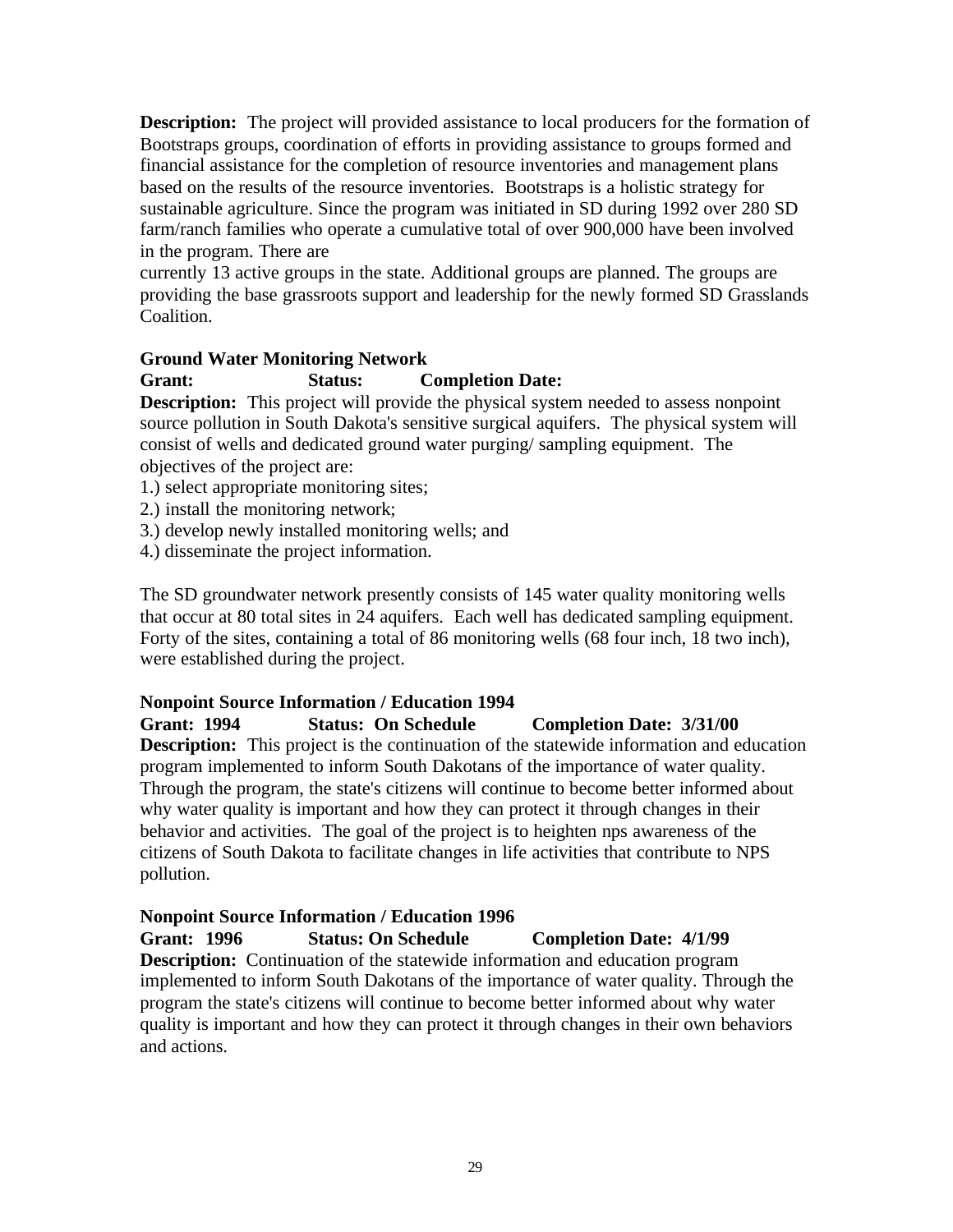To achieve the goal of the program, a variety of activities from the current project will be expanded and others initiated. Products to be produced by this proposal include:

1) Continue water festivals at 7 locations and expand to one additional site

2) Update the Interactive Touch Screen Display (Kiosk) modules into CD-Rom

- 3) Continue Adopt-A-Stream and citizen water quality monitoring programs and expand to include additional sites and water quality parameters
- 4) Continue the stormdrain stenciling program and expand it to additional municipalities
- 5) Gather educational materials for distribution at water festivals and events
- 6) Develop a water resources brochure to communicate water quality  $\&$  quantity
- 7) Implement Coordinated Resource Management training on a statewide basis.

#### **Statewide Lake Assessment**

#### **Grant: 1998 Status: Completed Completion Date: 6/30/00**

**Description:** The goal of this project is to continue a state wide lake database that began in 1979. One-fourth of the lakes will be sampled each year. There are approximately 125 lakes in the database at the present time. Biological samples, along with field and chemical parameters, will be collected from each lake. Carlson's Trophic State Index (TSI) will be calculated for chlorophyll "a", secchi depth, and total phosphorus. Trends of the TSI parameters will be calculated and graphed. It is the programs goal to continue this sampling every year to maintain data integrity. The information will be placed in a database where it can be retrieved efficiently.

South Dakota has approximately 799 public waterbodies covering an estimated 1,500,000 acres including the reservoirs in the Missouri river system. The state has an obligation to manage these waterbodies This project is designed to establish baseline water quality and biological data on 125 of the most publicly used lakes greater than 100 acres with public access. There are a few exceptions to the previous statement in the case of the Black Hills reservoirs and a few other small but highly used lakes. Due to time constraints, the lakes will be sampled on a minimum 4 year rotating basis. By sampling every three or four years, the program will establish a baseline trend of the condition of the lake. This information can be used to set priority waterbodies, establish and track protection lakes, and give information on the lakes increasing or decreasing in water quality. The information can also be used as a baseline data in future 319 assessment and watershed projects and in the 305b Report to Congress. This grant application is intended to fund sampling for 63 lakes. Half of the lakes will be sampled in 1998 and the other half will be sampled in 1999. Application for funding for the other 63 lakes will take place in 1999 for sampling in the years 2000 and 2001.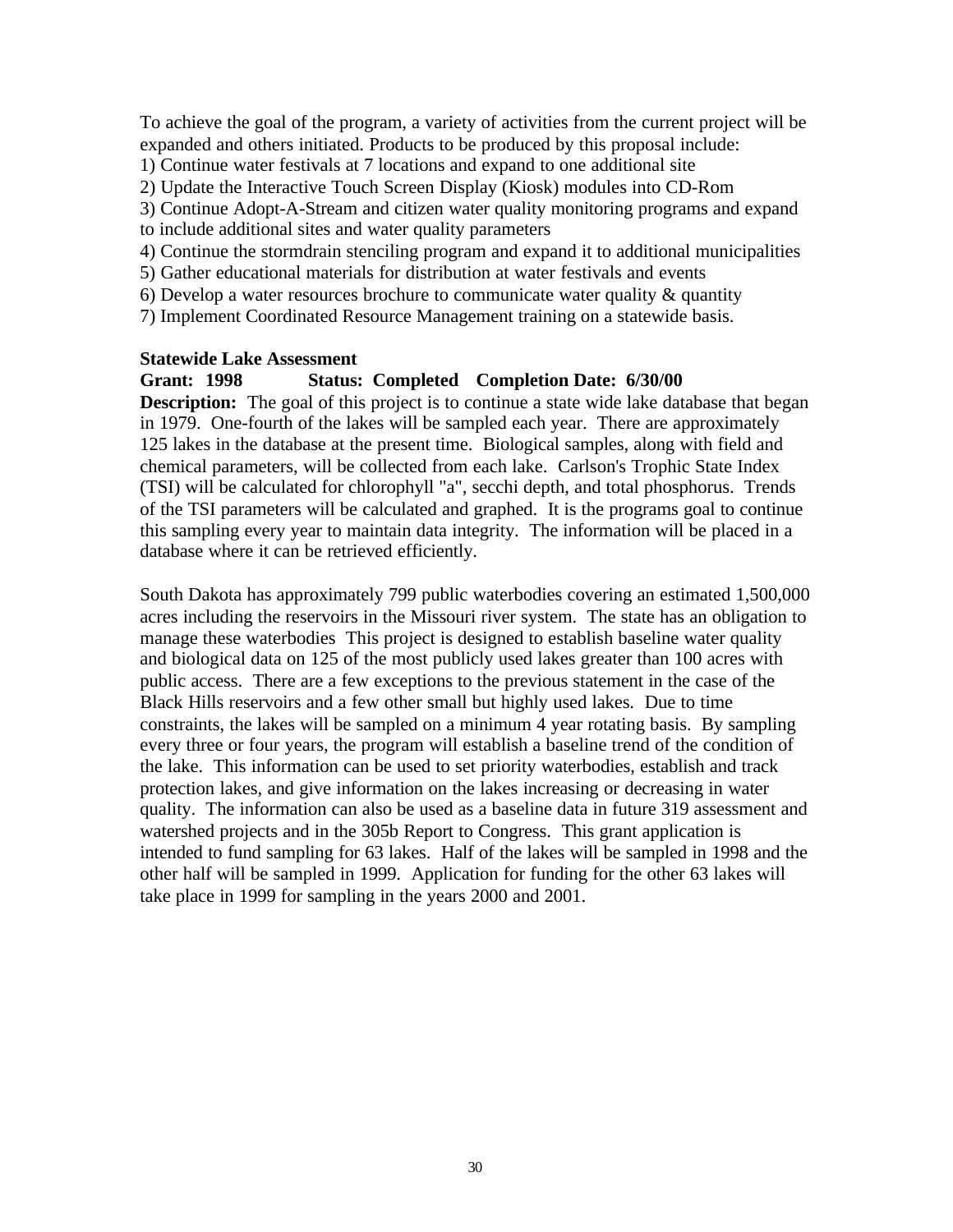#### **Active 604(b) Project Summaries**

#### **Belle Fourche River Basin**

**Bear Butte Creek TMDL Assessment**

**Grant: 98 Status: Open**

**Description:** The Elk Creek Conservation District will sponsor an assessment of the lower reach of Bear Butte Creek, downstream from the city of Sturgis. The data to be collected will include landuse, macroinvertebrate and water quality data necessary to complete a watershed assessment and develop a TMDL.

**Update:** Data was collected summer of 2000. Data analysis, interpretation and final report remain.

#### **Big Sioux River Basin**

#### **Lake Alvin/Nine Mile Creek TMDL**

#### **Grant: 98 Status: Closed**

**Description:** Lake Alvin was designated as a high priority for TMDL development in the 1998 South Dakota Waterbody List with a target TMDL completion date of March 31, 2000. The watershed assessment will determine the current condition of the lake and fulfill the data requirements for completing the TMDL. Assessment activities include the Agricultural Non-Point Source Model, water quality monitoring, and a biological assessment.

The Lincoln County Conservation District has accepted the role as local sponsor. Local cash and in-kind match commitments have been provided by the cities of Tea and Harrisburg as well as the Lincoln County Commission and the conservation district. The SD Game, Fish & Parks has also committed to providing personnel to assist in the collection of samples.

Update: The assessment activities are complete. The TMDL / final report is drafted and in review.

# **Lakes Herman, Madison, Brandt Project Planning**

#### **Grant: 98 Status: Closed**

**Description:** Phase I watershed assessments have been completed on both Lake Madison and Lake Herman watersheds. Due to the surface and ground water interactions between Lake Herman, Lake Madison, Round Lake and Brant Lake, a joint advisory group, the Lake County Watershed Improvement Association, was formed to plan and promote a Phase II or implementation of restoration activities.

The main goal of the Phase II project will be to reduce phosphorus inputs to the lake at the sources. These funds will be used in the preparation of the 319 application that will ultimately result in TMDLs.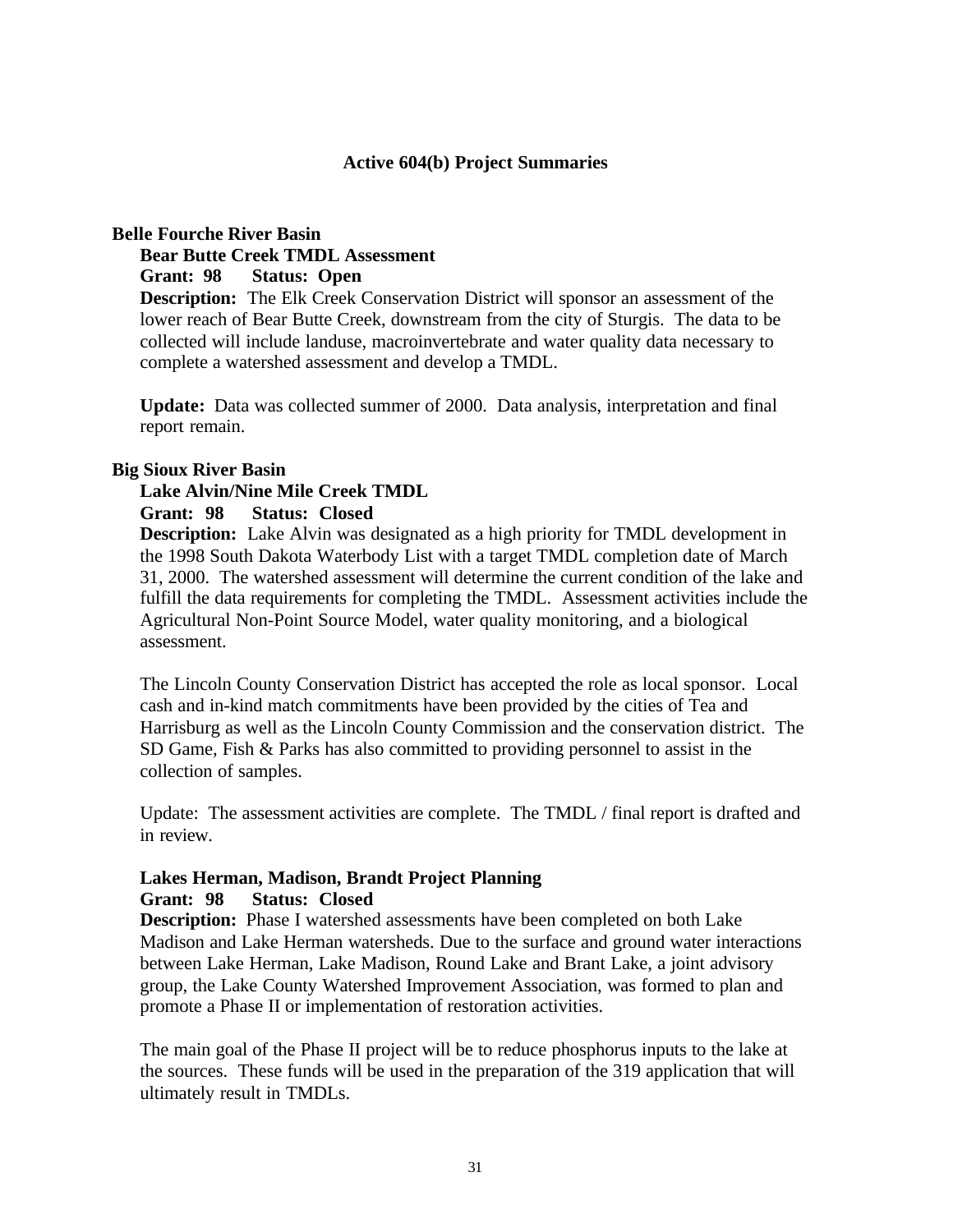Update: Application has been prepared and project is closed. The 319 implementation project has been initiated.

## **Grand River Basin**

## **Grand River Watershed TMDL**

**Grant: 98 Status: Closed**

**Description:** These funds will allow the purchase of needed equipment by the Perkins County Conservation District for the Section 319 Watershed Assessment/TMDL Project. Due to the short duration of the TMDL projects, additional equipment is needed to ensure accurate data is collected. Once the TMDL projects are completed the equipment will be returned to the state and used on other watershed assessment/TMDL projects.

Update: Equipment has been purchased and project is closed. The 319 watershed assessment/TMDL project is underway.

#### **James River Basin**

## **Moccasin Creek Watershed TMDL**

**Grant: 98 Status: Closed**

**Description:** These funds will allow the purchase of needed equipment by the South Brown Conservation District for the Section 319 Watershed Assessment/TMDL Project. Due to the short duration of the TMDL projects, additional equipment is needed to ensure accurate data is collected. Once the TMDL projects are completed the equipment will be returned to the state and used on other watershed assessment/TMDL projects.

Update: Equipment has been purchased and project is closed. The 319 watershed assessment/TMDL project is underway.

## **Wylie Pond Assessment**

## **Grant: 00 Status: Open**

**Description:** Wylie Pond was listed in the 1998 South Dakota Waterbody List as impaired for recreational uses by fecal coliform bacteria. The assessment project includes in-lake physical, chemical and biological water quality monitoring, and surveys of landuse and potential pollution sources. This project is being conducted in conjunction with the Section 319 Moccasin Creek Watershed Assessment project.

**Update:** Task 1 In-lake samples - all samples have been collected and task is complete.

- Task 2 Algae samples all samples have been collected and task is complete.
- Task 3 Sediment sample to be complete winter, 2000.
- Task 4 Landuse survey to be complete March, 2001.
- Task 5 TMDL and final report draft expected by January, 2002

#### **Minnesota River Basin**

**Blue Dog Lake/Enemy Swim Septic Leachate Survey Grant: 98 Status: Closed**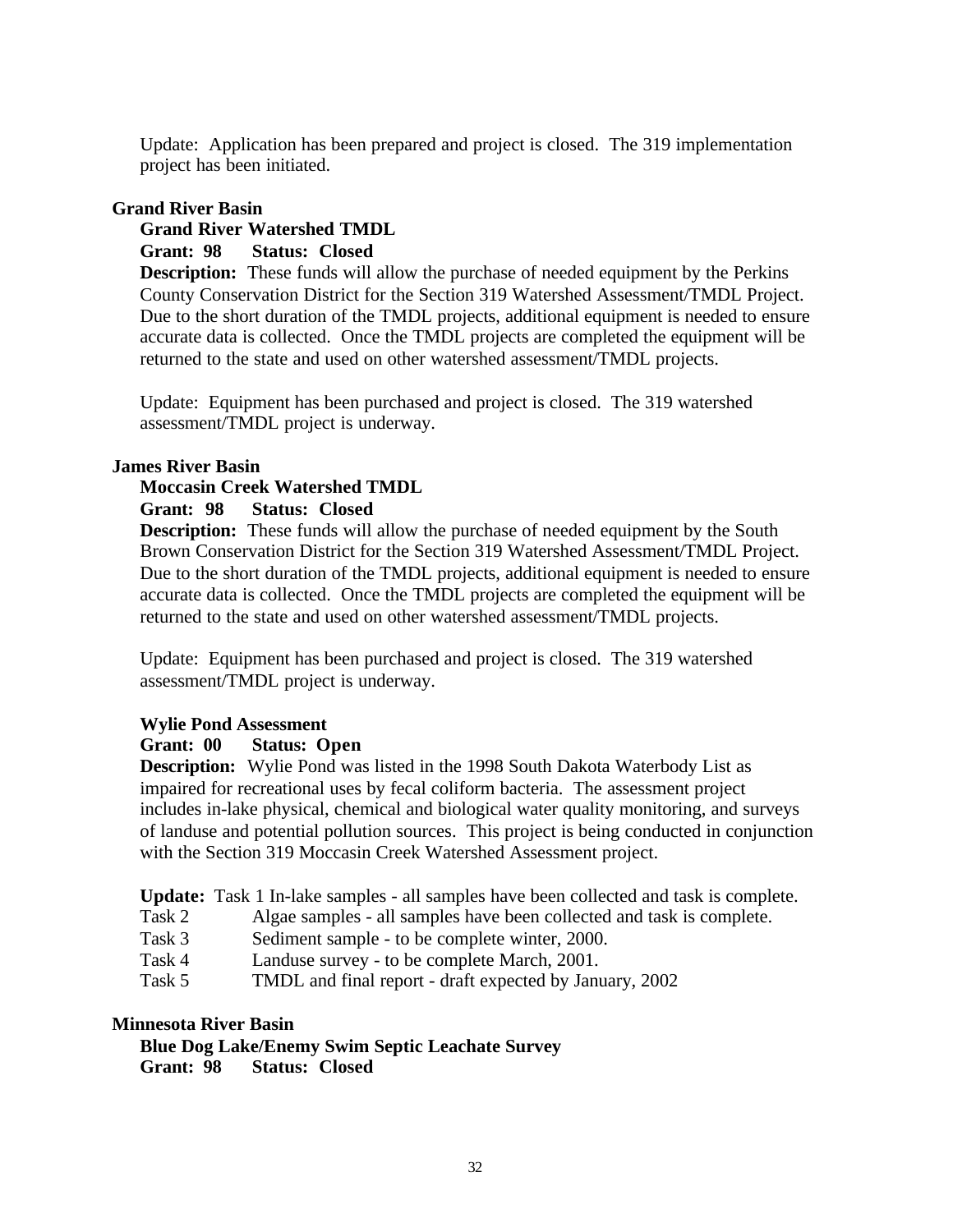**Description:** Residents of Enemy Swim Lake, which is known as one of the state's best water quality lakes, have voiced concerns regarding declining water quality in recent years. There are a number of cabins on the lake with septic systems which may be contributing to the water quality decline. In an effort to pinpoint the effectiveness of septic systems, a survey of Enemy Swim Lake is to be completed. This survey will conclusively pinpoint hotspots where upon remedial measures can be taken in improving the waste systems. This project is intended to accent the current 319 assessment project for Enemy Swim Lake.

Update: Survey has been completed and project is closed out. Results of the survey were included in Blue Dog /Enemy Swim Final Assessment Report.

#### **Lake Cochrane/Oliver TMDL**

#### **Grant: 98 Status: Closed**

**Description:** These funds will allow the purchase of needed equipment by the Deuel County Conservation District for the Section 319 Watershed Assessment/TMDL Project. Due to the short duration of the TMDL projects, additional equipment is needed to ensure accurate data is collected. Once the TMDL projects are completed the equipment will be returned to the state and used on other watershed assessment/TMDL projects.

Update: Equipment has been purchased and project is closed. The assessment project is complete and the final report/TMDL is ready to be published.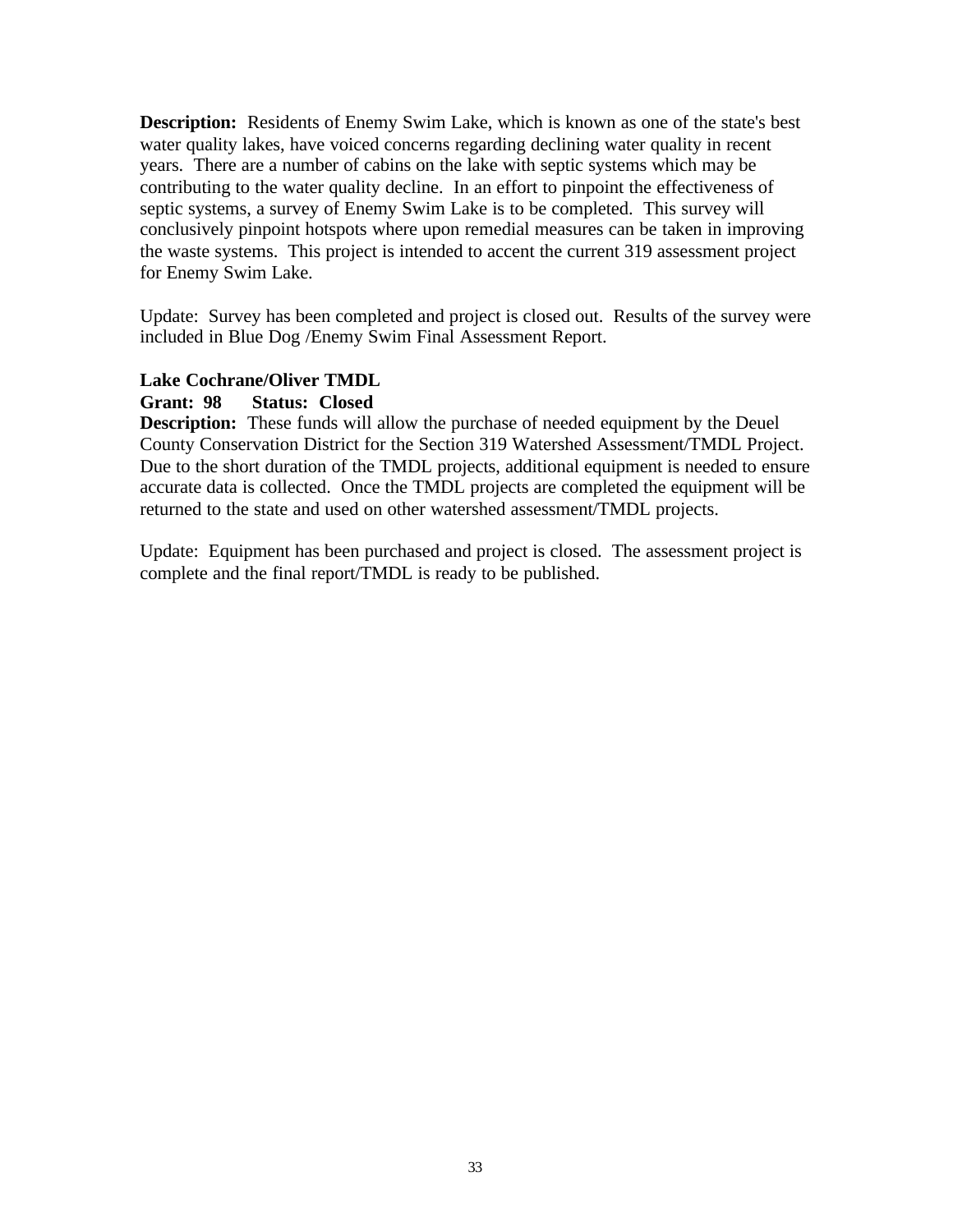# **Appendix B – Information and Education Project Matrix**

| <b>ACTIVITY</b>                                                 | <b>PRIMARY</b>                     | PRIORITY AREA                                              | <b>DENR</b>                                                    | <b>PRIMARY PROJECT</b>                                                                                                                                                                                                         | <b>IMPLEMENTATION</b>                                                                                                                                                                                                                  |
|-----------------------------------------------------------------|------------------------------------|------------------------------------------------------------|----------------------------------------------------------------|--------------------------------------------------------------------------------------------------------------------------------------------------------------------------------------------------------------------------------|----------------------------------------------------------------------------------------------------------------------------------------------------------------------------------------------------------------------------------------|
|                                                                 | <b>TARGET</b>                      |                                                            | <b>PROGRAM</b>                                                 | PARTNER(s)                                                                                                                                                                                                                     | <b>STATUS</b>                                                                                                                                                                                                                          |
|                                                                 | <b>AUDIENCE</b>                    |                                                            | <b>INTERFACE</b>                                               |                                                                                                                                                                                                                                |                                                                                                                                                                                                                                        |
| <b>Volunteer Watershed Activities</b><br>Citizens<br>Monitoring | General/Urban                      | <b>TMDL</b>                                                | <b>Surface Water</b>                                           | SD Lakes & Streams Assoc.<br>SD Discovery Center<br>Local Organizations<br>Water Development Districts                                                                                                                         | Ongoing. Financial assistance<br>provided 319 Grant through DENR<br>and RGI Grant from EPA.                                                                                                                                            |
| Storm drain<br>Stenciling<br>Adopt*A*Stream                     | Urban<br>General/Urban             | TMDL<br>Nutrient Management<br>TMDL<br>Nutrient Management | Surface Water<br>Source Water<br>Surface Water<br>Source Water | SD Lakes & Streams Assoc.<br>SD Discovery Center<br><b>Local Organizations</b><br>Water Development Districts<br>SD Lakes & Streams Assoc.<br>SD Discovery Center<br><b>Local Organizations</b><br>Water Development Districts |                                                                                                                                                                                                                                        |
| <b>Coordinated Resource</b><br>Management                       | Agriculture<br>General Adult/Urban | <b>TMDL</b><br>Nutrient Management                         | All Media Programs                                             | <b>SDACD</b><br><b>Midwest Mediation</b><br><b>NRCS</b><br><b>USFWS</b><br><b>US Forest Service</b><br>Northwest Area Foundation                                                                                               | Facilitator training and process<br>manuals funded through 319 Grant<br>from DENR and Northwest Area<br>Foundation complete. Process<br>manual and training for local groups<br>available upon request.                                |
| <b>Bootstraps</b>                                               | Farmers and Ranchers               | <b>TMDL</b>                                                | <b>Pollution Prevention</b><br>Ag Waste Workgroup              | <b>NRCS &amp; RC&amp;Ds</b><br><b>SDSU Extension Service</b><br>SD Dept. of Ag<br>SDACD & Conservation Districts<br>SD Grasslands Coalition                                                                                    | Program development complete.<br>Transfer to new user groups<br>ongoing. Assistance to new groups<br>and support of activities related to<br>resource management plans<br>developed available through 319<br>grant from DENR to SDACD. |
| <b>Precision Farming</b>                                        | General Agriculture                | TMDL<br>Nutrient Management                                | <b>Pollution Prevention</b><br>Surface Water<br>Source Water   | <b>SDSU</b> Extension Service<br><b>NRCS</b><br><b>SDACD</b><br>SD Dept. of Ag                                                                                                                                                 | In progress. Financial assistance<br>provided through P2 Program.                                                                                                                                                                      |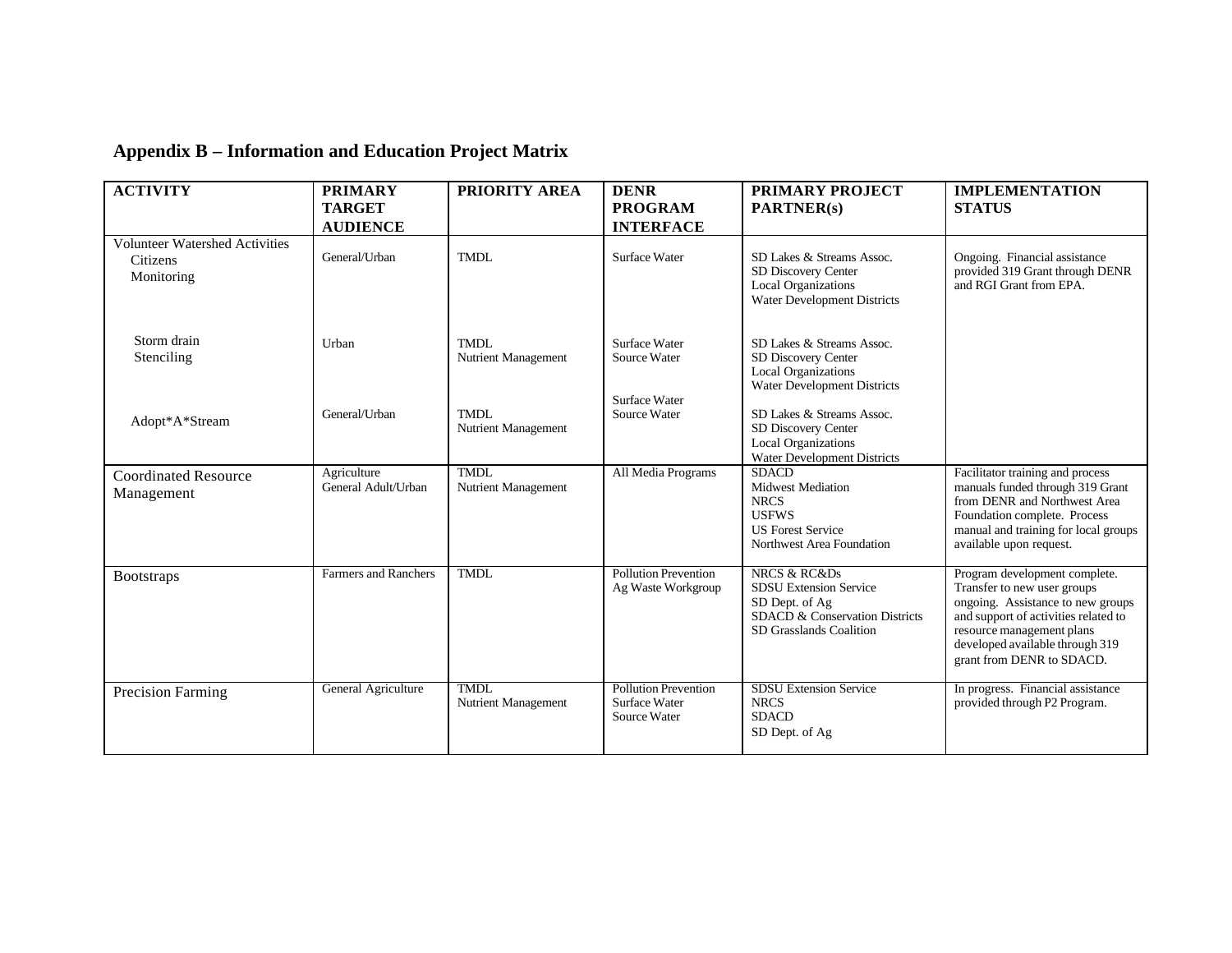| No-till Farming                                  | General Agriculture                                                        | <b>TMDL</b><br>Nutrient Management                        | <b>Surface Water</b><br>Source Water                                | <b>SDSU</b> Extension Service<br><b>NRCS</b><br><b>SDACD</b><br>SD Dept. of Ag<br>SD No-till Association<br>Ducks Unlimited | In progress. 319 funded project<br>complete. Project continuing with<br>funding from other sources.                                                                                                                                                                                        |
|--------------------------------------------------|----------------------------------------------------------------------------|-----------------------------------------------------------|---------------------------------------------------------------------|-----------------------------------------------------------------------------------------------------------------------------|--------------------------------------------------------------------------------------------------------------------------------------------------------------------------------------------------------------------------------------------------------------------------------------------|
| <b>BMP</b> Training<br>Silviculture              | <b>Timber Industry</b>                                                     | TMDL<br>Riparian Areas<br>Sediment                        | Surface Water<br>Source Water                                       | <b>SD Forest Resource Association</b><br>SD Dept. of Ag<br><b>USFS</b>                                                      | In progress. Two workshops held<br>summer 2000. Field audit of BMPs<br>planned summer 2001.                                                                                                                                                                                                |
| Individual<br>Wastewater<br>Treatment<br>Systems | Home Owners<br>Planning and Zoning                                         | <b>TMDL</b><br>Nutrient Management<br><b>Ground Water</b> | Ground Water<br>Source Water<br><b>Pollution Prevention</b>         | <b>Black Hills RC&amp;D</b><br><b>SDSU</b> Extension Service                                                                | In progress. Two workshops held<br>spring 2000. Additional outreach<br>activities and production of BMP<br>video planned.                                                                                                                                                                  |
| Urban<br>Stormwater                              | Public Works Depts.                                                        | TMDL <sub>s</sub><br>Sediment                             | <b>Pollution Prevention</b><br>Surface Water<br>Source Water        | American Public Works Assoc.<br>Municipal League                                                                            | In progress. Completion of model<br>prevention-based stormwater plans<br>scheduled July 2001. Model plans<br>will serve as model for plan<br>development by other communities.                                                                                                             |
| Urban<br>Sediment                                | Public Works Depts.<br>Planning and Zoning<br><b>Construction Industry</b> | <b>TMDLs</b><br>Sediment                                  | <b>Pollution Prevention</b><br><b>Surface Water</b><br>Source Water | American Public Works Assoc.<br>Municipal League<br><b>NRCS</b>                                                             | Continuing. Slide set developed<br>through 319 NPS I&E Program<br>grant. Workshop held spring 1996<br>with support through P2 Program.<br>Second workshop targeting<br>construction industry in<br>planning stages.                                                                        |
| Riparian                                         | General Agriculture<br><b>Livestock Producers</b><br>General Urban         | TMDL<br>Nutrient Management<br>Sediment                   | Surface Water<br>Source Water                                       | SD Grassland Coalition<br><b>NRCS</b><br><b>RC&amp;Ds</b><br><b>SDSU Extension Service</b>                                  | Continuing. Three workshops using<br>vegetative methods conducted and<br>East River Riparian Demonstration<br>Project completed with financial<br>support through 319 Program.<br>Workshops using distance learning<br>in combination with site specific<br>field experiences in planning. |
| Grazing<br>Management                            | <b>Livestock Producers</b>                                                 | <b>TMDL</b><br>Nutrient Management<br>Sediment            | Surface Water                                                       | RC&Ds<br><b>NRCS</b><br>SDACD & Conservation Districts                                                                      | Lead partner Lower James RC&D<br>with funding through SD Soil and<br>Water Conservation Fund Grant<br>from the SD Conservation                                                                                                                                                             |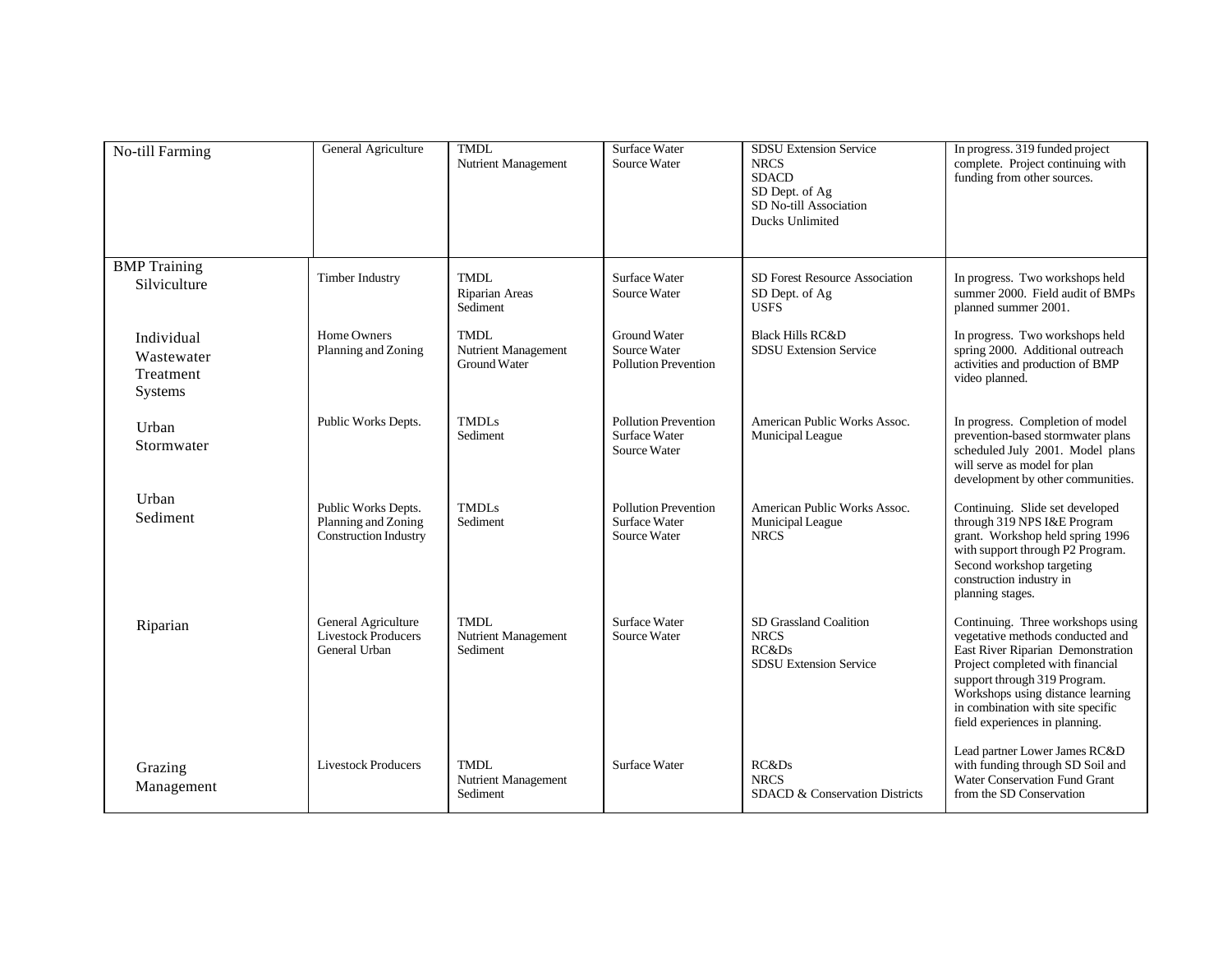|  |  | <b>SDSU Extension Service</b> | Financial assistance<br>Commission. |
|--|--|-------------------------------|-------------------------------------|
|  |  | SD Dept. of Ag                | for demonstration sites provided    |
|  |  | SD Grassland Coalition        | through Bootstraps and watershed    |
|  |  | <b>SDGFP</b>                  | projects.                           |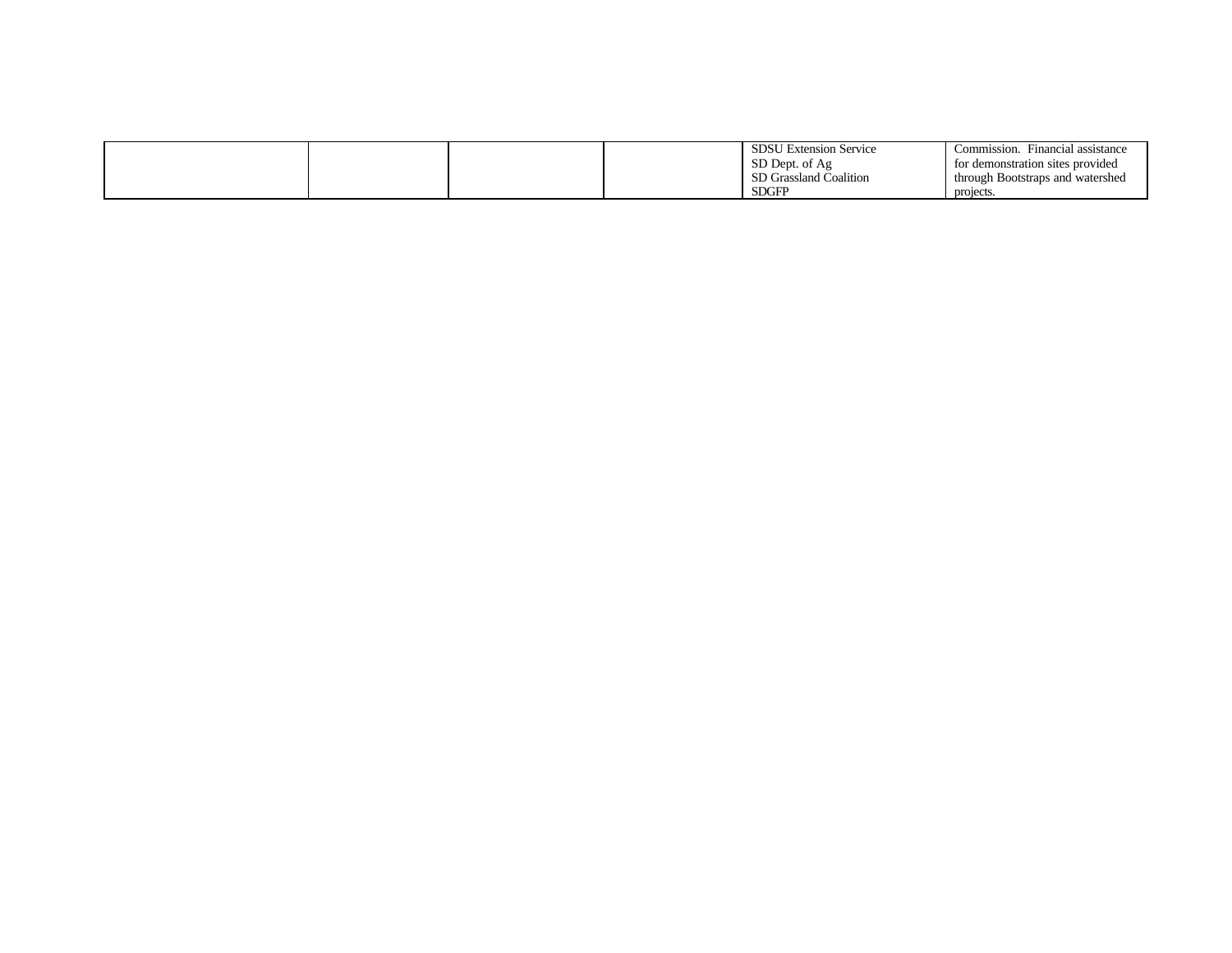| Manure Management<br>Video &<br>Training          | <b>Livestock Producers</b>                        | <b>TMDL</b><br>AFO/CAFO -<br>Nutrient Management | Ag Waste Workgroup<br><b>Pollution Prevention</b>                                                         | SDACD & Conservation Districts<br><b>NRCS</b><br>RC&Ds<br><b>SDSU</b> Extension Service                                                                       | "Protecting Our Water", a video<br>describing AFO/CAFO requirements<br>in SD produced and aired over PBS.<br>Copies available through local<br>libraries and DENR. Training of<br>permitted facility owners ongoing<br>through SDSU. Financial assistance<br>for video production and<br>development of training provided<br>through 319 I&E and P2 Programs.                                                                                                                                                                                                     |
|---------------------------------------------------|---------------------------------------------------|--------------------------------------------------|-----------------------------------------------------------------------------------------------------------|---------------------------------------------------------------------------------------------------------------------------------------------------------------|-------------------------------------------------------------------------------------------------------------------------------------------------------------------------------------------------------------------------------------------------------------------------------------------------------------------------------------------------------------------------------------------------------------------------------------------------------------------------------------------------------------------------------------------------------------------|
| Exhibit                                           | <b>Livestock Producers</b><br>General Adult/Urban | <b>TMDL</b><br>AFO/CAFO -<br>Nutrient Management | Ag Waste Workgroup<br><b>Pollution Prevention</b><br>Source Water<br>Surface Water<br>Ground Water        | SDACD & Conservation Districts<br><b>NRCS</b><br>RC&Ds<br><b>SDSU</b> Extension Service<br>SD Cattleman's Association                                         | Ongoing. Exhibit at DakotaFest<br>1999 and 2000 as central activity for<br>Managing Manure for Profit and the<br>Environment Outreach Strategy.<br>Possible expansion to other major<br>trade shows in development. DENR<br>financial assitance provided through<br>319 and P2 Programs.                                                                                                                                                                                                                                                                          |
| Publication                                       | <b>Livestock Producers</b><br>General Adult/Urban | <b>TMDL</b><br>AFO/CAFO -<br>Nutrient Management | Ag Waste Workgroup<br><b>Pollution Prevention</b><br>Source Water<br><b>Surface Water</b><br>Ground Water | <b>SDACD &amp; Conservation Districts</b><br><b>NRCS</b><br>RC&Ds<br><b>SDSU</b> Extension Service<br>SD Cattleman's Association<br>Utah Dept. of Ag and Food | In progress. Managing Manure for<br>Profit and the Environment Outreach<br>Strategy publication designed to<br>provided producers and the general<br>public "easily understood"<br>information about the why, how and<br>where to get manure management<br>assistance. Initial distribution at<br>DakotaFest 2000 and SD State Fair<br>2000. Copies placed at county<br>extension and conservation offices.<br>DENR assistance provided through<br>319 and P2 Programs. Printing cost<br>paid by EPA Region VIII 104(b)(3)<br>Grant to Utah Dept. of Ag and Food. |
| Phosphorus<br><b>Based Nutrient</b><br>Management | <b>Livestock Producers</b>                        | <b>TMDL</b><br>AFO/CAFO -<br>Nutrient Management | Ag Waste Workgroup<br>Pollution Prevention<br>Source Water<br><b>Surface Water</b><br>Ground Water        | SD Cattleman's Association<br><b>SDSU Extension Service</b><br>SDACD & Conservation Districts<br><b>NRCS</b><br>RC&Ds                                         | In progress. Financial Assistance<br>provide to SD Cattleman's<br>Association through DENR's 1999<br>PPIS Grant from EPA.                                                                                                                                                                                                                                                                                                                                                                                                                                         |
| <b>BMP</b> Video                                  | <b>Livestock Producers</b>                        | <b>TMDL</b>                                      | Ag Waste Workgroup                                                                                        | <b>SDSU</b> Extension Service                                                                                                                                 | In progress. Segments on different                                                                                                                                                                                                                                                                                                                                                                                                                                                                                                                                |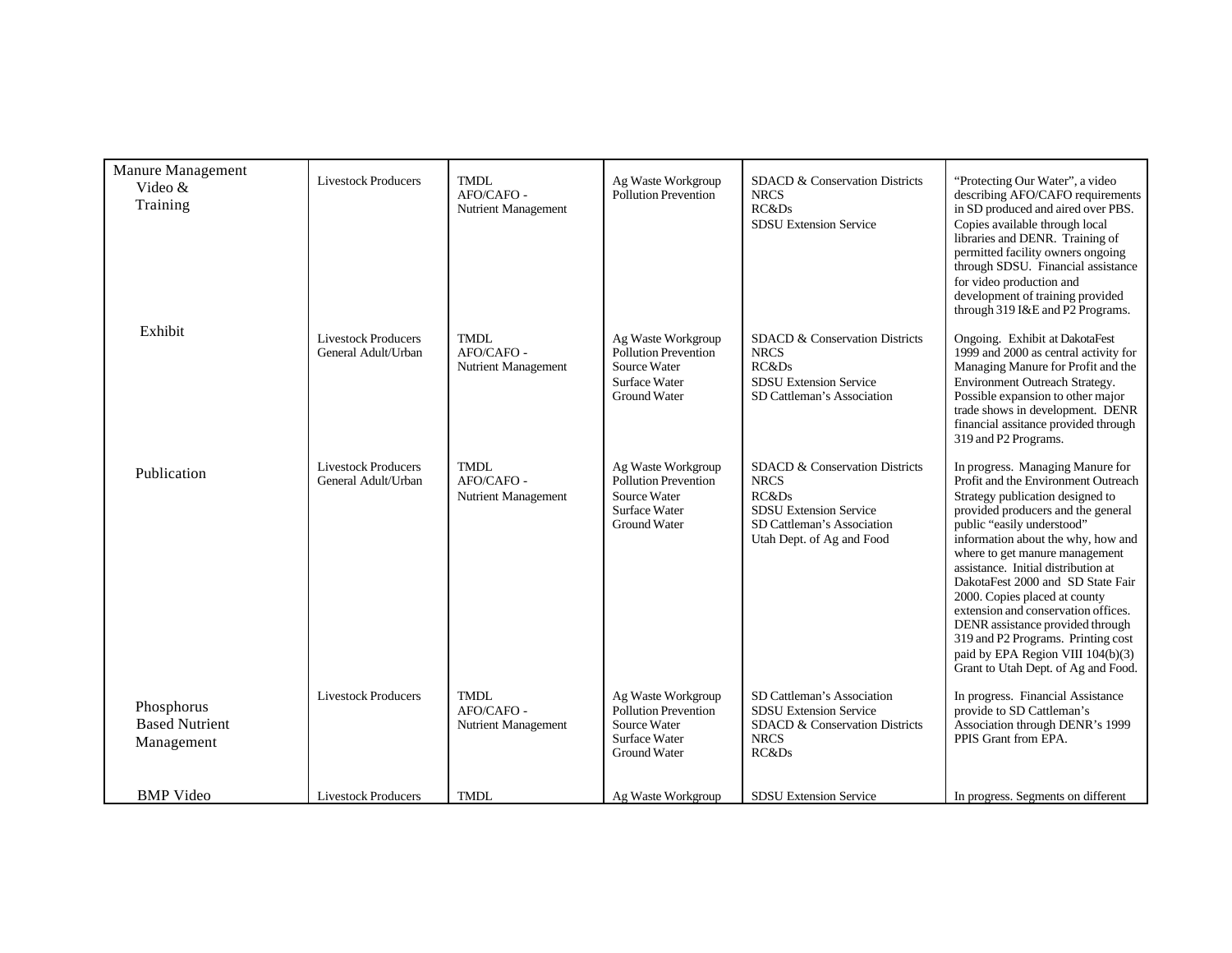|                                                              | General Rural / Urban                                                    | AFO/CAFO -                                               | <b>Pollution Prevention</b>                                                                               | <b>SDACD</b>                                                                                                                                       | BMPs scheduled for airing Fall 2000                                                                                                                                                                                                                                    |
|--------------------------------------------------------------|--------------------------------------------------------------------------|----------------------------------------------------------|-----------------------------------------------------------------------------------------------------------|----------------------------------------------------------------------------------------------------------------------------------------------------|------------------------------------------------------------------------------------------------------------------------------------------------------------------------------------------------------------------------------------------------------------------------|
| Manure Management (cont.)                                    |                                                                          | Nutrient Management                                      | Source Water<br>Surface Water<br><b>Ground Water</b>                                                      | <b>NRCS</b>                                                                                                                                        | on Today's Ag. Project funding<br>provided to SDSU by 319<br>I&E grant through DENR.                                                                                                                                                                                   |
| Web Site                                                     | <b>Livestock Producers</b><br>General Agriculture<br>General Adult/Urban | <b>TMDL</b><br>AFO/CAFO -<br>Nutrient Management         | Ag Waste Workgroup<br><b>Pollution Prevention</b><br>Source Water<br>Surface Water<br><b>Ground Water</b> | <b>SDSU Extension Service</b><br>SDACD & Conservation Districts<br><b>NRCS</b><br>RC&Ds                                                            | In development by SDSU and Ag<br>Waste Team. Financial support for<br>Ag Waste Team provided by a 319<br>Grant through DENR.                                                                                                                                           |
| <b>Interactive Display</b><br><b>Touch Screen</b><br>(Kiosk) | Middle & High School<br><b>Students</b>                                  | <b>TMDL</b><br>Nutrient Management<br><b>Forest BMPs</b> | Surface Water<br>Ground Water<br>Source Water<br><b>Pollution Prevention</b>                              | SD Dept. of Ag<br>Society of American Foresters<br><b>SDSU Extension Service</b><br><b>USFS</b><br>SD Discovery Center & Aquarium                  | Funding for development of<br>watershed related program segments<br>and all hardware provided through<br>319 I&E. One unit on permanent<br>loan to SD Discovery Center &<br>Aquarium. Portable unit available<br>for loan to local agencies and<br>schools on request. |
| Conversion of<br><b>Touch Screen</b><br>to CD                | Middle & High School<br><b>Students</b>                                  | <b>TMDL</b><br>Nutrient Management<br><b>Forest BMPs</b> | Surface Water<br><b>Ground Water</b><br>Source Water<br><b>Pollution Prevention</b>                       | SD Dept. of Ag<br>Society of American Foresters<br><b>SDSU Extension Service</b><br><b>USFS</b><br><b>SDACD</b><br>SD School of Mines & Technology | In progress. Funding and technical<br>assistance for conversion provided<br>through 319 I&E Program.<br>Distribution to elementary & middle<br>schools planned for Fall<br>2000/Winter 2001.                                                                           |
| Region VIII<br>NPS CD                                        | Middle & High School<br><b>Students</b>                                  | <b>TMDL</b><br>Nutrient Management                       | Surface Water<br><b>Ground Water</b><br>Source Water<br><b>Pollution Prevention</b>                       | Region VIII State NPS Programs<br><b>Utah State University</b>                                                                                     | In progress. Funding provided by<br>319 grant from EPA to Utah State<br>University. Projected completion<br>date Fall 2000; distribution<br>Winter/Spring 2001.                                                                                                        |
| <b>Water Festivals</b>                                       | <b>Elementary School</b><br><b>Students</b>                              | <b>TMDL</b><br>Nutrient Management                       | All Media Programs                                                                                        | <b>Water Development Districts</b><br><b>Conservation Districts</b><br><b>Watershed Projects</b><br>Colleges/Universities<br>SD Discovery Center   | Funding for initial development and<br>coordination provided through 319<br>I&E Program. Festivals continuing<br>under local leadership. Financial<br>assistance encouraged through<br>watershed project I&E component.                                                |